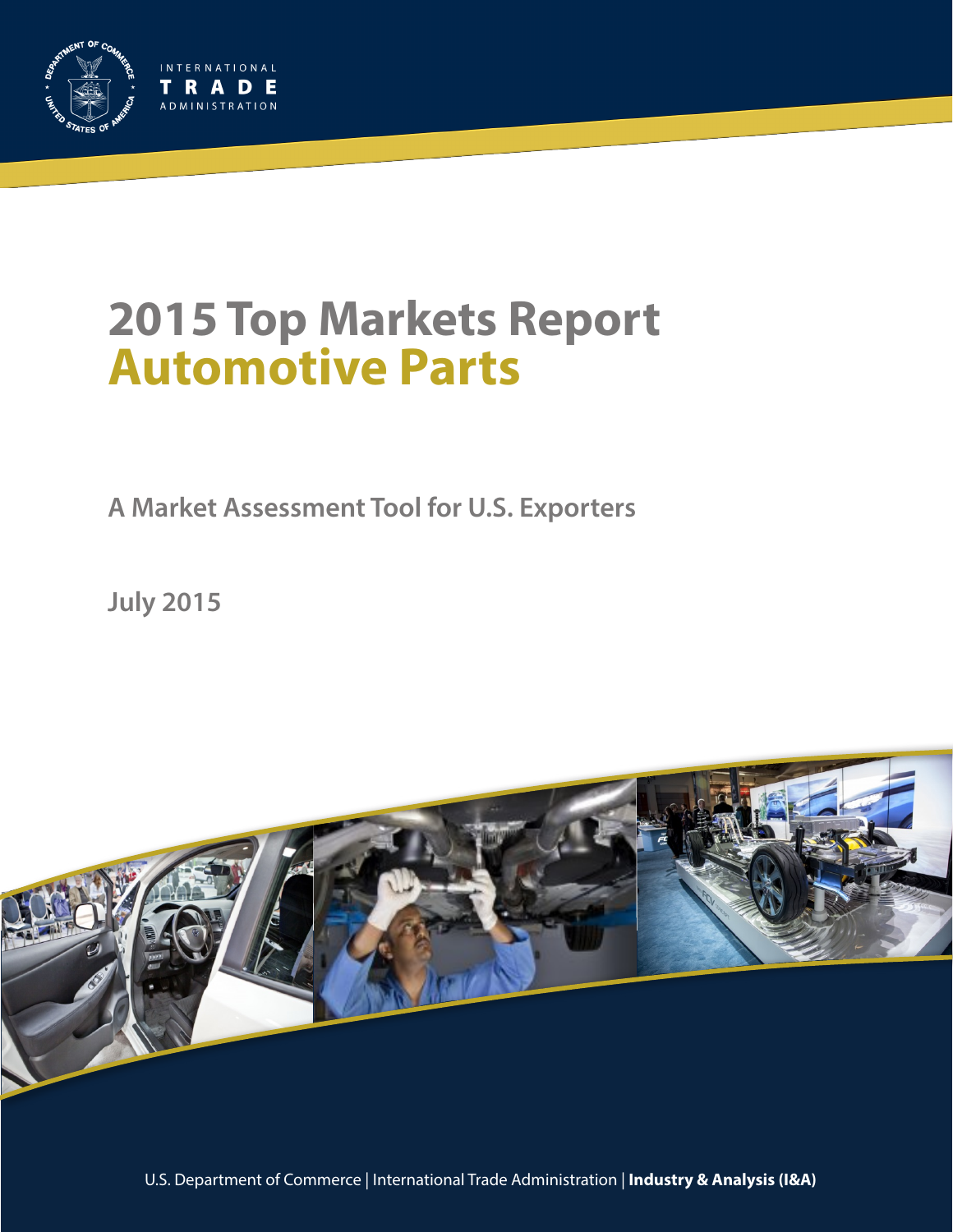Industry & Analysis' (I&A) staff of industry, trade and economic analysts devise and implement international trade, investment, and export promotion strategies that strengthen the global competitiveness of U.S. industries. These initiatives unlock export, and investment opportunities for U.S. businesses by combining in-depth quantitative and qualitative analysis with ITA's industry relationships.

For more information, visit www.trade.gov/industry

I&A is part of the International Trade Administration, whose mission is to create prosperity by strengthening the competitiveness of U.S. industry, promoting trade and investment, and ensuring fair trade and compliance with trade laws and agreements.



**Jeffrey Williams** served as the lead author of this report. **Todd Peterson**, **Elena Mikalis**, **Liz Couch**, **Andy Parris**, and **Thomas Sobotta** all served as co-authors and contributed greatly to the completion of the report.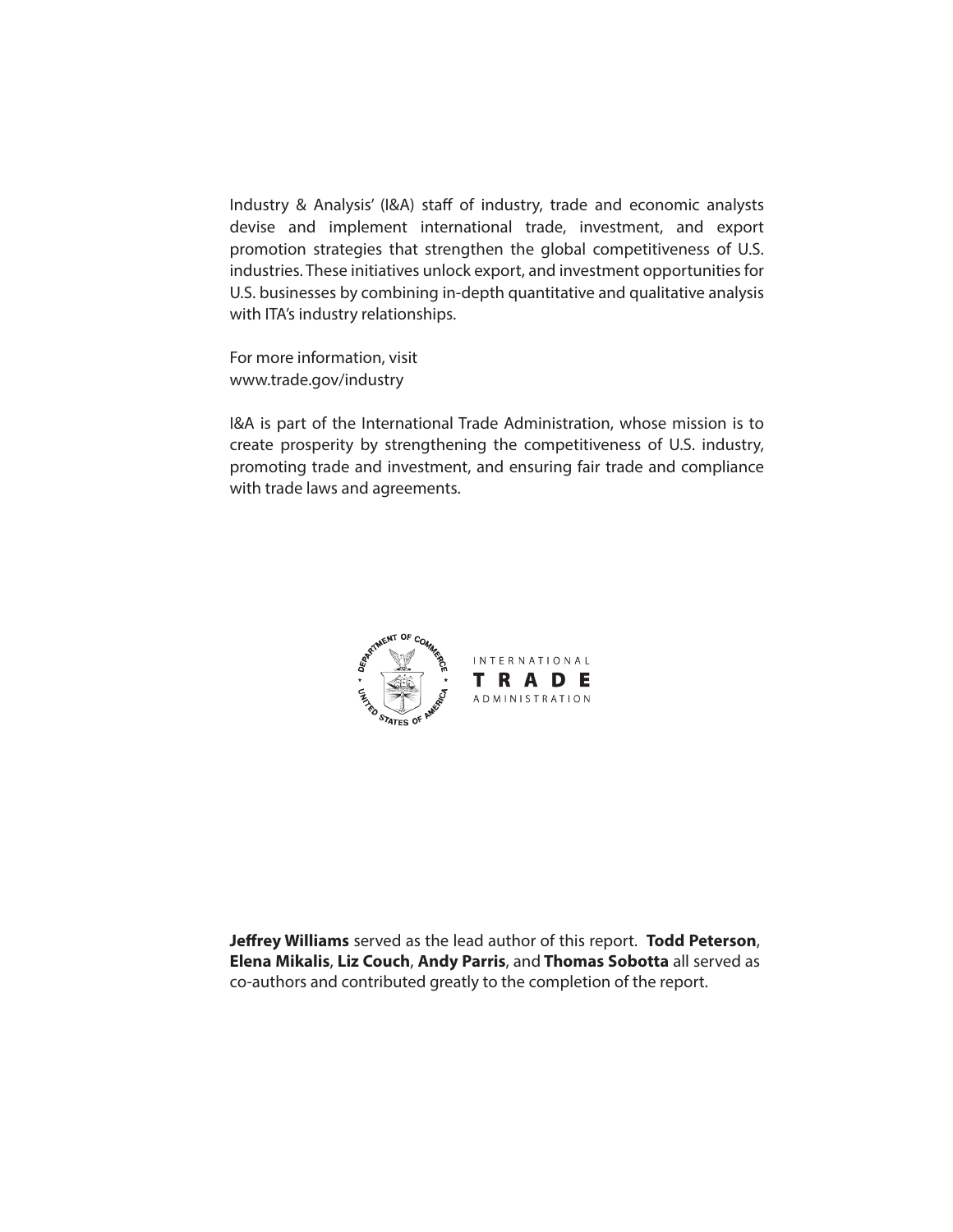# **Table of Contents**

| <b>Country Case Studies</b> |  |
|-----------------------------|--|
|                             |  |
|                             |  |
|                             |  |
|                             |  |
|                             |  |
|                             |  |
|                             |  |
|                             |  |
|                             |  |

# Appendices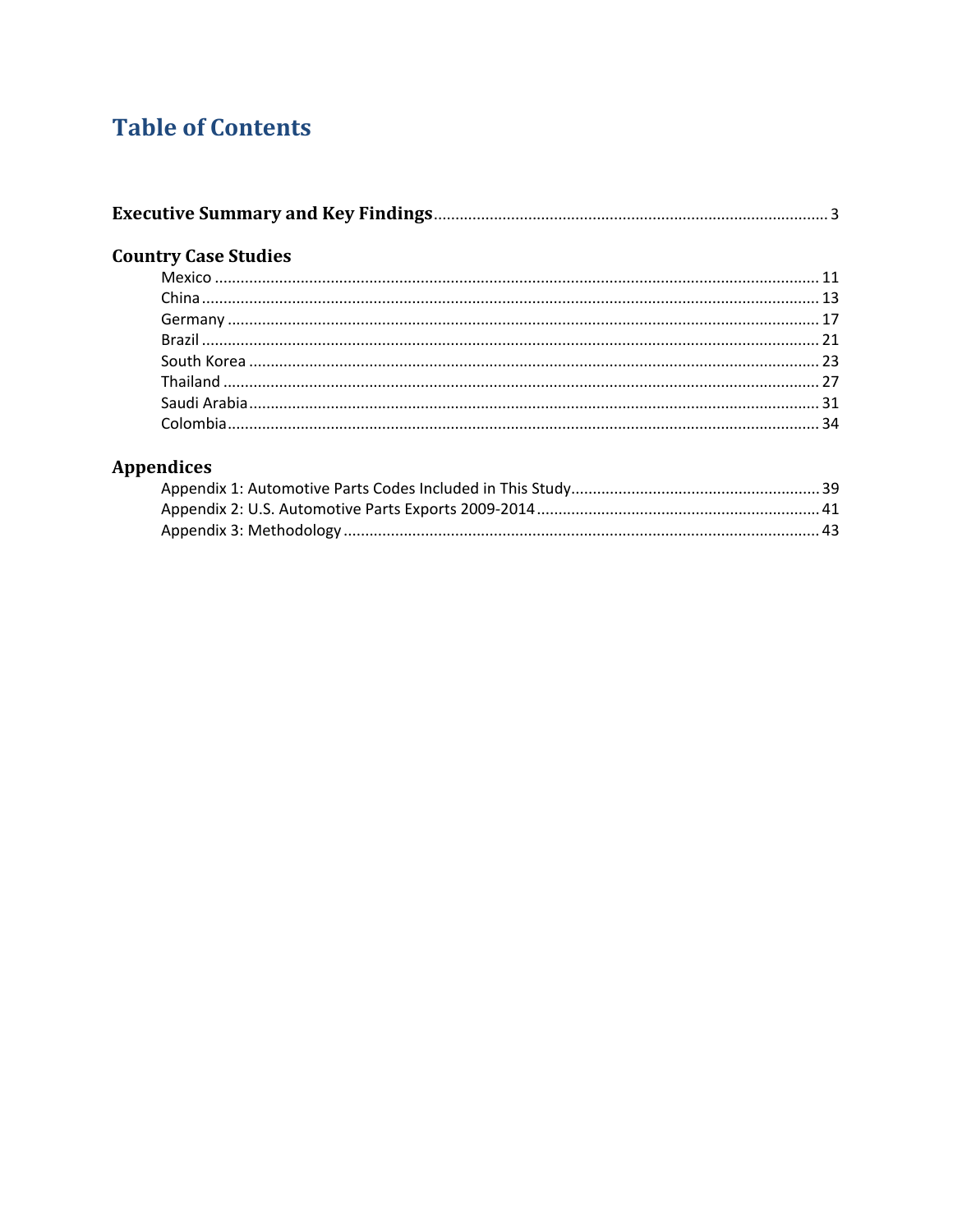**This Page Intentionally Left Blank**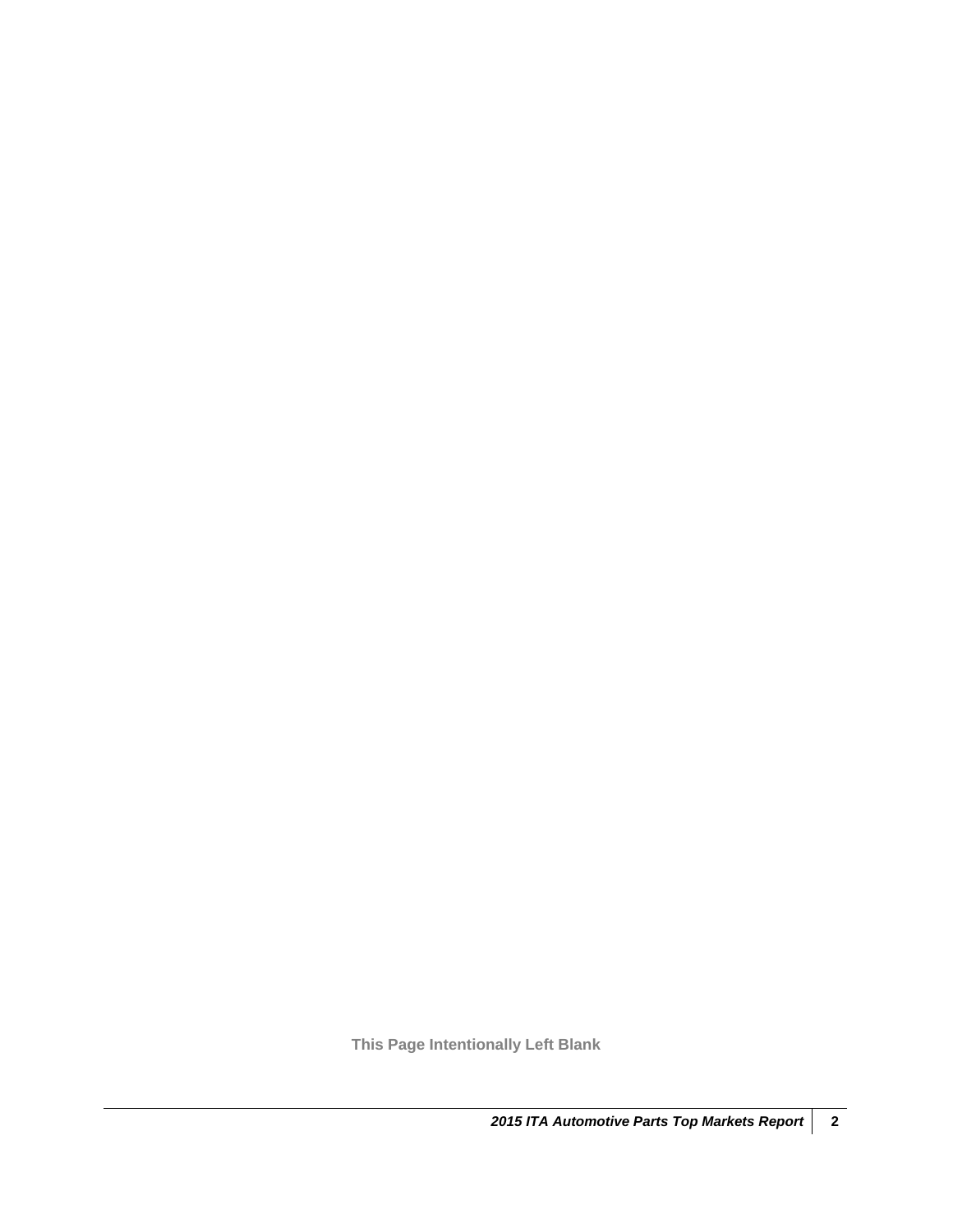# <span id="page-4-0"></span>**Executive Summary and Key Findings**

**The automotive industry is the largest manufacturing sector in the United States. It is truly a global industry with automakers from the United States, Europe, Japan and Korea producing cars and automotive parts for consumers around the world. With so much activity taking place, and growth in the sector expected to accelerate globally, this** *Top Markets Report* **provides U.S. auto parts suppliers the honest assessment of opportunities and challenges needed to successfully export to various markets throughout the world. Separate models were developed for original equipment (OE) parts and for aftermarket parts export markets through 2020. Rankings are provided for a total of 30 markets, with detailed country case studies written about eight different markets.**

The automotive parts industry has nearly doubled in the last five years. Today, there are large domestic automakers in countries around the world, including China, India and Russia -- not to mention, legacy manufacturers in the United States, Europe, and Japan. Each manufacturer produces their own parts, such as engines, transmissions, frames, and body parts. But, increasingly, many large manufacturers are turning to first tier suppliers for the design and production of most components, and even large subassemblies. In fact, large first-tier suppliers are now as global as the vehicle manufactures.

The first-tier suppliers get subcomponents from second and third-tier suppliers and this chain continues down to raw material suppliers. The goal of automakers is to produce in the market/region where the vehicle will be sold, and to shorten supply chains to the extent that it is economically feasible. Massproduced vehicles are generally only exported to countries where the economies of scale do not support local assembly. The major exception is limitedproduction luxury, sports, or other special use vehicles.

Similarly, the goal is to produce OE parts as close to the assembly plants as possible. Modern auto plants are built for just-in-time delivery of components, making long overseas supply chains costlier and riskier. Exceptions tend to be high tech, high cost, and lightweight components, such as computer modules.

Another example is exports of light weight alloy wheels are more likely than exports of heavy and inexpensive basic steel wheels. The situation is similar for aftermarket parts, but not always to the same degree. An aftermarket replacement part such as a shock absorber or brake assembly could be the exact same part, built by the same OE supplier. But this would be

less true for expensive and/or high tech specialty components used at the discretion of the purchaser to enhance the appearance or performance of a vehicle.

As a result of these factors, you do see the massive intra-regional trade between the United States, Canada, and Mexico in both OE and aftermarket parts, while imports are smaller in countries such as Japan and Korea. On the other hand, you find relatively large sales of aftermarket, including specialty aftermarket parts in smaller countries such as the UAE and Saudi Arabia, which do not support local production.

While the global automotive industry is fiercely competitive, there are other factors that limit or even distort trade. For decades various governments around the world have used trade distorting policies to support the creation/expansion of domestic automotive industries that were not otherwise economically feasible. This has been accomplished through combinations of subsidies, tariffs, and nontariff barriers.

A prime example is India, which has a large and rapidly growing automotive industry made up of indigenous manufacturers and foreign companies forced to produce there by prohibitive tariffs. Brazil has a large industry made up of foreign manufacturers facing high localization requirements. The Malaysian national automobile industry makes noncompetitive vehicles, but is highly subsidized and protected by barriers.

Another particularly important and rapidly growing impediment for U.S. exporters is the development or acceptance of safety and environmental standards/regulations that differ from the United States. This is a major problem whether these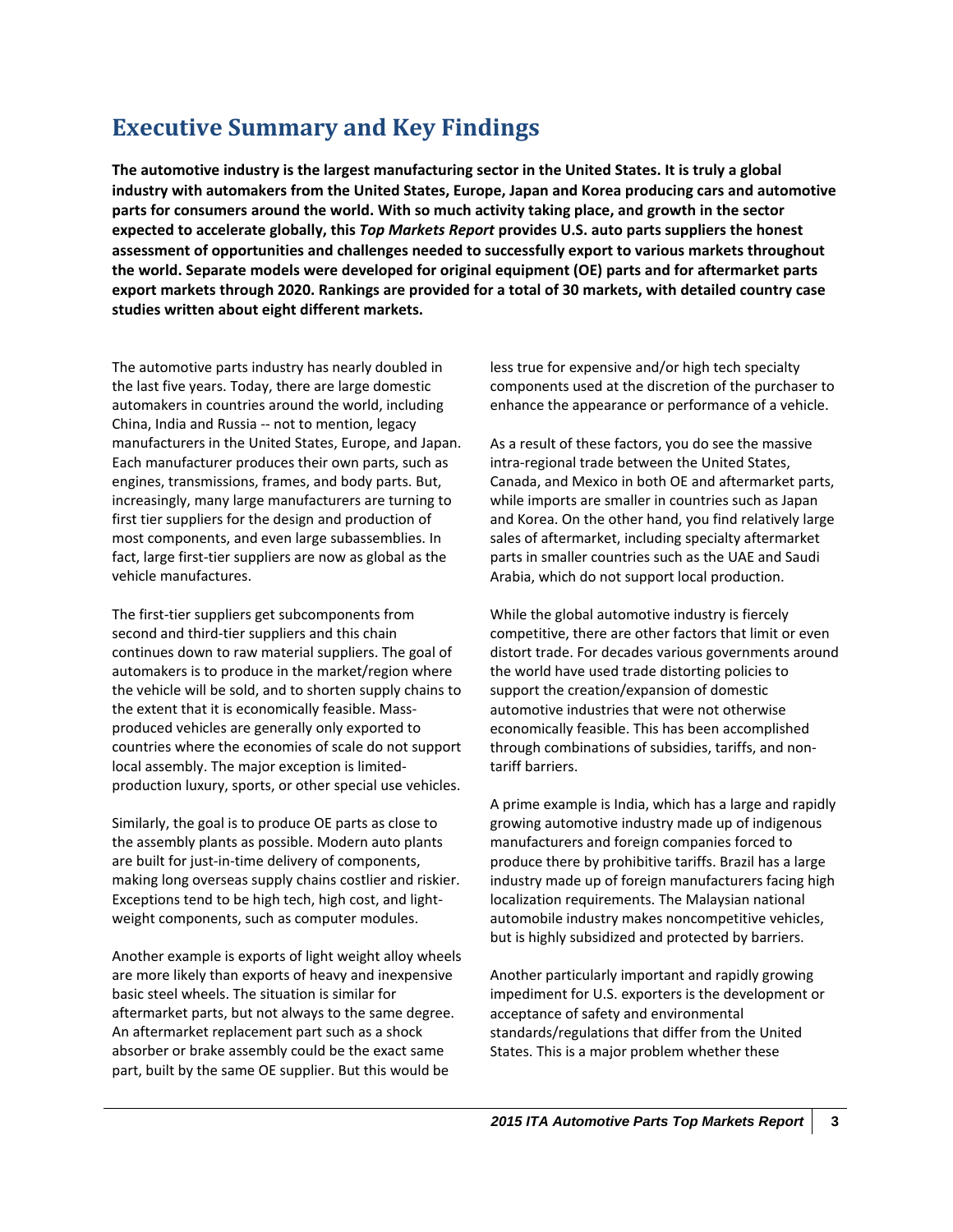differences were created as a purposeful barrier to trade, or not.

The bottom line is that exporting auto parts from the United States to various markets can be challenging, even for the most competitive suppliers. This *Top Markets Report* examines issues related to U.S. automotive parts exports and includes eight countryspecific case studies for Germany, Thailand, Colombia, Brazil, Mexico, Korea, China, and Saudi Arabia.

#### **Understanding the Industry**

The automotive parts manufacturing industry is comprised primarily of two segments: original equipment (OE) suppliers and aftermarket suppliers. OE suppliers design and manufacture parts required for the assembly of passenger cars and trucks. OE production accounts for an estimated two-thirds to three-fourths of the total automotive parts production. Thus, automotive parts consumption is heavily linked to the demand for new vehicles. If vehicle production goes up/down in a given market, then demand for OE parts will correspondingly go up/down, as well. Conversely, if a market has little, or no, domestic vehicle production, demand for OE parts will be limited or nonexistent.

Aftermarket parts are automotive parts built or remanufactured to replace OE parts as they become worn or damaged. Automotive aftermarket buyers include: retailers, repair/service facilities, do-it-yourself consumers, and wholesaler/distributors. This segment provides parts and equipment for maintenance, repair and enhancement of vehicles. Related to this is specialty equipment, which are the parts and tools for consumer preference vehicle modifications. Specialty equipment refers to parts made for comfort, convenience, performance, safety, or customization, and are designed for add-on after the original assembly of the motor vehicle.

Automotive parts include, but are not limited to:

- Bodies and parts
- windshields
- chassis and drivetrain parts
- electrical and electric components (fans, compressors, storage batteries, signaling equipment, etc.)
- engines and parts
- miscellaneous parts (brake fluid, anti-freeze, lifting machinery, etc.)
- automotive tires and parts

See Attachment 1 for the ten digit Schedule B codes of the automotive parts covered in this report.

#### **Why a focus on automotive parts?**

Vehicle manufacturers are large companies that historically like to build where they sell. Companies, including Volkswagen, Ford, GM, Honda, Hyundai, etc., typically have established manufacturing facilities throughout the world. Given these manufacturers' large, international operations with marketing and manufacturing operations, they have already tapped into most of the markets, both large and small. These companies also already have established business connections with their Tier 1 suppliers, and rely heavily on just-in-time delivery from these suppliers in order to maintain optimal productivity through the manufacturing process. In addition, vehicle manufacturers have very sophisticated plans in place when making sourcing and investment decisions.

Automakers deliver vehicles either through established assembly plants in the markets or through complex export operations delivering to smaller markets. For example, BMW manufactures products at 30 sites in 14 countries on four continents. Likewise, BMW uses its Spartanburg, South Carolina plant as a base for exports since the mid-1990s and is the sole location for exclusive production of its X-3, X-5, and X-6 models. In 2013, almost 300,000 vehicles were manufactured at this facility with 70 percent of the plant's production volume exported to 140 markets around the world. Similarly, the 2015 Mustang, assembled in Flat Rock, Michigan, will be available in more than 100 markets.

Some suppliers are similar to the vehicle producers in that they are large, complex operations with investments throughout the world. For example, Magna has over 130,000 employees with 312 manufacturing operations and 83 product development, engineering and sales centers in 29 countries. Denso has approximately 140,000 employees and operates in 35 countries, with global sales totaling \$39.8 billion for the fiscal year that ended March 31, 2014. In contrast, many Tier 2 (and lower tiers) manufacturers of automotive parts are small and medium-size enterprises (SMEs).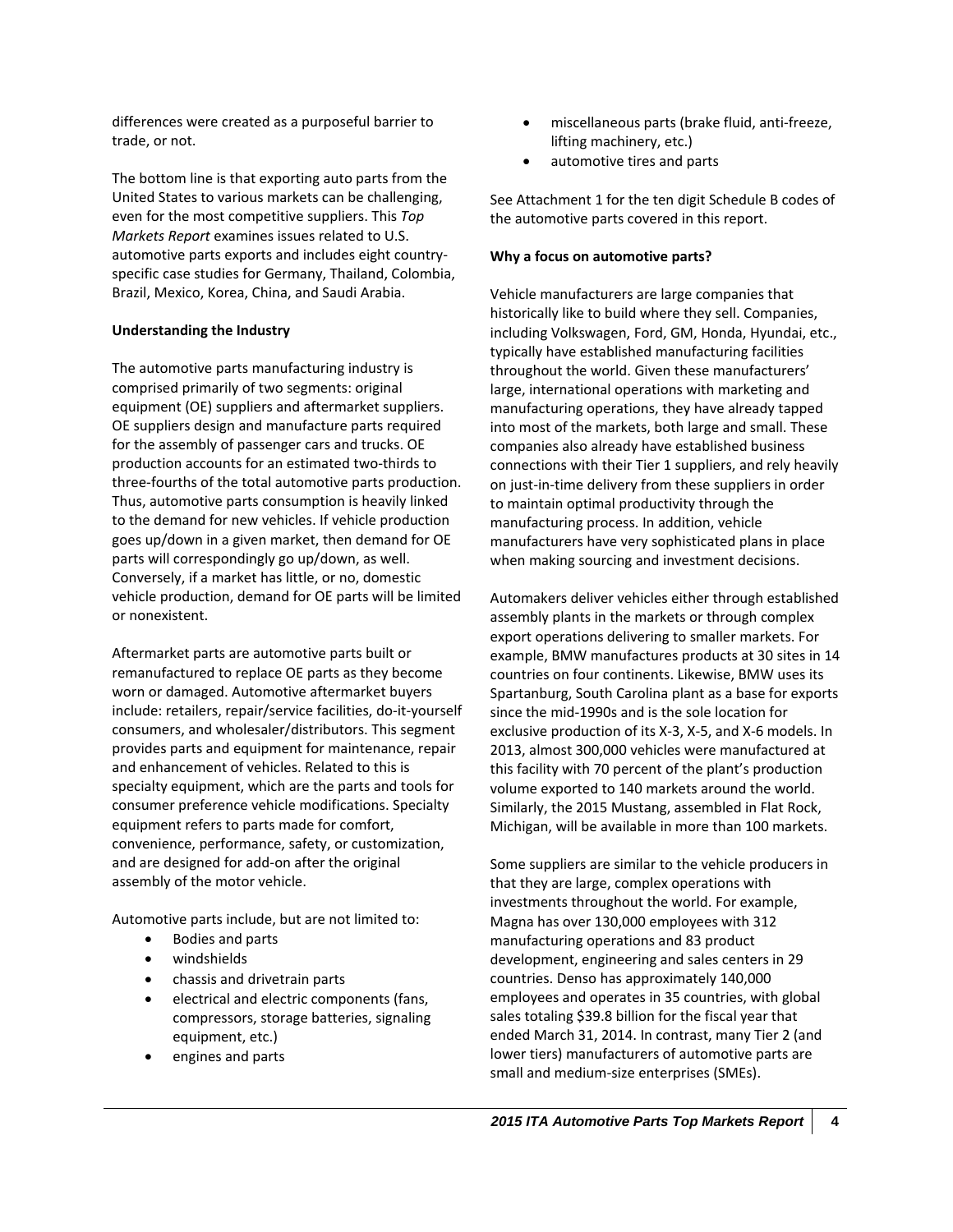Most U.S. SME auto suppliers do not export. Those that do export do so primarily to Canada and/or Mexico. This demonstrates untapped potential to introduce U.S. suppliers to foreign markets, particularly for the aftermarket. These SMEs do not have the marketing departments, international operations, and vast resources to readily expand their operations to new markets throughout the world in the same capacity as the vehicle manufacturers and many of the Tier 1 suppliers.

This *Top Markets Report* aims to identify the best markets going forward for these companies to focus their efforts in identifying export opportunities. By focusing on automotive parts, this study provides helpful market information to assist these companies in identifying promising markets to expand their business, grow exports, and remain competitive on a global scale.

#### **Export Markets**

In 2009, the United States exported approximately \$43 billion worth of automotive parts. The top five markets in order were: Canada, Mexico, Germany, China, and Japan. By 2014, the value of automotive parts exports from the United States had risen to almost \$81 billion. The top five markets by 2014 had changed to: Canada, Mexico, China, Germany, and Australia. See Attachment 2 for a full list of the top 30 export markets for U.S. automotive parts between 2009 and 2014. Trade data related to auto parts does not distinguish between OE and aftermarket parts, which is a limitation for this analysis.

Of the nearly \$81 billion of U.S. automotive exports in 2014, Canada accounted for about \$30 billion of these exports, with Mexico accounting for almost another \$29 billion. Combined, these two NAFTA partners accounted for almost 75 percent of all U.S. automotive parts exports. Exports to both of these markets grew substantially over the same time period, with exports to Mexico more than doubling from \$12.1 billion in 2009 to over \$29.1 billion by 2014. As a result of NAFTA, the U.S. auto parts industry is highly integrated in the North American supply chain, contributing to the flow of goods among the three markets. The third leading market for U.S. exports in 2014, China, has steadily been growing as a market for U.S. exports over the last five years. U.S. automotive exports to Australia

more than doubled over five years from \$687 million in 2009 to almost \$1.5 billion in 2014.

For the European market, Germany is the top destination for U.S. automotive parts exports, followed by the United Kingdom, the Netherlands, Italy, Belgium, and France. Brazil is the top destination for U.S. parts exports in South America with exports nearly doubling from \$554 million in 2009 to \$1.1 billion in 2014. The next largest markets in this region for U.S. parts are Chile, Venezuela, Colombia, Argentina, and Peru.

#### **Challenges facing U.S. automotive parts exporters**

One of the greatest challenges facing U.S. auto parts exporters is the global regulatory environment. Lack of harmonization/coherence and transparency of regulations and standards, deeply affect the competitiveness of U.S. vehicle and automotive parts manufacturers worldwide. Conforming to two different standards is costly and time-consuming. Until recently, most developing countries have had only limited regulatory requirements and thus they accepted virtually any vehicles built to minimal safety and emissions levels. This has made it possible for American companies to export U.S.-compliant vehicles and products for sale to these markets.

Unfortunately, many countries are now choosing to either accept or base their regulatory standards on those developed by the European Union. Because of this, they are no longer allowing the sale of U.S. compliant products in their markets. It is an irony that many of the countries that are adopting EU standards have systems more similar to the U.S. system (e.g., Chile, Colombia, Russia, etc.).

They have been doing this largely because the EU has been aggressive in marketing its regulatory system and appear to be including requirements for adopting its standards in its trade agreements. However, now there is a possible threat to the EU system as well. In addition to the barriers cropping up from the mandatory use of EU standards, there are recent hints that emerging markets like China or India are developing their own standards. Having a third, fourth, or potentially more set of standards will make it even harder to export to other markets, and certainly raise the cost of doing business. This is one of the many reasons why it is in the interest of the European and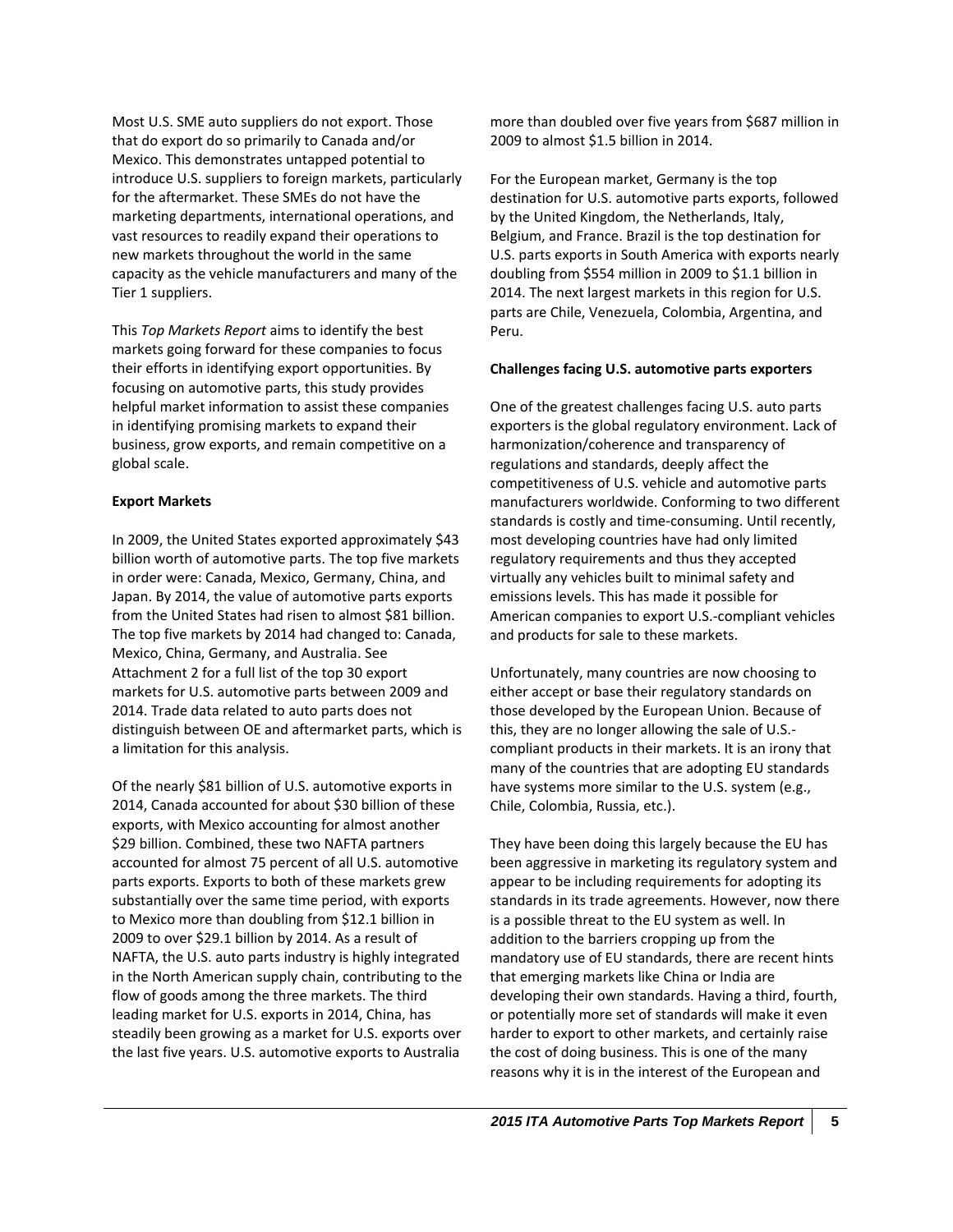U.S. policy makers to push for standards coherence in the ongoing Transatlantic Trade and Investment Partnership (TTIP) negotiations.

Another barrier to trade for auto parts manufacturers (especially small to medium-sized companies) is the push by foreign governments for localization. In an effort to increase investment in their local economy, some countries encourage localization and offer incentives to build a manufacturing facility and/or partner with a local firm. China, for example, pressures companies to produce in country and partner with local vehicle manufacturers and suppliers in order to build up its indigenous industry.

Many markets with a fairly large domestic industry impose high tariffs and excise taxes in order to drive up the costs of imports. In Thailand, ad valorem tariffs can be as high as 80 percent for imports that compete with domestically produced automobiles and parts. Excise taxes on automobiles are usually based on various vehicle characteristics such as engine size, weight and wheelbase, which make the tax calculation complex.

Exporting automotive parts to the European Union can amount to tariffs of 2-5 percent of total costs and, for already assembled parts, tariffs may even account for 15-20 percent of overall costs. Where there are low margins, tariff costs can result in missed business opportunities overseas.

In addition, some government policies attempt to close the market for outside competitors by forcing consumers to work within an established network of local companies. These policies regulate and restrict foreign companies from competing by creating restrictions on investment and distribution, and by regulating purchasing decisions by consumers. U.S. automotive manufacturers have complained about Japan's closed market for decades, and in 1995, the U.S. Government signed a major automotive trade agreement with the Japanese Government. However, the Japanese market is still a major challenge for U.S. vehicle and parts manufacturers to enter. One of the chief obstacles in concluding the Trans-Pacific Partnership (TPP) is the deadlock between the United States and Japan over remaining automotive issues. In Korea, the signing of the U.S.-Korea Free Trade Agreement has created a more balanced playing field for U.S. exporters.

A final factor that can make exporting difficult is the ever-increasing competiveness of the automotive industry worldwide. There are more and more parts suppliers entering the market offering lower price points, quality products, and/or advanced technologies. In addition, some of these suppliers receive or have received subsidies provided by their local governments.

U.S. manufacturers with aftermarket products that are easy to produce and fairly low tech will face the greatest challenges. The U.S. Department of Commerce can provide counseling to determine the export potential for U.S. auto parts suppliers' products. In addition, U.S. suppliers will benefit from Commerce's market intelligence and business matchmaking services. If problems arise, commercial advocacy and diplomacy assistance can also be offered.

Furthermore, the conclusion of a number of our trade agreements will hopefully create better opportunities for U.S. parts suppliers, and lower the cost of doing business. These trade agreements aim to increase harmonization, lower tariffs, reduce barriers, and address issues such as counterfeiting and intellectual property protection.

#### **Methodology**

The methodology for our two models was to identify variables that measured the overall demand for these particular parts, the degree to which this demand would be met by imports, and the likelihood that imports would originate from the United States. Many different data points were tested, in various combinations, until a logical set of variables emerged. Weights were then assigned based on our assessment of relative importance.

In some cases, we were not able to include a factor of interest due to lack of data or we had to use a proxy variable to try and capture the factor. For example, the average vehicle age for a market is a likely indicator for the need of aftermarket parts. The older the vehicles tend to be in a given market, the greater the likelihood that repairs will be needed and therefore more replacement parts. However, we were unable to identify a single reliable source for the vehicle age in each of the markets analyzed in our study. Therefore,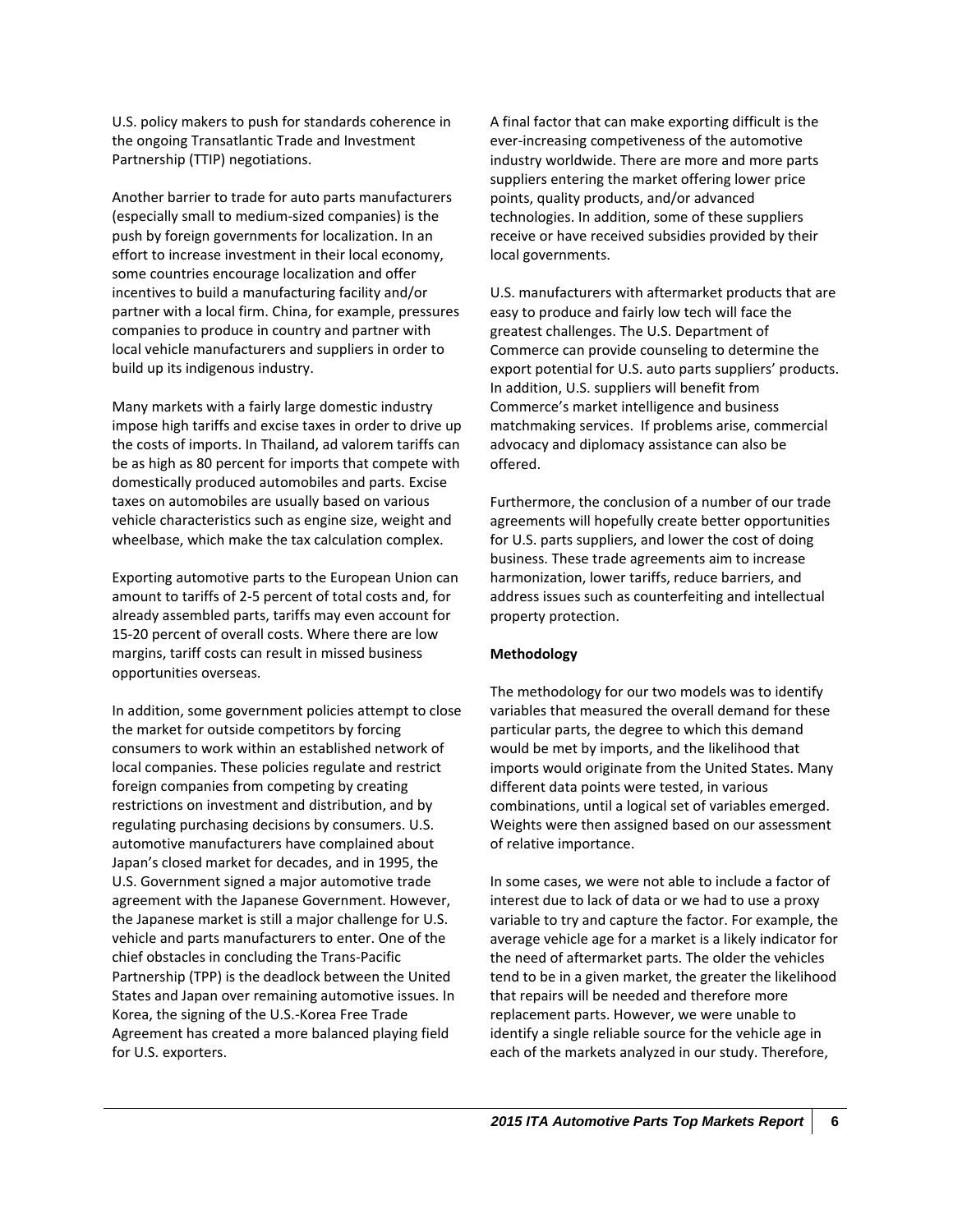| Figure 1: Near-Term Autoparts Export Market Rankings (2015-2020) |  |  |  |
|------------------------------------------------------------------|--|--|--|
|                                                                  |  |  |  |

| <b>Original Equipment</b> |                 |              |                        | <b>Aftermarket</b> |
|---------------------------|-----------------|--------------|------------------------|--------------------|
| <b>Country</b>            | <b>Rank</b>     | <b>Score</b> | <b>Country</b>         | Ran                |
| Canada                    | 1               | 0.741        | Canada                 |                    |
| <b>Mexico</b>             | $\overline{2}$  | 0.619        | <b>Mexico</b>          |                    |
| China                     | $\overline{3}$  | 0.485        | China                  |                    |
| Germany                   | $\overline{4}$  | 0.413        | Singapore <sup>1</sup> |                    |
| <b>Belgium</b>            | 5               | 0.403        | <b>Chile</b>           |                    |
| Japan                     | 6               | 0.402        | Peru                   |                    |
| <b>Netherlands</b>        | $\overline{7}$  | 0.395        | <b>Belgium</b>         |                    |
| <b>Chile</b>              | 8               | 0.380        | <b>Australia</b>       |                    |
| <b>United Kingdom</b>     | 9               | 0.378        | <b>Netherlands</b>     |                    |
| <b>Sweden</b>             | 10              | 0.375        | Germany                |                    |
| <b>France</b>             | $\overline{11}$ | 0.359        | <b>UAE</b>             |                    |
| <b>Korea</b>              | 12 <sup>2</sup> | 0.356        | <b>United Kingdom</b>  |                    |
| Colombia                  | 13              | 0.343        | <b>Saudi Arabia</b>    |                    |
| <b>Spain</b>              | 14              | 0.341        | <b>Sweden</b>          |                    |
| Poland                    | 15              | 0.339        | Japan                  |                    |
| <b>Italy</b>              | 16              | 0.337        | Colombia               |                    |
| Venezuela                 | 17              | 0.325        | <b>France</b>          |                    |
| <b>Turkey</b>             | 18              | 0.319        | Korea                  |                    |
| <b>South Africa</b>       | 19              | 0.307        | Venezuela              |                    |
| <b>Russia</b>             | 20              | 0.301        | <b>Italy</b>           |                    |
| Thailand                  | 21              | 0.295        | Poland                 |                    |
| India                     | 22              | 0.291        | <b>Spain</b>           |                    |
| <b>Brazil</b>             | 23              | 0.289        | <b>Thailand</b>        |                    |
| <b>Argentina</b>          | 24              | 0.265        | <b>South Africa</b>    |                    |
| <b>Hong Kong</b>          | 25              | 0.232        | <b>Turkey</b>          |                    |
| Singapore                 | 26              | 0.227        | <b>India</b>           |                    |
| <b>Australia</b>          | 27              | 0.174        | <b>Brazil</b>          |                    |
| Peru                      | 28              | 0.169        | <b>Russia</b>          |                    |
| <b>UAE</b>                | 29              | 0.168        | Nigeria                |                    |
| Saudi Arabia              | 30              | 0.140        | Argentina              |                    |

we developed a proxy variable by creating a measure using sales as a share of vehicles in operation.

For OE, we identified seven factors, and for aftermarket we identified six factors. The seven variables used for the OE model are: Vehicle sales in a market; Value of U.S. parts exports to a market; U.S. import share in the market; Projected vehicle production in a market in 2019 by volume; Distance of the market from the United States; past vehicle production in the market; and the market's openness to trade.

The six variables used in the aftermarket model were: Projected vehicle sales in the market by 2019; U.S. parts exports to the market by value; U.S. import share in the market; vehicle age proxy ; distance of the

| <b>Original Equipment</b> |                 |              |                        | <b>Aftermarket</b> |              |
|---------------------------|-----------------|--------------|------------------------|--------------------|--------------|
| <b>Country</b>            | Rank            | <b>Score</b> | <b>Country</b>         | <b>Rank</b>        | <b>Score</b> |
| Canada                    | 1               | 0.741        | Canada                 | 1                  | 0.748        |
| Mexico                    | $\overline{2}$  | 0.619        | <b>Mexico</b>          | $\overline{2}$     | 0.571        |
| $\overline{\text{China}}$ | 3               | 0.485        | China                  | $\overline{3}$     | 0.297        |
| Germany                   | 4               | 0.413        | Singapore <sup>1</sup> | $\overline{4}$     | 0.247        |
| Belgium                   | 5               | 0.403        | <b>Chile</b>           | $\overline{5}$     | 0.234        |
| <b>Japan</b>              | 6               | 0.402        | Peru                   | 6                  | 0.230        |
| <b>Netherlands</b>        | $\overline{7}$  | 0.395        | <b>Belgium</b>         | $\overline{7}$     | 0.229        |
| <b>Chile</b>              | 8               | 0.380        | <b>Australia</b>       | 8                  | 0.214        |
| <b>United Kingdom</b>     | 9               | 0.378        | <b>Netherlands</b>     | $\overline{9}$     | 0.211        |
| <b>Sweden</b>             | 10              | 0.375        | Germany                | 10                 | 0.211        |
| France                    | 11              | 0.359        | <b>UAE</b>             | 11                 | 0.207        |
| Korea                     | 12              | 0.356        | <b>United Kingdom</b>  | 12                 | 0.197        |
| Colombia                  | 13              | 0.343        | Saudi Arabia           | 13                 | 0.193        |
| <b>Spain</b>              | 14              | 0.341        | <b>Sweden</b>          | 14                 | 0.190        |
| Poland                    | 15              | 0.339        | Japan                  | 15                 | 0.187        |
| <b>Italy</b>              | 16              | 0.337        | Colombia               | 16                 | 0.184        |
| Venezuela                 | 17              | 0.325        | <b>France</b>          | $\overline{17}$    | 0.170        |
| <b>Turkey</b>             | 18              | 0.319        | <b>Korea</b>           | 18                 | 0.168        |
| <b>South Africa</b>       | 19              | 0.307        | Venezuela              | 19                 | 0.163        |
| Russia                    | 20              | 0.301        | <b>Italy</b>           | 20                 | 0.147        |
| <b>Thailand</b>           | 21              | 0.295        | Poland                 | $\overline{21}$    | 0.138        |
| India                     | 22              | 0.291        | <b>Spain</b>           | 22                 | 0.137        |
| <b>Brazil</b>             | 23              | 0.289        | <b>Thailand</b>        | 23                 | 0.137        |
| <b>Argentina</b>          | $\overline{24}$ | 0.265        | <b>South Africa</b>    | $\overline{24}$    | 0.136        |
| <b>Hong Kong</b>          | $\overline{25}$ | 0.232        | <b>Turkey</b>          | $\overline{25}$    | 0.135        |
| <b>Singapore</b>          | 26              | 0.227        | <b>India</b>           | 26                 | 0.121        |
| <b>Australia</b>          | $\overline{27}$ | 0.174        | <b>Brazil</b>          | $\overline{27}$    | 0.115        |
| Peru                      | 28              | 0.169        | <b>Russia</b>          | 28                 | 0.113        |
| <b>UAE</b>                | 29              | 0.168        | Nigeria                | 29                 | 0.087        |
| Saudi Arabia              | $\overline{30}$ | 0.140        | Argentina              | $\overline{30}$    | 0.085        |

market from the United States; and the openness of the market to trade [further details in Attachment 3].

#### **Results**

As can be seen in the table above, there are some similarities in the results for both the OE and aftermarket analyses, yet distinctions emerge in both the rankings and the relative values for many countries. For both the OE and aftermarket rankings, the top three are Canada, Mexico, and China.

However, the three markets maintain these high scores for varying reasons in each analysis. In regards to OE, China had the highest average vehicle production between 2011-2013 (19.9 million vehicles) that easily eclipsed even the second largest vehicle producer in this analysis during the same time period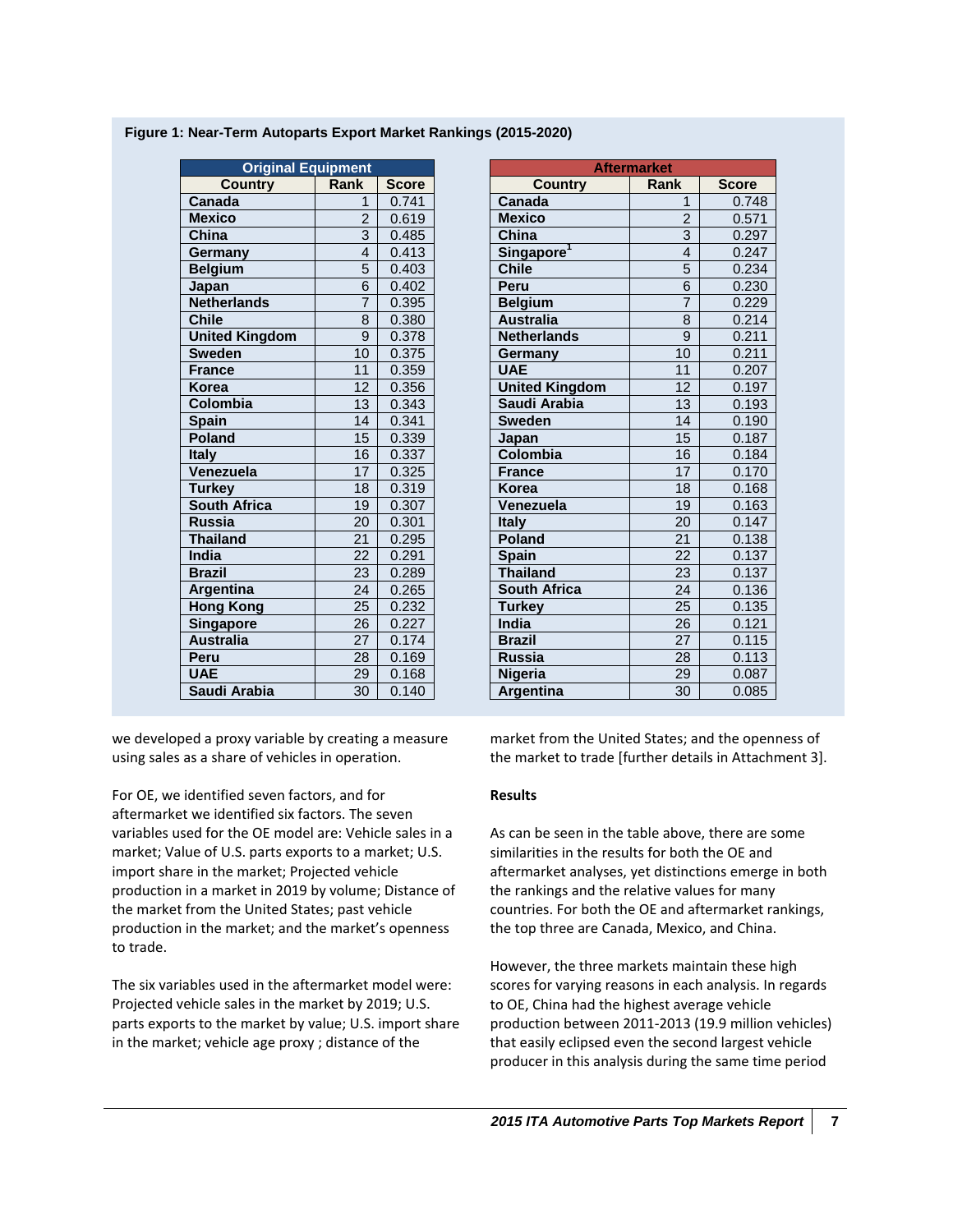(Japan 9.3 million vehicles produced on average). China is also projected to produce over 32 million vehicles by 2019. In addition, it is the third largest market for U.S. automotive parts. Combined, given the weight assigned to these factors in this analysis, China is a strong prospect market for U.S.-made OE auto parts in the future with a total score competitive with Mexico in the coming years. For the aftermarket, again due largely to the sheer size of the market in China and the recent growth of U.S. auto exports there, China is a market with large potential.

Canada and Mexico, however, are the top two prospective markets for a different set of reasons. Although they do not produce nearly as many vehicles as China (although Mexico's production is expected to grow rapidly from an average of 2.9 million between 2009-2011 to over 4.5 million by 2019), they have historically been the largest market for the export of U.S. automotive parts, accounting for over 75 percent of U.S. exports in 2013. In addition, given the integration of the auto industry among Canada, Mexico, and the United States, and the close proximity in terms of distance and sharing a border, these markets will continue to be strong prospect markets for U.S. auto parts exporters going forward.

Looking further at the results from the OE model, Germany, Belgium and Japan round out the top six potential markets behind Canada, Mexico, and China. Japan's average production between 2011 and 2013 was 9.3 million vehicles. Over the last three years, Japan has been the sixth largest market for U.S. parts exports, with an average of \$1.4 billion in exports during that time. While it is a niche market in terms of size compared to our NAFTA partners, Japan should continue being a top market for U.S. exporters to pursue given its volume of production. A successful conclusion of TPP negotiations will improve Japan's openness to trade, and improve U.S. auto part exporters' prospects. Germany shares a number of these same characteristics: its average vehicle production between 2011 and 2013 was almost 6 million units, it was the fourth largest export

destination for U.S. parts with an average of almost \$1.7 billion in exports between 2011 and 2013, and it also scores highly on the openness to trade scale.

Other markets had dramatically different rankings in the two different models. This is not surprising given the different factors considered in the models, especially for a country with a modest sized market for vehicles, but without domestic vehicle production. For example, UAE was near the bottom in the OE model rankings, which is to be expected due to its lack of vehicle production. UAE does rank much higher in the aftermarket coming in at number eleven.

Similarly, Australia ranks highly at number eight for aftermarket, but is near the bottom for OE equipment. This can be explained by the fact that Australia has a large market for vehicles and is projected to continue having sales of vehicles exceeding one million units in 2019, but vehicle production will cease within the next few years and therefore eliminate the demand for OE equipment.

There are a myriad of other factors that account for the potential of a market. Poor roads in Mexico put strain on a vehicle fleet that is relatively old, thus requiring more maintenance and aftermarket repairs. In addition, the similarity of vehicle fleets in the United States and Mexico provide an obvious market for U.S. parts exporters. Similarly, the combination of older vehicles and lower wages in Colombia creates high demand for aftermarket repair parts as vehicle repair is more economical than vehicle replacement.

China has an interest in green technologies and is a rapidly expanding green automotive industry, which is a strength of U.S. companies and may allow an opportunity for U.S. auto parts exporters to capitalize. Likewise, there is high demand for specialty performance and appearance products for vehicle modification in Saudi Arabia given its high levels of disposable income. In addition, larger vehicles are popular in this market, which is a segment dominated by U.S. vehicle manufacturers.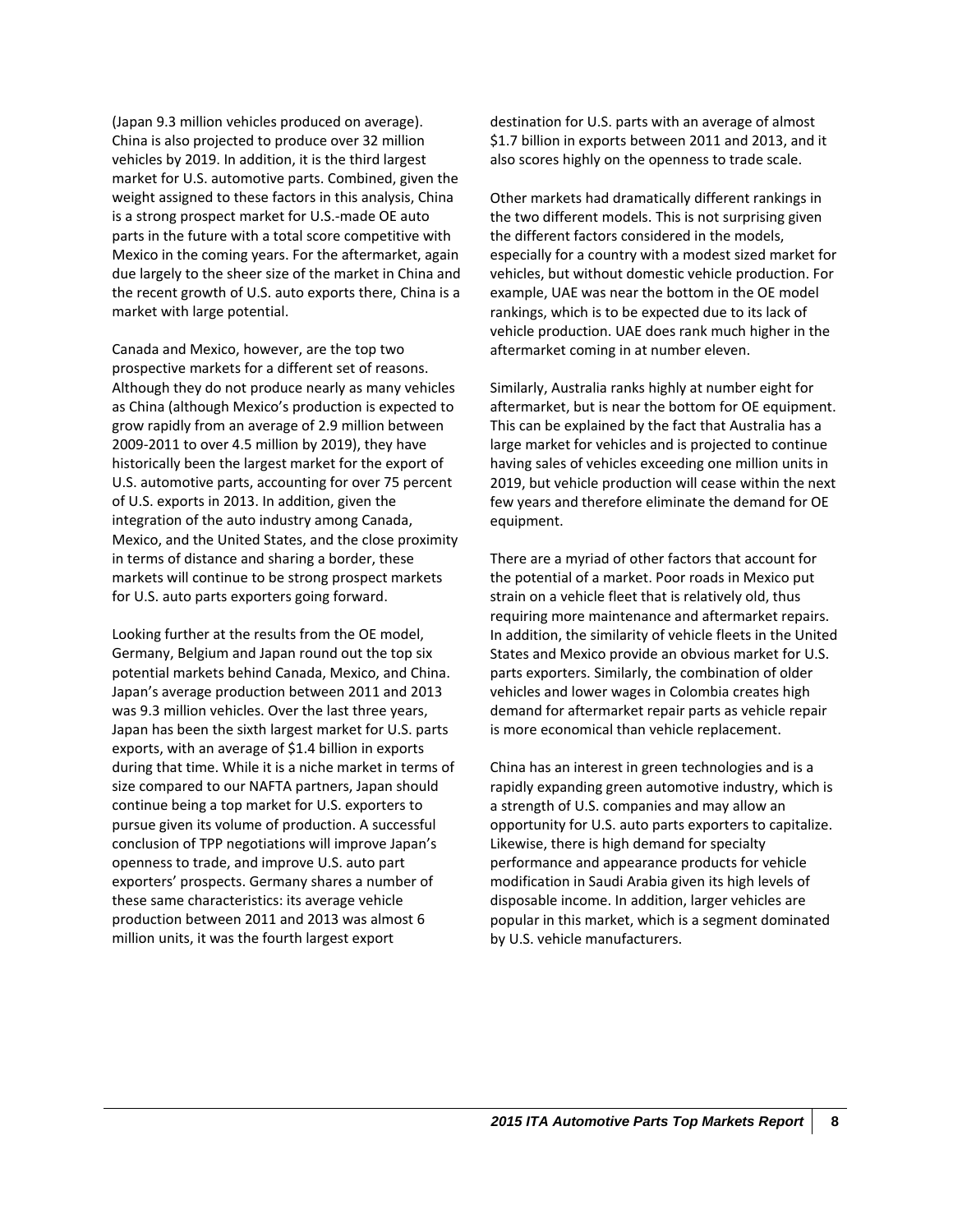#### **Country Case Studies**

The following pages include country case studies that summarize export opportunities in selected markets. The markets represent a range of countries to illustrate a variety of points – and not the top five markets overall.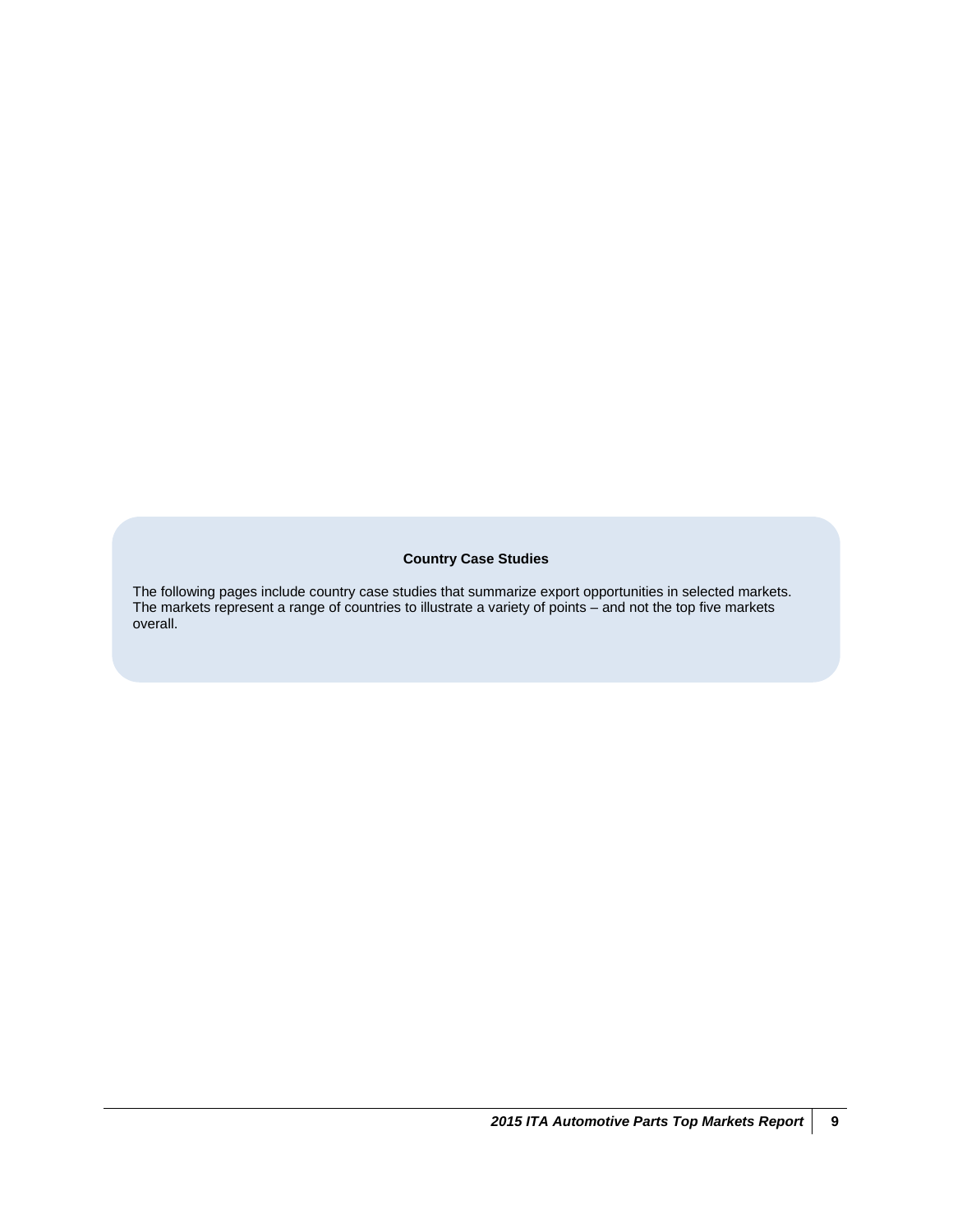**This Page Intentionally Left Blank**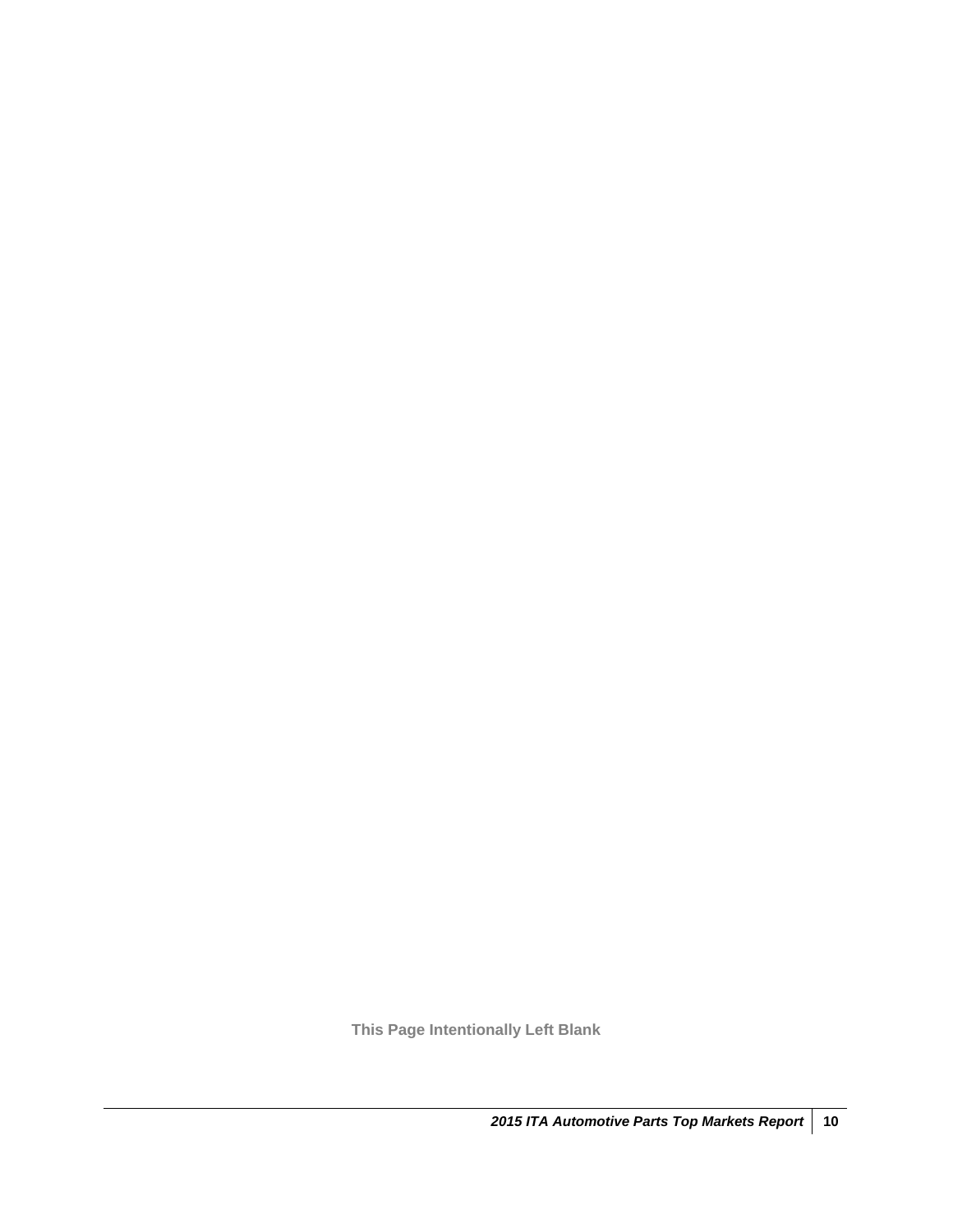# <span id="page-12-0"></span>**Mexico Type: Large Market; Large Share**

**Mexico ranks number 2 as the largest export market for U.S. auto parts overall. The size of its market and the shared border provides an excellent market for U.S. OE and aftermarket parts. Auto sales have shown consistent growth since 2010, from 820,406 units in 2010 to 1,063,363 units in 2013 according to the Mexican Association of Automotive Industry (AMIA). In addition, U.S. exports of new passenger vehicles have grown from 129,128 units in 2010 to 153,742 units in 2013.**

| <b>Original</b><br><b>Equipment</b><br><b>Rank</b> | <b>Aftermarket</b><br><b>Rank</b> |
|----------------------------------------------------|-----------------------------------|
|                                                    |                                   |

Mexico is ranked the seventh largest vehicle producer in the world and first in Latin America. According to the Mexican Association of the Automotive Industry, by 2020, Mexico may surpass Korea, becoming the sixth largest worldwide vehicle producer. The auto sector accounts for 20.3 percent of Mexico's manufacturing sector and 3.6 percent of national GDP. Furthermore, Mexico's auto parts industry is closely tied to its American counterpart and economic growth in the U.S. Low labor costs and extensive free trade agreements have provided incentives for vehicle manufacturers to establish plants in Mexico to export to the world, contributing to its production growth.

#### **Overview of the Automotive Parts Market in Mexico**

Since 2009, U.S. auto parts exports to Mexico have more than doubled from \$12.1 billion to over \$26.5 billion in 2013 and over \$29 billion in 2014. Exports to Canada, the

#### **Figure 1: 2013 Mexico Automotive Market**

| Sales (units)                                     | 1,061,728        |
|---------------------------------------------------|------------------|
| <b>U.S. Auto Parts Exports</b><br>(2014)          | \$29,136,941,959 |
| <b>Total Auto Parts Imports</b>                   | \$42,337,536,962 |
| <b>Total Domestic Vehicle</b><br>Production       | 3,054,849        |
| <b>Vehicles in Operation</b><br>(2012)            | 22,961,571       |
| <b>U.S. Auto Parts Export</b><br>Growth 2009-2014 | $+141%$          |

largest market for U.S.-made parts, have also consistently grown, albeit more modestly, from \$19.6 billion in 2009 to \$28.4 billion in 2011 and \$30.4 billion in 2014. Combined, our North American Free Trade Agreement (NAFTA) partners account for over 75 percent of all U.S. parts exports.

Trade between the United States, Canada, and Mexico is bound by the terms of NAFTA. As a result, there are no duties on Canadian and Mexican imports of automotive parts that meet the NAFTA rule of origin. According to the National Auto Parts Industry (INA), Mexico is the 5<sup>th</sup> largest auto part producer. Production has grown from \$41.2 billion in 2009 to over \$76.8 billion in 2013 with production expected to exceed \$81 billion in 2014. The growth of vehicle production will further lead to increased demand in the auto parts industry, with demand for a wide range of products for assembly companies' production lines while continued increases in the number of vehicles sold will increase the demand for aftermarket parts.

#### **Challenges and Barriers to Automotive Parts Exports**

Mexico's pursuit of free trade agreements with dozens of countries across North and South America, Europe, and Asia has made it an increasingly competitive market for manufacturing. These "FTAs combined with low labor rates and close proximity to the United States open the door for U.S. aftermarket companies to set up cost effective production facilities within Mexico and then to export finished products to the Un[i](#page-45-0)ted States, Latin America and worldwide markets."<sup>i</sup> For example, according to KPMG, Mexico offers 13 percent savings in auto parts manufacturing costs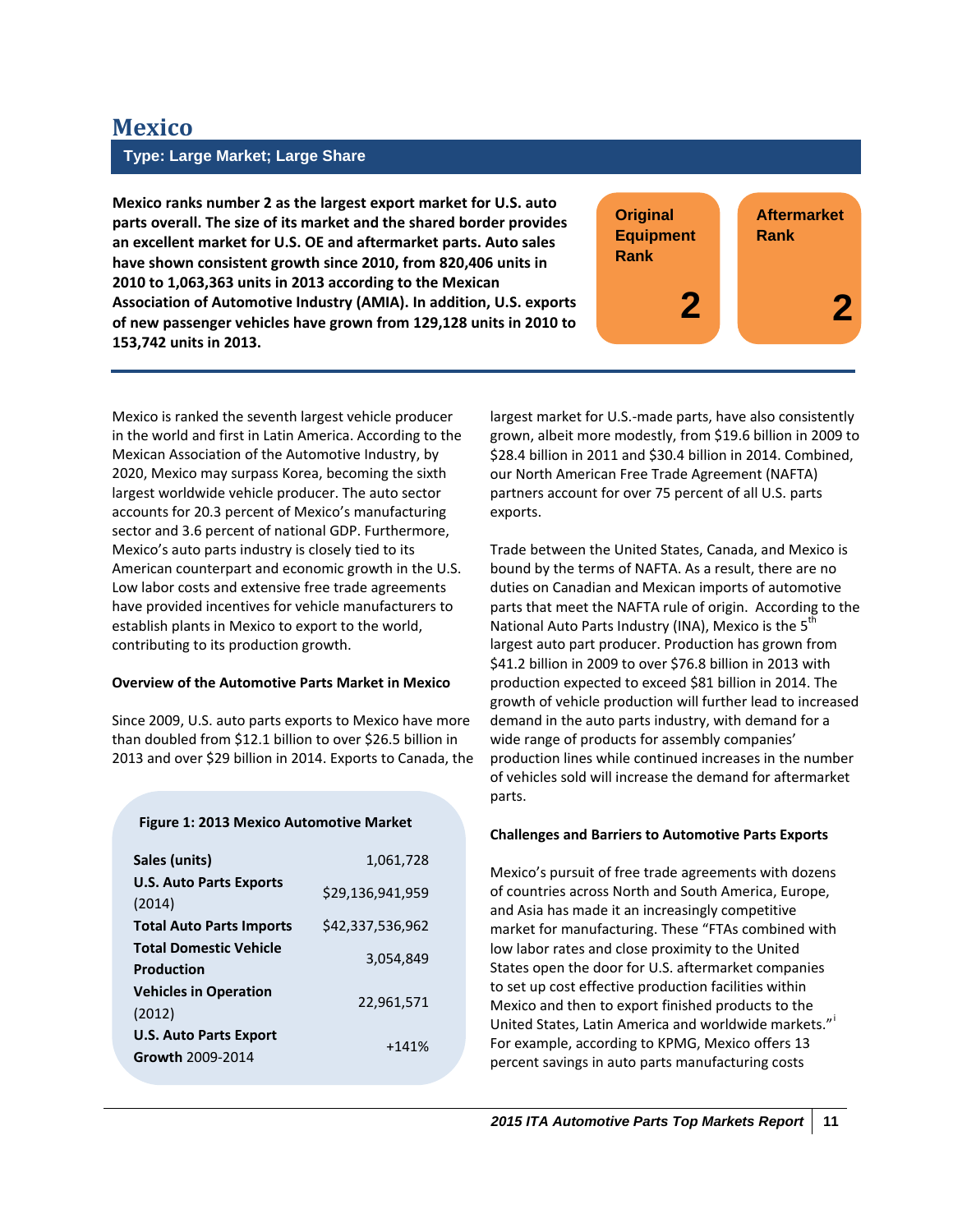compared to costs in the United States. Tier 1 and tier 2 suppliers that already supply OEMs that are opening or expanding in Mexico will likely be enticed to follow these customers with new investments of their own in order to secure these new and substantial supply contracts.

Mexico is the  $5<sup>th</sup>$  largest auto part producer, so the market is already competitive. There are 198 auto part plants in the northeast region of Mexico, 70 plants in the northwest region, 142 plants in the west, and 101 plants in the central region. In total, Mexico has around 2,559 auto parts companies, with 70 percent being foreign owned companies. 26 percent of the foreign owned auto parts companies already established in Mexico are from the United States, with Japan accounting for 31 percent, followed by Germany at 23 percent. Examples of the suppliers already operating in Mexico include, Bosch, Magna, Hitachi Automotive Systems, Delphi, Michelin, Denso, and TWO Automotive, among many others.

The United States is the leading exporter of parts to Mexico, followed by China, Japan, and Germany. While the United States exported over \$26 billion in auto parts to Mexico in 2013, it imported almost \$42 billion in parts from Mexico. This is more than double (\$16.3 billion) the imports from the second largest source of U.S. imports, Canada.

#### **Opportunities for U.S. Companies**

#### *Original Equipment (OE)*

There are currently ten passenger vehicle manufacturers in Mexico, including General Motors, Chrysler, Ford, Nissan, Fiat, Renault, Honda, Toyota, VW, and Mazda. This manufacturing base produces 42 brands and 500 models in 21 manufacturing plants and has a network of 1,700 dealers. In the next two years, BMW and Audi will also open plants in the country. Recently, Nissan and Daimler signed a joint venture agreement for Nissan to produce Mercedes Benz and Infiniti vehicles in Mexico. The Korean automaker Hyundai recently announced its plans to build a plant in Mexico. Kia is also planning to open a \$1 billion auto

plant that is expected to be completed in 2016 and will have capacity to build 300,000 vehicles annually.

Daimler AG and Renault-Nissan have also announced plans to spend \$1.4 million to build a new factory that will produce 300,000 compact Infiniti and Mercedes vehicles a year by 2017. In 2014, Mazda opened a new small-car assembly plant in Mexico that is expected to eventually have an annual capacity of 230,000 vehicles. BMW is investing \$1 billion constructing a new factory with a capacity of 15,000 units/year that is scheduled to be on stream by 2019. Toyota plans to increase production capacity by 41 percent in 2015 at its Tacoma plant in Mexico and build a second plant for vehicle production in the near future. For U.S. auto parts makers that already supply to these automakers' operations in the United States, these new investments in Mexico could provide export opportunities going forward.

#### *Aftermarket*

Mexico has a large number of older cars, providing opportunities for repair and aftermarket parts and accessories. 57 percent of total vehicles are 10 years old or older. The average Mexican consumer owns a 17-year-old vehicle. The combination of the age of the vehicles with poor road conditions that put excessive strain on vehicles provides a prime market for aftermarket parts. In the aftermarket, there are business opportunities for gasoline and diesel engines, transmissions and parts, collision and repair parts, electric parts, maintenance and repairing equipment.

The Mexican car fleet is fairly similar to the U.S. car fleet, thereby making aftermarket parts from the United States an attractive option. Popular models include the Chevrolet Aveo, Nissan Versa, and the Volkswagen Jetta. Nissan has almost a 25 percent market share, followed by GM, Volkswagen, Ford and Chrysler in the top five. Combined, the geographic proximity, similar fleets, and large number of vehicles reaching prime aftermarket age should provide plenty of opportunities for U.S. companies to export aftermarket parts to Mexico.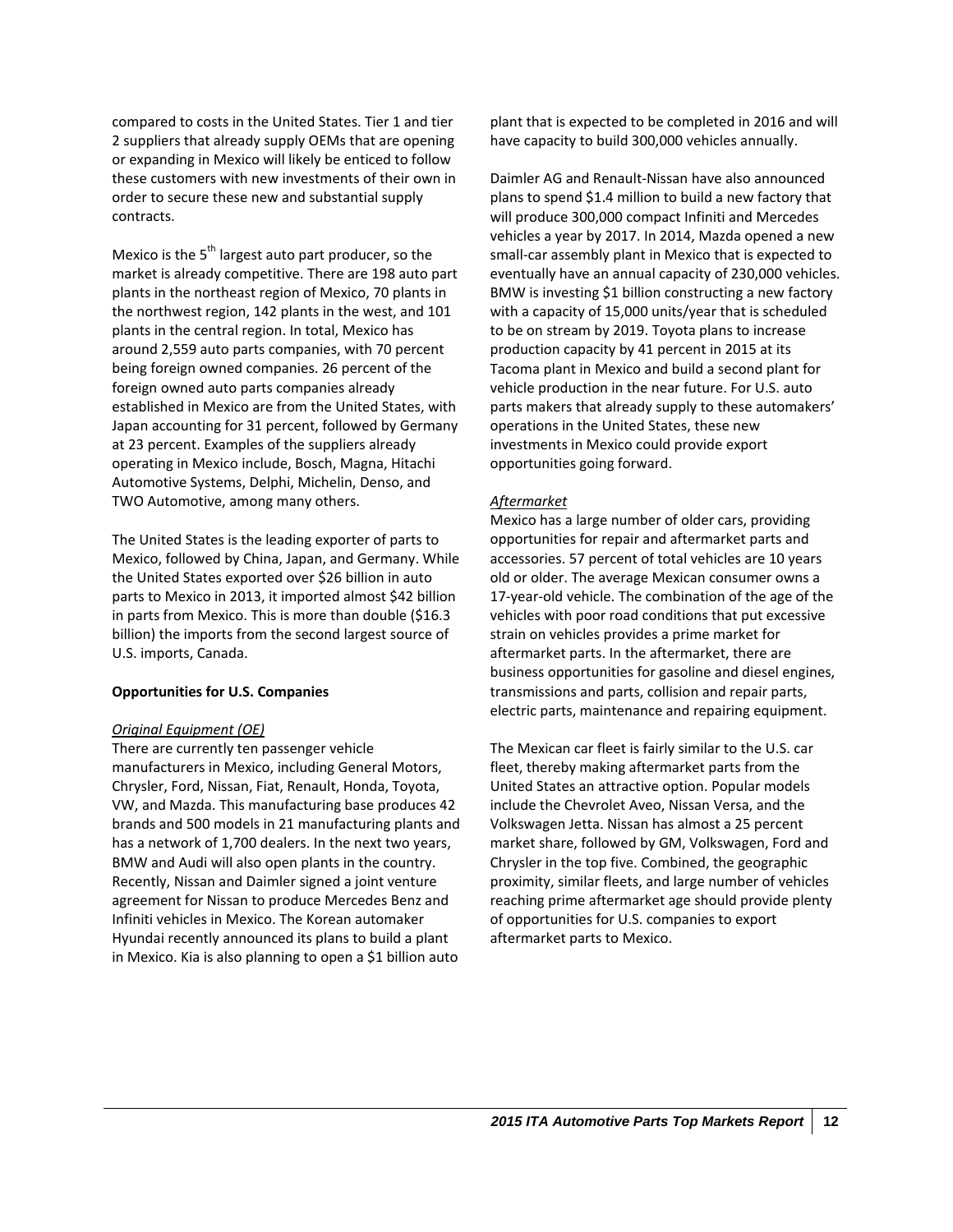# <span id="page-14-0"></span>**China Type: Large Market; Small Share**

**China is the world's largest market for automobiles and the world's top auto producer. China plans to grow its production of new energy autos and parts by 35 percent annually, dedicating more than \$18 billion in government support to the sector through 2020. If achieved, China will very likely become the world's leading producer of electric and hybrid vehicles and their key components by 2030.** 

**Original Equipment Rank**

**3**

**Aftermarket**

**3**

**Rank**

The Government of China has viewed its automotive sector, including the auto parts industry, as a pillar industry for many years. The sector is projected to grow rapidly under the government's latest economic development plans, which devote particular attention to the latest automotive technologies employed in electric and hybrid vehicles.

#### **Overview of the Automotive Parts Market in China**

China is the third largest market for U.S. auto parts exports. In 2014, there were \$2.5 billion in exports with an increase of 13 percent from the previous year. China exported \$16 billion in auto parts to the United States in 2013, an increase of 9 percent.

IHS Automotive estimates that light-vehicle sales in China will increase seven percent in 2015 to reach 25.2 million vehicles. SUV's are a fast-growing segment and they are expected to comprise 28 percent of the market. China's growth in new passenger vehicle sales and the aging of China's vehicles will inevitably create an increased demand for both original equipment (OE) parts and aftermarket parts.

New auto-related regulations and policies in China continue to be developed as the market grows. In late 2014, there were some new announcements related to the distribution of aftermarket parts, requirements for automakers sharing technical information with independent repair shops, and establishing minimum service requirements for independent repair shops. This may allow nonoriginal equipment manufacturers to sell to dealers and end users.

#### **Challenges and Barriers to U.S. Automotive Parts Exports to China**

U.S. automakers and automotive parts manufacturers face significant challenges in China's automotive market as China has implemented a series of policies that have had a discriminatory effect on foreign enterprises including caps on majority foreign ownership. Additional problems arose after China's economic policymakers began devoting substantial resources, and creating new policies to assist Chinese automobile enterprises in developing cutting-edge New Energy Vehicle (NEV) technologies and building domestic brands that could succeed in global markets.

Chinese policy makers have recently hinted that they may be developing their own standards. Having a third, fourth, or potentially more set of standards will make it even harder to export to Chinese markets, and certainly raise the cost of doing business.

#### **Figure 1: 2013 China Automotive Market**

| Sales (units)                              | 21,984,079       |
|--------------------------------------------|------------------|
| <b>U.S. Auto Parts Exports to</b><br>China | \$2,587,345,630  |
|                                            |                  |
| <b>Total Chinese Auto Parts</b>            | \$40.936.539.654 |
| <b>Imports</b>                             |                  |
| <b>Total Domestic Vehicle</b>              | 22,116,825       |
| <b>Production</b>                          |                  |
| <b>Vehicles in Operation (2012)</b>        | 52,165,000       |
| <b>U.S. Auto Parts Export</b>              |                  |
| Growth 2009-2014                           | $+175%$          |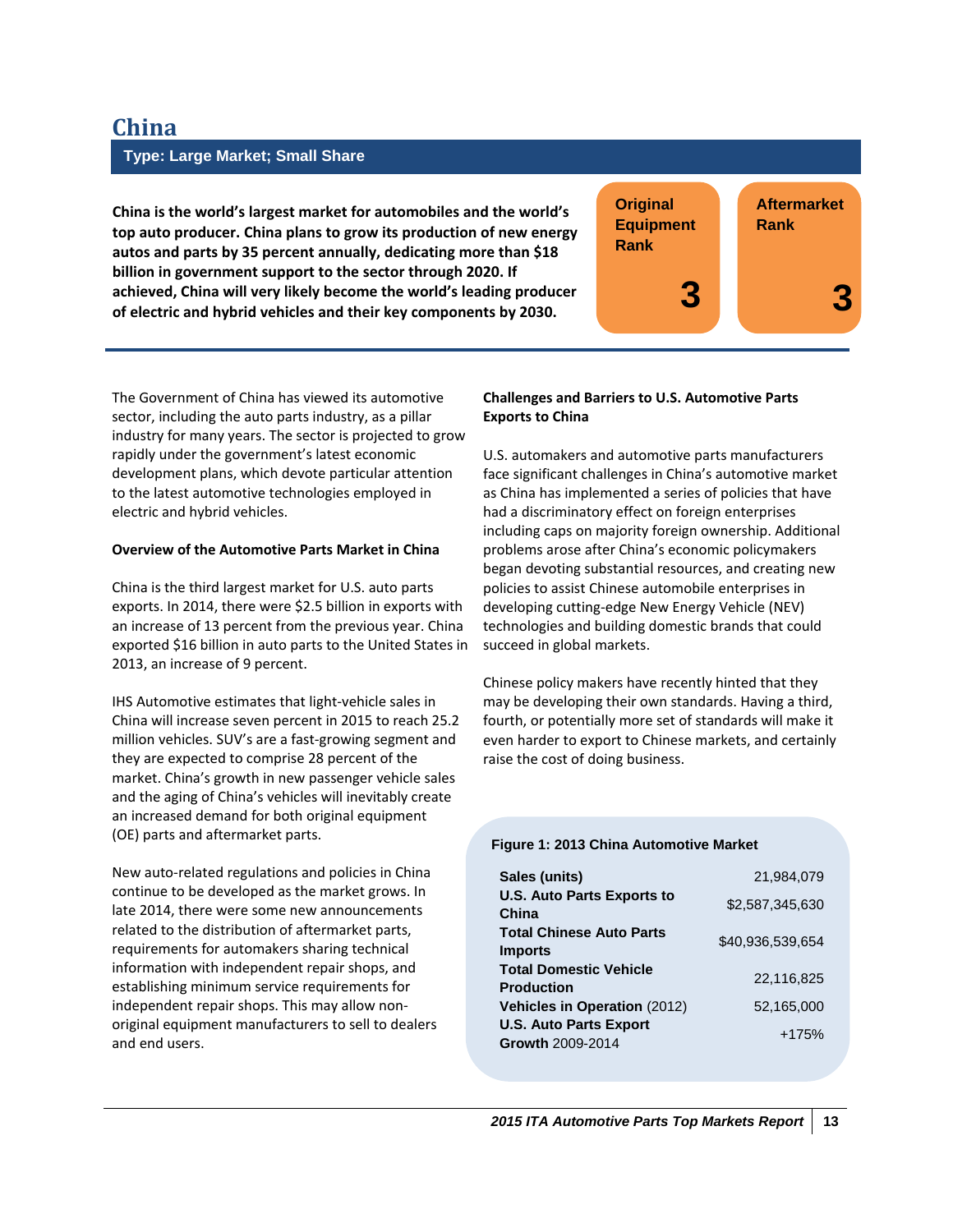Chinese auto and auto parts producers benefit from many Chinese government policies, including import restraints, domestic content rules, technology transfer policies, export requirements, and domestic and export subsidies. Auto parts targeted by these plans include batteries, electric motors, electronic control systems, and fuel cells.

China remains a major source of counterfeit auto parts, and it is a concern for the industry worldwide. U.S. companies, whether exporting or not, should be diligent about protecting their intellectual property in China and be on the lookout for any counterfeit products for sale not only in China, but worldwide.

China has been slow to update the laws and regulations regarding vehicle modifications, which limits U.S. parts exports of specialty products. In addition, there is concern there will be a certification requirements for aftermarket parts sold in China, which would be burdensome for parts suppliers.

#### **Opportunities for U.S. Companies**

While it can be difficult for U.S.-made parts to compete with low-cost Chinese parts, there are opportunities for exports. Many Chinese consumers appreciate the quality and reliability of U.S.-made parts, and they have the means to pay more for them. In addition, those parts with advanced technologies or unique features have the potential to be exported.

#### *Original Equipment (OE)*

With Chinese vehicle production expected to increase at an average seven percent annually to reach approximately 31 million units by 2018 it is projected that auto and auto component makers will increase localization in their manufacturing operations.

China requires all foreign vehicle brands that manufacture in China to have a joint venture with a Chinese partner. Currently, over 20 foreign automakers produce vehicles in China, including: GM, Ford, Fiat/Chrysler, Daimler, BMW, Volkswagen, Audi, Peugeot/Citroen, Jaguar/Land Rover, Volvo, Toyota, Honda, Nissan, Infinity, Isuzu, Mazda, Mitsubishi, Suzuki, Hyundai and Proton.

Ford has stakes in two JVs in China, Jiangling Motors Corp., and Changan Ford Automobile. Ford Motor is planning to increase its China production to 1.5 million units by 2015. It is also planning to raise production of vehicles built in the United States and Canada that are exported to China by about 40,000 units. For the first 9 months of 2014, Ford sold 813,412 vehicles in China, up 26 percent from the same period last year.

GM has 10 joint ventures in China. GM, along with its joint ventures, sell vehicles and brands among sold under the Buick, Cadillac, Chevrolet, Opel, Baojun, Wuling and Jiefang nameplates. The GM China plan includes \$14 billion in new investments, opening 5 more auto assembly plants by 2018 with a goal of building 5 million units per year in China, up from its current 3.5 million units.

Fiat Chrysler recently established a JV with Guangzhou Automobile Industry Group Co. Fiat Chrysler forecasts that its sales in China would increase to 850,000 vehicles in 2018 from 130,000 in 2014. By 2018, GAC Fiat will be producing six models in China.

OE parts suppliers already in the global supply chain for these vehicle manufacturers could have some advantage in supplying these plants in China, but in most cases the parts will be produced there. For example, Delphi, a major US parts manufacturer currently has 28 manufacturing plants in China with plans to increase this further.

#### *Aftermarket*

Beginning on January 1, 2015, automakers are required to provide maintenance and technical information for all models with independent repair shops. In addition, original equipment suppliers will be allowed to sell their products directly to consumers and non-authorized dealers. These changes will encourage greater competition and will allow component manufacturers more access to aftermarket sales.

Currently, China's after-sales market is still in its development stage, with immense opportunities for growth. The average age of the country's vehicle fleet is three years old, and after-sales services haven't become a major issue for cars, which are still under warranty. By 2017, the average age of China's fleet is projected to rise to 5 years, and after-sales services will become increasingly important. Despite its underdevelopment, the Chinese aftermarket sales generated \$73 billion in 2013, compared to the US aftermarket sales of \$131 billion in 2012.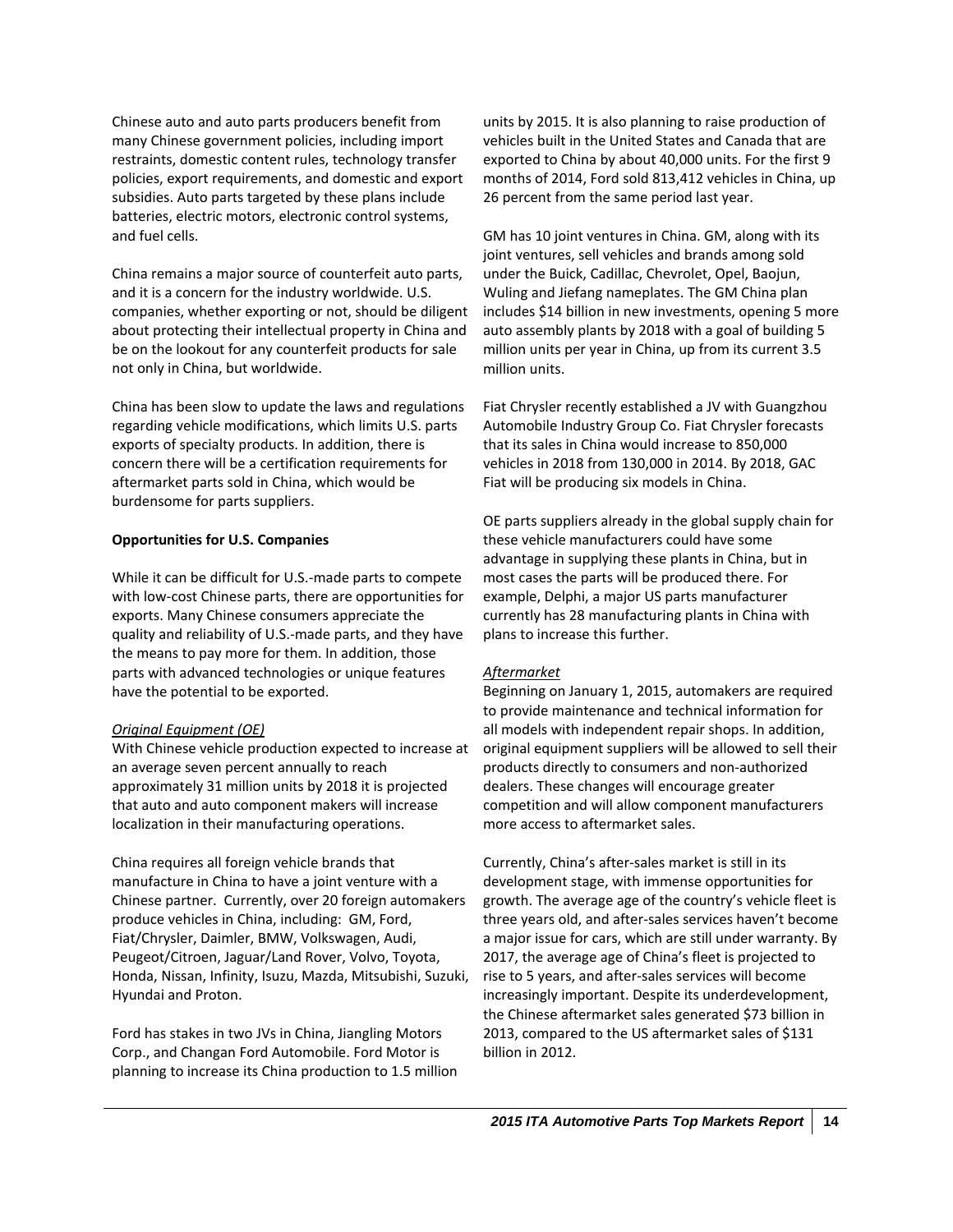A growing after-sales market and a strong potential for clean energy vehicles will encourage U.S. exports followed by investment from suppliers. U.S. aftermarket companies can meet potential buyers at Automechanika Shanghai.

#### *Specialty*

Currently China has regulations which prohibit many vehicle modifications, constraining U.S. specialty auto equipment exports. ITA has helped to inform Chinese industry and government representatives about how the United States safely regulates the U.S. aftermarket, including specialty equipment.

The Specialty Equipment Market Association (SEMA) has a Market Development Cooperator Program (MDCP) award with ITA to help U.S. specialty parts companies increase their exports to China. Each fall, SEMA organizes an event in China where U.S. specialty parts companies can explore the market and meet potential buyers.

#### **Subsector Best Prospects**

As the Chinese Government works to reduce pollution and the importation of oil, it has been making regulatory changes that target increasing fuel efficiency. These changes will create opportunities for advanced technology components such as turbochargers which decrease fuel consumption.

U.S. companies that specialize in vehicle emissions controls are in a great position to take advantage of the Chinese market as they have more advanced technology than Chinese suppliers.

Next January, China is scheduled to adopt stricter diesel emission regulations (Euro 4) and China is currently drafting stricter passenger vehicle fuel consumption regulations.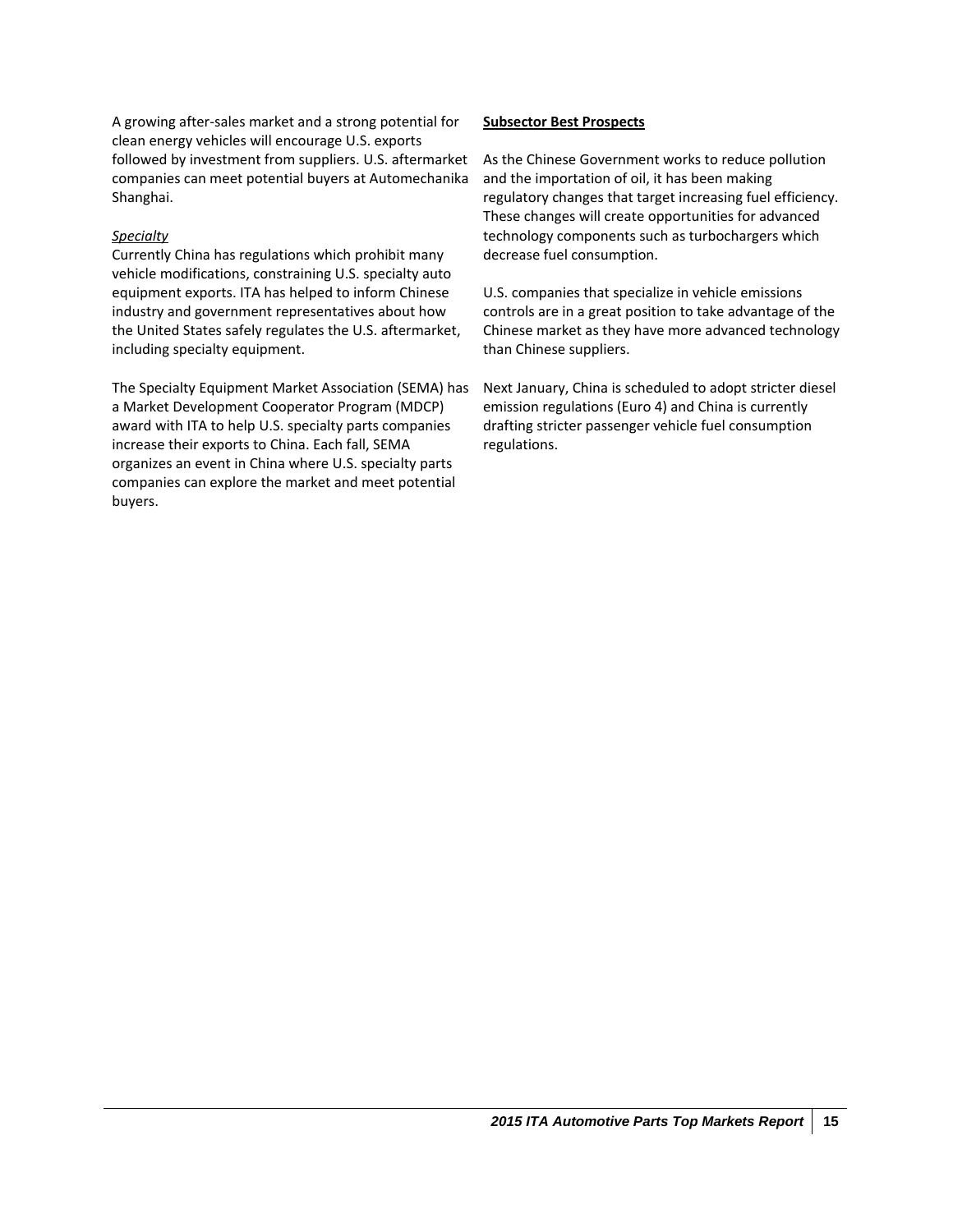**This Page Intentionally Left Blank**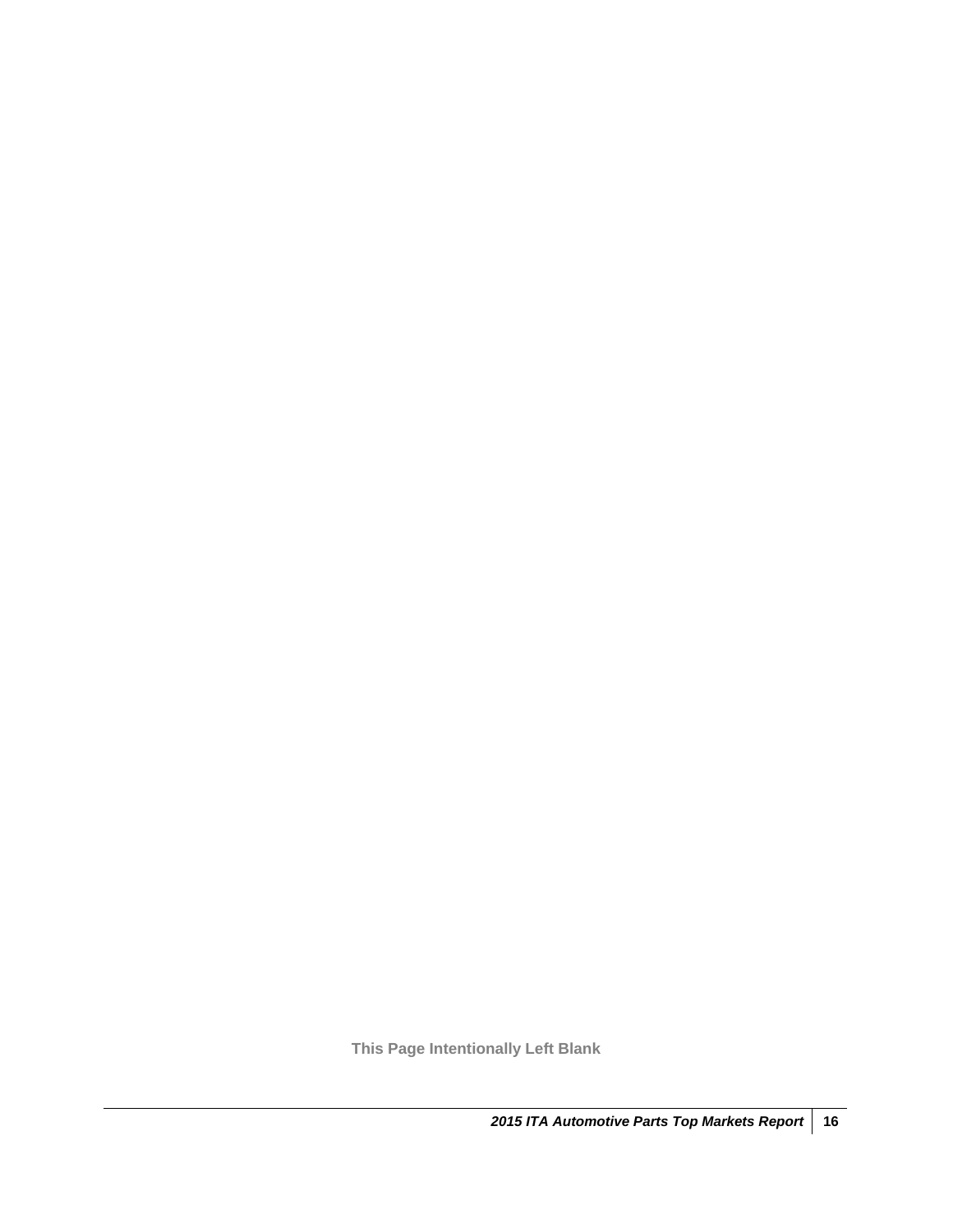### <span id="page-18-0"></span>**Germany**

#### **Type: Large Market; Large Share**

**Germany ranks number 4 on ITA's list of top U.S. auto parts export markets. After several years of declining auto sales, Western Europe has slowly begun to show signs of economic recovery.** 

**Original Equipment Rank**

**4**

**Aftermarket Rank 10**

The Transatlantic Trade and Investment Partnership (T-TIP) is expected to breathe new life into vehicles sales and production, with the hopeful elimination of tariffs and a significant reduction in the cost differences created by divergent regulations and standards, including costs for additional research and development, production of EU-specific lines, as well as testing and certification costs. In addition, both the United States and the Europeans are moving ahead with collaborative research and development of advanced technologies, which will improve the market for fuel efficient vehicles and advanced automotive parts.

#### **Overview of the Automotive Parts Market in Germany**

Despite a slow economic recovery, Germany continues to outperform other European markets. Volkswagen, in particular, exceeded the region's generally flat sales. Suppliers have not been as impacted by the slowdown because they are often less reliant on the growth of a single company, and generally enjoy a more global sales base.

In fact, with nearly one dozen German automotive plants scattered throughout the country, Germany hosts the largest concentration of OEM plants in Europe (over 47 OEM sites). The largest autos market in the European Union, German vehicle and parts manufacturers directly employ more than 800,000 people (with a further three million employed indirectly).

#### **Challenges and Barriers to Automotive Parts Exports**

The greatest challenge facing U.S. auto parts exporters, as well as domestic parts manufacturers in Germany, comes from a general weakness in the economy throughout Western Europe and a drop in consumer spending. As the world's largest exporter, specializing in high-end manufactured goods and capital products, Germany has been particularly hit hard by the slowdown in both the G7 and emerging markets.

The barriers to trade that exist in Germany are similar to the barriers that suppliers face throughout Europe and the rest of the world. Lack of harmonization/coherence and transparency of regulations and standards, and disparity in tariffs are the major barriers for doing business in Germany. These barriers, while not insurmountable, raise the cost of doing business for U.S. automotive vehicle and parts suppliers.

#### **Figure 1: 2013 Germany Automotive Market**

| Sales (units)                       | 3,257,718        |
|-------------------------------------|------------------|
| <b>U.S. Auto Parts Exports to</b>   | \$1,856,340,889  |
| Germany                             |                  |
| <b>Total German Auto Parts</b>      | \$86,932,280,140 |
| <b>Imports</b>                      |                  |
| <b>Total Domestic Vehicle</b>       | 5,877,322        |
| <b>Production</b>                   |                  |
| <b>Vehicles in Operation (2012)</b> | 43,431,124       |
| <b>U.S. Auto Parts Export</b>       | $+49%$           |
| Growth 2009-2014                    |                  |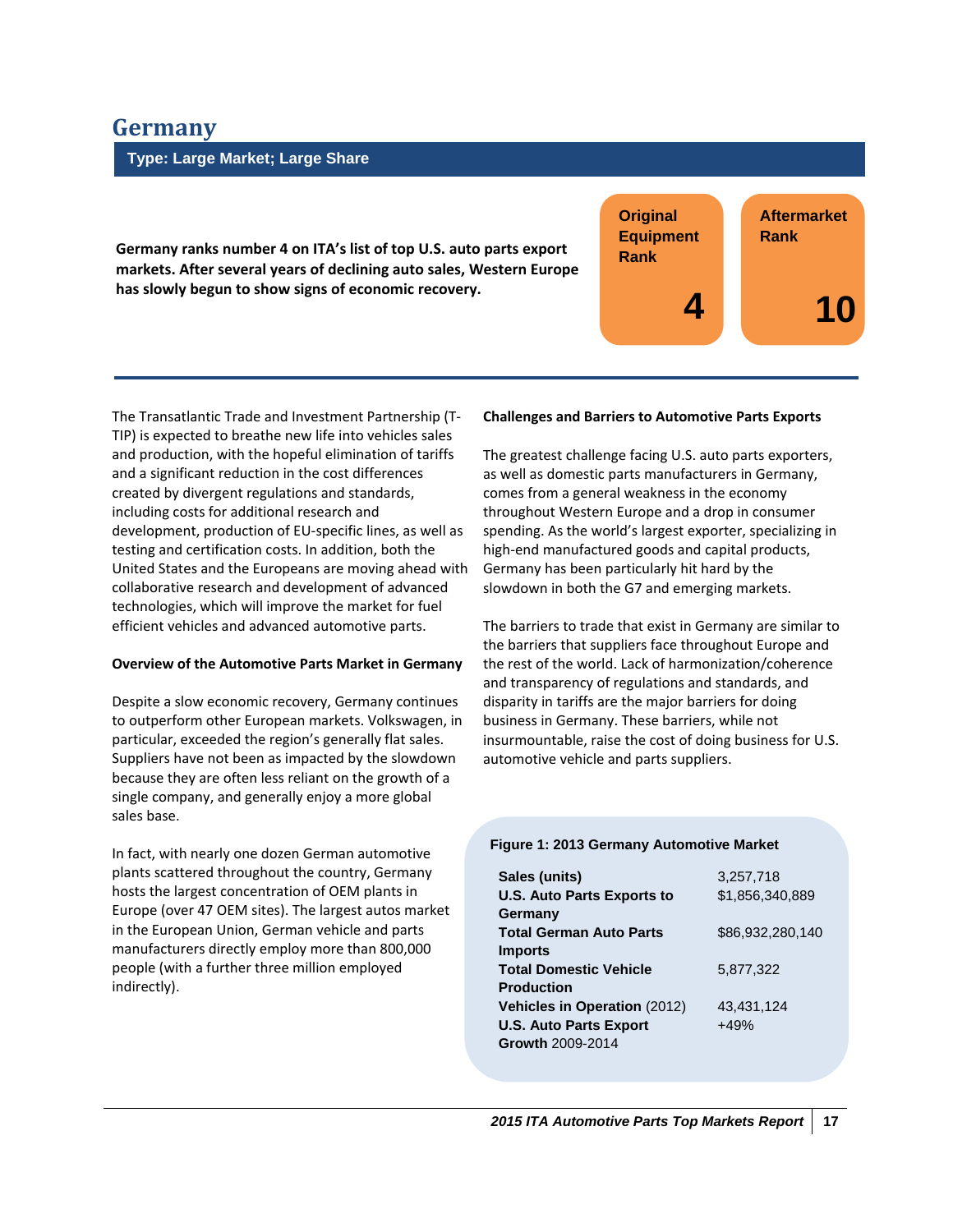Automotive regulatory standards issues are one of the trade-restricting non-tariff barriers (NTBs) for exports of both vehicles and parts into the EU. Conforming to two different standards is costly and time-consuming. According to the Auto Alliance, "a popular U.S. model a manufacturer wanted to sell in Europe required 100 unique parts, an additional \$42 million in design and development costs, incremental testing of 33 vehicle systems, and an additional 133 people to develop, all without any performance differences in terms of safety or emissions." Achieving regulatory convergence reduces costs associated with the current regulatory inefficiencies, which thereby facilitates increased trade and competitiveness. An ambitious and comprehensive U.S.-EU agreement on regulatory convergence has been viewed as a unique opportunity to foster global harmonization.

Additionally, tariffs are a major cost driver for parts suppliers. Some automotive parts can amount to tariffs of 2-5 percent of total costs; for already assembled parts, tariffs may even account for 15-20 percent of overall costs. Where there are low margins, tariff costs can result in missed business opportunities overseas. Currently, it is estimated that import duties on U.S.-EU trade in automotive parts amounted to \$783 million in 2013. Duties assessed on \$6.9 billion in U.S. exports of automotive parts into the EU were assessed at \$220 million (using estimated weighted average duty of 3.2 percent) in 2013. Industry has argued for complete tariff elimination, but, so far, there has been little progress in the negotiations. Most of the U.S. Government efforts to reduce tariffs have been pushed back in the negotiations, as the Europeans have sought to tie any reduction in tariffs to progress in regulatory coherence.

Within the larger automotive parts industry, the greatest challenges are for the aftermarket parts suppliers. It is difficult for U.S. aftermarket parts companies to enter Germany's market for various reasons: warranty concerns, a highly sophisticated market, as well as fierce global competition. These challenges represent high barriers for new-to-market (NTM) manufacturers and products, especially for product groups such as lubricants, additives, care products, and other aftermarket parts and accessories. NTM companies must commit to high investments in marketing and/or local sales staff in order to gain market shares, which can only be achieved through displacement of competitors.

Distributors and agents are often very reluctant to take on new products and brands, unless the product's unique selling proposition is strong and the foreign manufacturer shows commitment to invest in product development in Germany.

#### **Opportunities for U.S. Companies**

Due to Germany's position as a leading automotive technology provider and its sophisticated market structure, accessing automotive sub-sectors is difficult. However, broad market opportunities exist for technological innovations and applications. Moreover, technological advances, historically the sole preserve of the auto manufacturer, are increasingly taking place at the supplier level. OEMs are accordingly differentiating themselves in terms of brand reputation and service.

Due to increasingly strict EU regulations and policy, especially regarding emission control, opportunities arise as manufacturers and suppliers have to adapt to the regulatory requirements. Business opportunities exist especially in high-tech sectors, such as innovative materials and components, technology to increase fuel efficiency, alternative drive technology and new vehicle designs, as well as innovative (urban) mobility concepts.

German OEMs and Tier-suppliers are still making considerable (additional) investments in the United States – for every new model that is manufactured in the U.S./NAFTA-region; OEMs will seek a number of local suppliers. The strategy for foreign suppliers is to source as much locally as possible (ideally 60-80 percent). German OEMs urge their existing partners to follow them to respective foreign manufacturing facilities – but that doesn't always work, especially not quickly. Accordingly, they will seek local suppliers in order to avoid risks when products need to be shipped to foreign production sites (e.g., risks and costs with regards to transport, currency/exchange rates fluctuations, etc.).

In the long run, the best opportunities for U.S. automotive parts suppliers will come from the passage of the transatlantic Trade and Investment Partnership Agreement (T-TIP). The T-TIP calls for an elimination of all tariffs on trade and a significant reduction on the cost of differences in regulations and standards by promoting greater compatibility, transparency, and cooperation.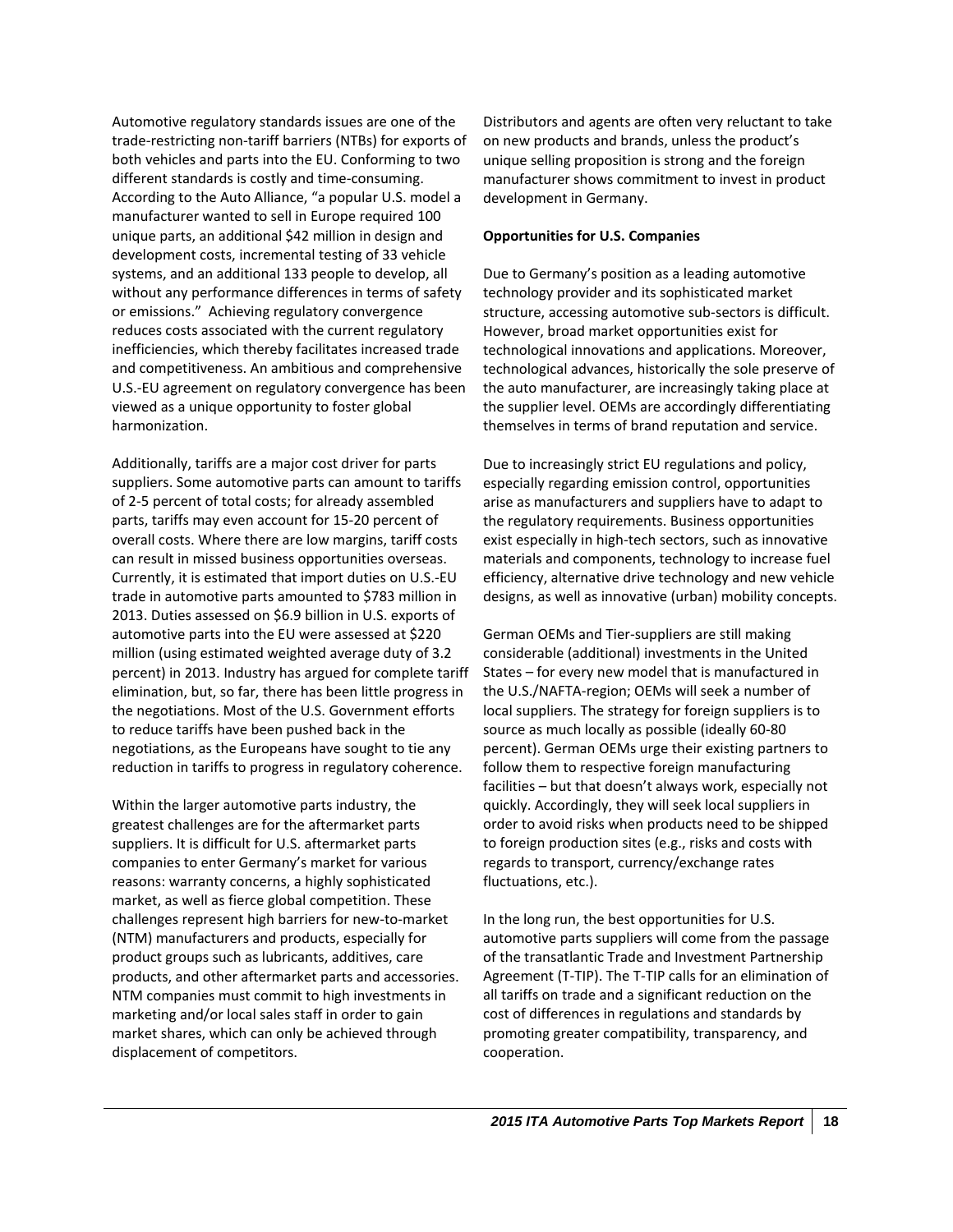It also seeks to establish rules of origin that ensure that duty rates under the agreement with the European Union apply only to those eligible to receive such treatment and define procedures to apply and enforce such rules. The T-TIP offers significant benefits in terms of promoting U.S. international competitiveness, jobs and growth.

According to an EU Economic Assessment report, the elimination of tariffs and 10 percent of U.S. and EU NTBs would result in increased exports of U.S. vehicles and parts into the EU by 207 percent. If 25 percent of those same NTBs are eliminated that would increase U.S. exports by 347 percent (based on 2027 projections). The impact of T-TIP will be especially felt in Germany as the largest producer and exporter of automobiles in the EU.

#### **Subsector Best Prospects**

Demand for smaller and more energy-efficient and midrange passenger vehicle is growing. In Germany, demand in the small car as well as the SUV segment has grown significantly. An environment subsidy introduced in 2009 has facilitated a shift toward small and compact vehicles. A further decisive factor driving demand for smaller vehicles is energy efficiency. Fuel consumption and greenhouse gas emission levels play a pivotal role in auto purchasing behavior.

Also, in the past, the type of car owned spoke volumes about its owner and his or her position in society. Today, cars are no longer the simple indicator of wealth and status that they once were. Societal trends in western societies including "downshifting" and increased environmental awareness are being reflected in new car ownership patterns. In the premium segment, "exclusivity" and "high performance" are giving way to sustainable and urban mobility as selling points. Auto parts that support these concepts should have an increased competitive position.

#### *Alternative Drive Systems*

In Germany, there is a major focus on improving internal combustion engine energy efficiency (i.e., downsized and turbo charged engines), developing alternative drive technologies (including electric, hybrid, clean diesel, LPG/CNG, and fuel cell cars), and adapting lightweight materials (such as carbon fiber parts – CFRP) and electronics.

According to a McKinsey study, the overall market value for new vehicles with optimized combustion engines is set to reach between 280 and 300 billion euros by 2020. Impressive developments have already been made in developing smaller, highly charged "homogeneous combustion" engines and dual clutch transmission (DCTs). Demand for alternative drive systems is the result of increased environmental awareness, rising gas prices, and more rigorous CO2 limits for new vehicles. Subsidies and incentives (such as exemptions from vehicle sales tax, free parking and other benefits) are also important drivers of demand.

#### *Emission Control Technology*

Fuel consumption and CO2 emission levels of all European-manufactured passenger vehicles are to be reduced to 130g/km of CO2 through drive train-related measures. An additional reduction of 10g/km of CO2 has to be achieved through biofuels and complementary measures. Some of these measures include microhybrid implementation in the vehicle architecture; gear change timing gauges, efficient air-conditioning systems and tire-inflation control systems. By 2020, vehicles must comply with a value of 95g/km of CO2. Suppliers of CO2 emission-reducing technologies – which help manufacturers keep vehicles both affordable and appealing to the end customer – are finding unique business opportunities in Germany.

#### *Electromobility*

The German Government has made more than one billion euros in funding available as part of its initiative to put one million electric vehicles (EV) on Germany's roads by 2020. The National Electromobility Development Plan has been drawn up to promote all aspects of electric driving including the development of battery technology, grid integration, and market acceptance of electric vehicles. Today, electric vehicle sales are still marginal, but it is the fastest growing vehicle segment.

#### *Biofuels*

The German government introduced mandatory blending quotas for biofuels with fossil fuels in 2007. Beyond these quotas, the German government has set a biofuels share by energy content target of 12 percent by 2020 – seven percent above the stated EU target. This should create more opportunities for vehicle electronic control technologies, including sensors and modules to take better advantage of different fuel types.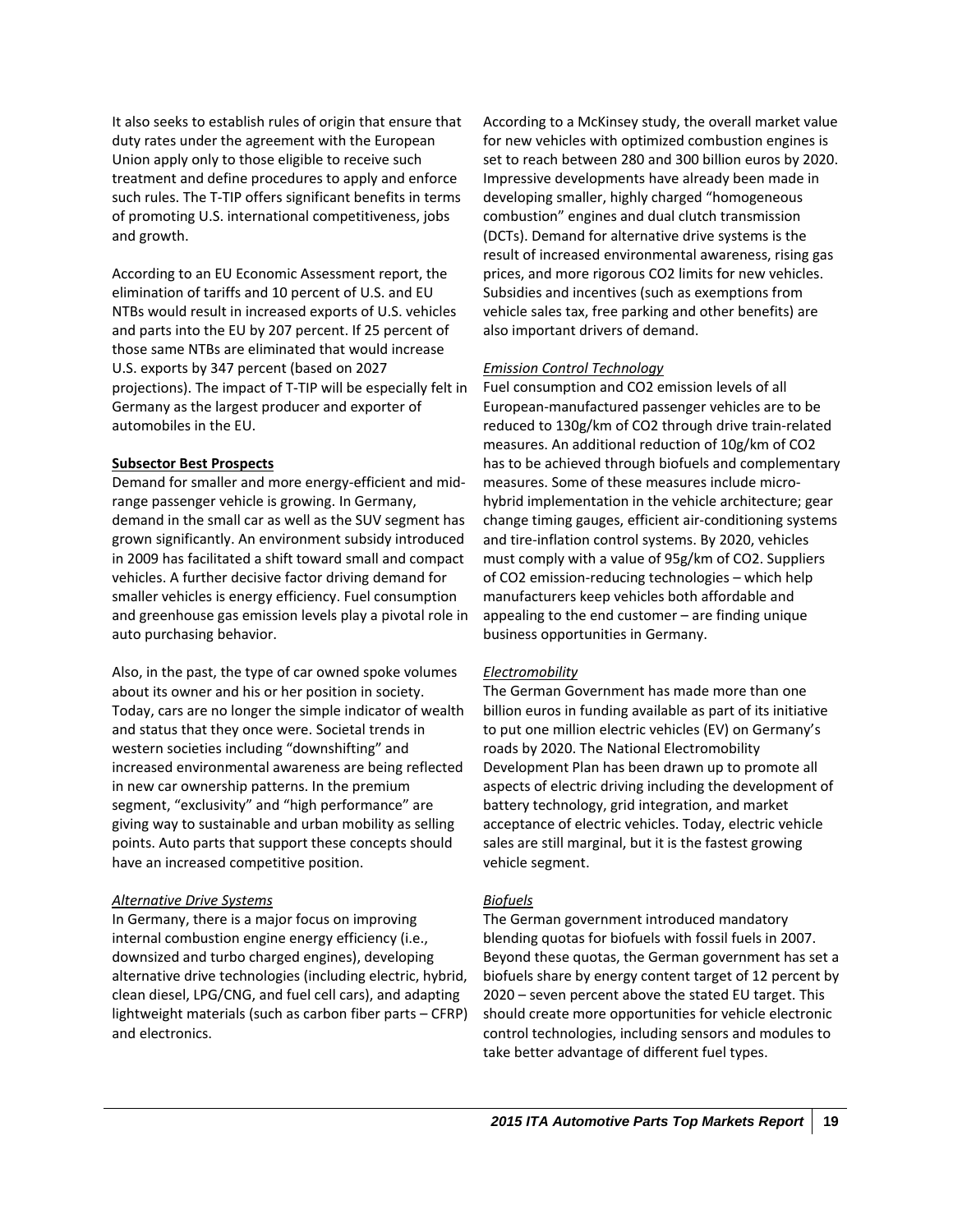#### *Other Best Prospects*

Opportunities exist in advanced vehicle technologies including automotive semiconductors, innovative lighting technology (LED/laser etc.); software, IT, Car-toX communication technology; (smart) driving assistance and infotainment; (integrated) mobility services and concepts; range extender technology; and efficient and economical battery technology.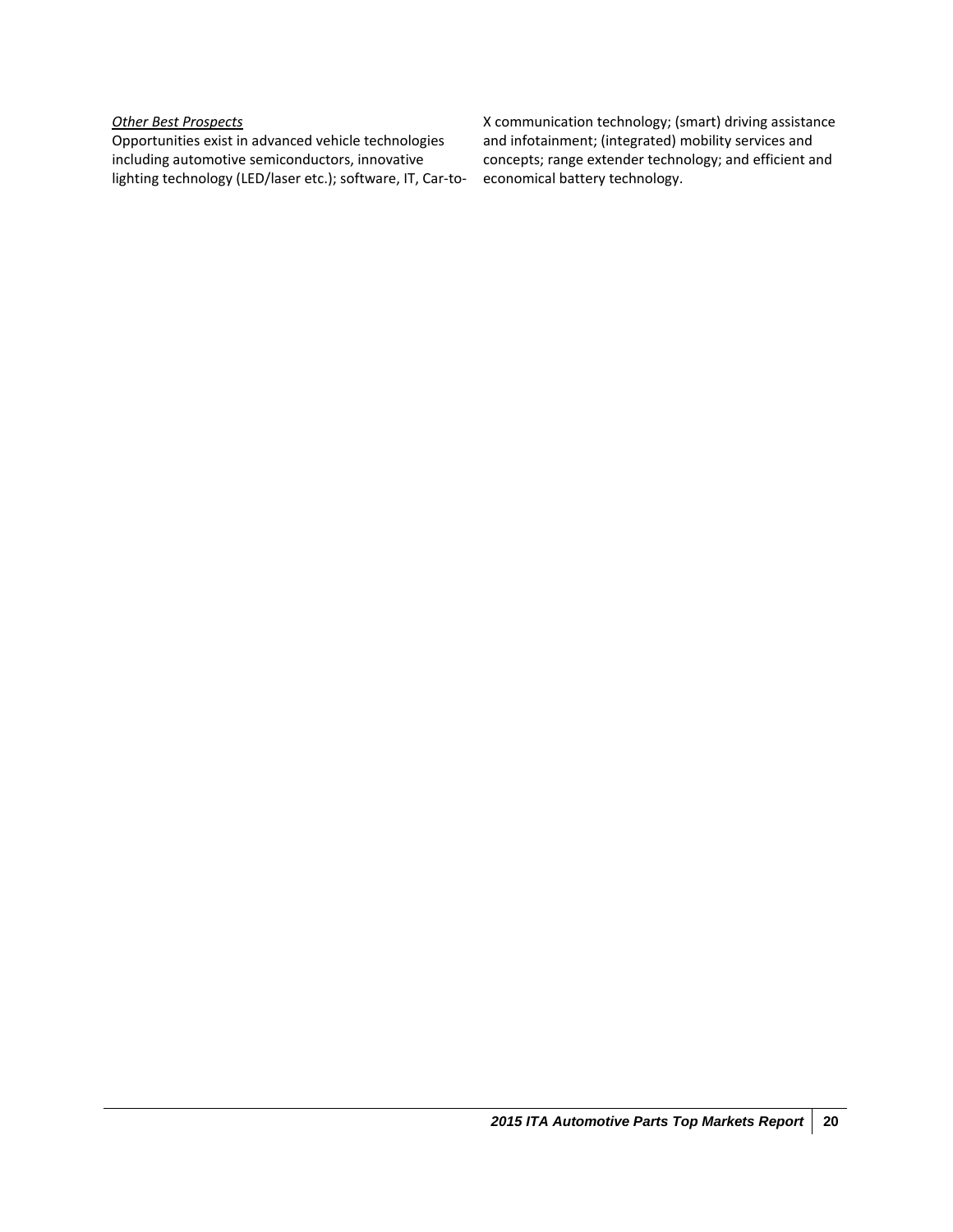### <span id="page-22-0"></span>**Brazil**

#### **Type: Large Market; Medium Share**

**While Brazil has a very large market with many positive advantages and U.S. industry exports considerable amounts to the country, the nation's highly protected economy offers limited opportunities for significantly increased exports.** 

**Original Equipment Rank 23 Aftermarket Rank**

**27**

ITA ranks Brazil as the twenty third best market for original equipment parts and the twenty seventh for aftermarket products through 2020. The U.S. shipped \$1.1 billion in auto parts exports to Brazil in 2014. The most reliable avenue for most firms seeking access to the Brazilian market is through the supply chains of vehicle assemblers or larger parts firms already producing in the Brazilian market.

#### **Overview of the Automotive Parts Market in Brazil**

Brazil is the largest automotive market in South America with 3.8 million in vehicle sales in 2013. It is also the largest producer of automobiles on the continent with over 40 facilities. The country had a 2013 GDP per capita of \$12,100. Industry sources expect Brazil's market to double its size by 2025, with significant sales increases by Korean, Japanese and Chinese brands. Despite recent gains by Asian-based firms however, Fiat, Ford, GM and VW maintain nearly a 70 share of sales.

Brazil has seen significant increases in vehicle ownership levels in the last decade and there are roughly 180 vehicles per thousand people. Despite the gains, ownership remains less than half of developed market levels, giving significant room for growth. Unlike the U.S. market which skews toward larger luxury vehicles and light trucks, Brazilian market vehicles tend to be mostly smaller and mid-size models.

Brazilian automotive production is geared toward the domestic market and local models usually feature low embedded technology, and market innovations are

limited with flex fuelled vehicles (running off either gasoline or ethanol in any proportion) being a rare exception. Over 90 percent of vehicles sold in the market are currently flex fuel capable. U.S.-based firms are a large presence in Brazil's automotive parts industry.

#### **Challenges and Barriers to Automotive Parts Exports**

Brazil has one of the most protected automotive markets in the world. Taxes are calculated in a cascading fashion based on the CIF value (free on board price, freight, insurance, and other port expenses). The import tax is 35 percent, on top of which is the 55 percent industrial product tax, then the state tax (18 percent in Sao Paulo) and the Social Contribution Tax of 11.6 percent. Together these taxes can increase the price of imported cars by over 100 percent.

#### **Figure 1: 2013 Brazil Automotive Market**

| Sales (units)                       | 3,767,254        |
|-------------------------------------|------------------|
| <b>U.S. Auto Parts Exports to</b>   | \$1,068,812,369  |
| <b>Brazil</b>                       |                  |
| <b>Total Brazilian Auto Parts</b>   | \$16,240,490,876 |
| <b>Imports</b>                      |                  |
| <b>Total Domestic Vehicle</b>       | 3,767,681        |
| <b>Production</b>                   |                  |
| <b>Vehicles in Operation (2012)</b> | 29,566,116       |
| <b>U.S. Auto Parts Export</b>       | $+93%$           |
| Growth 2009-2014                    |                  |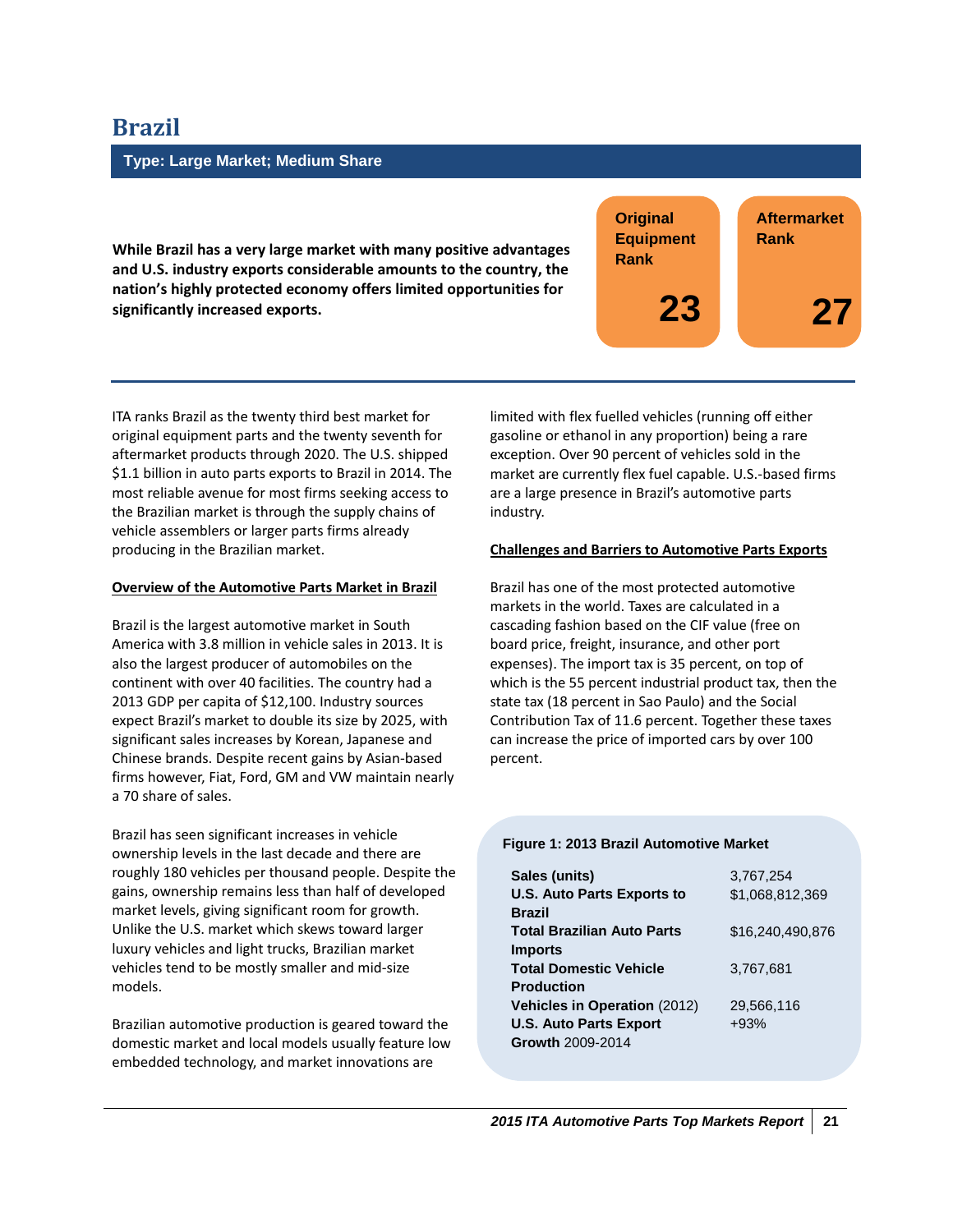In spite of the massive protection, vehicle manufacturers rely heavily on imported auto parts. They do so in large part because of the difficulties and high costs of doing business in the country.

The country's high labor costs, generally low automation levels, poor logistics infrastructure, tax, and bureaucracy issues result in significantly higher production costs. As an example, less than 2 percent of automotive parts and virtually no finished vehicles are sent by rail in Brazil. Likewise, there is little shipboard movement of goods despite extensive coastlines and waterways.

Brazil does not allow the import of used vehicle parts except for antiques. Imports of remanufactured parts are only authorized for the original manufacturer subject to the same guarantee as new parts and with a letter from the appropriate association (generally the Brazilian automotive association ANFAVEA) that the imported parts are not made in Brazil. The import license, commercial invoice and the packaging must indicate that it is a remanufactured product. In addition, there is extensive remanufacturing within Brazil.

#### **Opportunities for U.S. Companies**

Selling original equipment parts to vehicle assemblers with operations in Brazil is the most reliable opportunity for exporting into the Brazilian market.

Brazil will host the 2016 Summer Olympics and thus is investing to build the necessary facilities, which provide opportunities for construction related-road vehicle parts and accessories. Likewise, PriceWaterhouseCoopers expects light vehicle assembly to increase to 4.5 million units by 2020.

The Brazilian Government started the Inovar Auto program (Decree 7819) in late 2012 to spur greater investment and counter growing imports from Asia. The program offers tax reduction incentives for OEMs that invest in Brazil and localize production. The program continues until December 2017. Companies in the program must commit to having their production achieve a 12 percent reduction in fuel consumption and an 18.84 percent reduction in carbon emission. Suppliers with products that can help firms attain these thresholds cost effectively can potentially have their products become part of the imported supply chain of Brazilian market OEMs.

In addition, there are early opportunities for adapting flex-fueled engines for hybrid systems and there is currently exploratory work underway for plug-in vehicle technologies. In July 2014, China-based BYD announced plans to build a \$90 million electric bus factory in Campinas.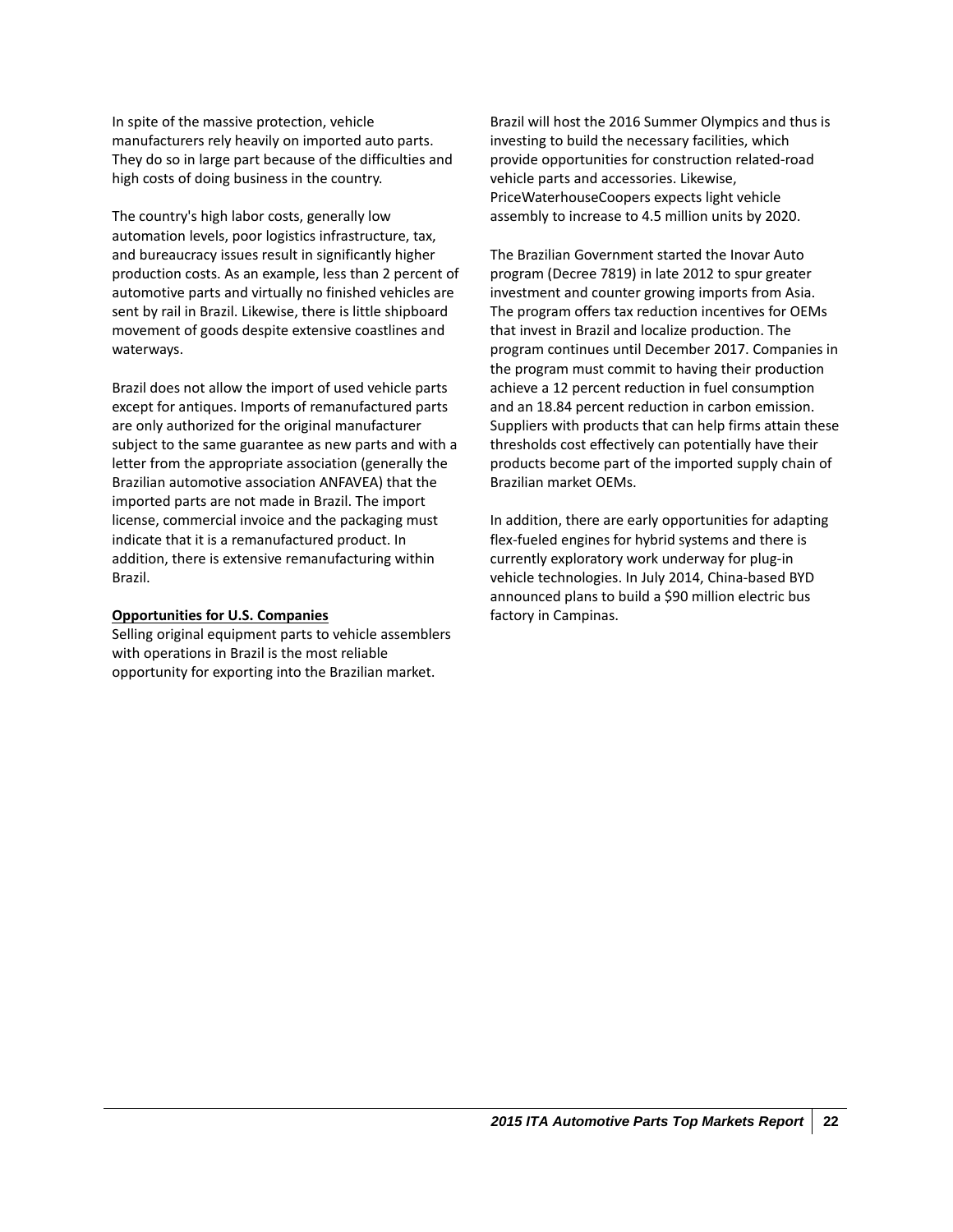# <span id="page-24-0"></span>**South Korea**

#### **Type: Large Market; Small Share**

**The United States and Korea Free Trade Agreement (KORUS FTA) eliminates tariffs on over 95 percent of industrial and consumer goods within five years. For autos, the FTA attempts to address automotive safety standards and new Korean environmental standards that have served as barriers to U.S. exports to create a more open and fair market for U.S. auto companies.** 



On March 15, 2012, the United States and Korea agreed to bring into force the United States-Korea Free Trade Agreement (KORUS FTA). Trade between the United States and Korea is bound by the terms of the KORUS FTA. The FTA was negotiated to increase opportunities for U.S. businesses and exports of American goods. It eliminates tariffs on over 95 percent of industrial and consumer goods within five years.

For autos specifically, the FTA attempts to address automotive safety standards and new Korean environmental standards that have served as barriers to U.S. exports to create a more open and fair market for U.S. auto companies. KORUS contains provisions designed to address nontariff barriers, including Korean acceptance of U.S. automotive safety standards for motor vehicles built in the United States and regulatory transparency provisions. The agreement allows manufacturers that sell 25,000 or fewer U.S. made autos and trucks in South Korea to import their U.S.-made vehicles into South Korea by meeting U.S. federal safety standards rather than certifying to South Korean standards.

The FTA also immediately cut Korea's tariff on U.S. car exports in half from 8 to 4 percent, and it will be fully eliminated in the fifth year. Korea immediately eliminated its 10 percent tariff on U.S. trucks. Since the ratification of the KORUS FTA, the tariff on automotive parts and accessories, which are new or used is zero percent.

In Korea, imported vehicles accounted for about 12 percent of all vehicles in total market share in 2013. According to Ward's, total production of vehicles in Korea was 4.66 million units in 2011, 4.56 million units in 2012, and 4.52 units in 2013. From the 2013 numbers, 3.45 million were produced by Hyundai and Kia, 782,721 by GM, and 129,638 by Renault. In 2013, 930,910 cars were sold in Korea.

Of these, the Hyundai Group led again with 622,438 units sold, followed by GM with 98,642 units, Renault with 53,521 units, Volkswagen with 45,857 units, BMW with 39,397 units, Daimler with 24,780 units, and Ford with 7,214 units (each of the top three have assembly plants in Korea). Chrysler also had sales of 4,143 cars in 2013. Hyundai maintained a 41.6 percent market share, followed by Kia with 29.7 percent, and GM with 9.8 percent. During this same time period, exports of

#### **Figure 1: 2013 Korea Automotive Market**

| Sales (units)                       | 1,539,855        |
|-------------------------------------|------------------|
| <b>U.S. Auto Parts Exports to</b>   | \$914,417,518    |
| South Korea                         |                  |
| <b>Total Korean Auto Parts</b>      | \$10,393,165,658 |
| <b>Imports</b>                      |                  |
| <b>Total Domestic Vehicle</b>       | 4,521,429        |
| <b>Production</b>                   |                  |
| <b>Vehicles in Operation (2012)</b> | 14,577,182       |
| <b>U.S. Auto Parts Export</b>       | $+202%$          |
| Growth 2009-2014                    |                  |
|                                     |                  |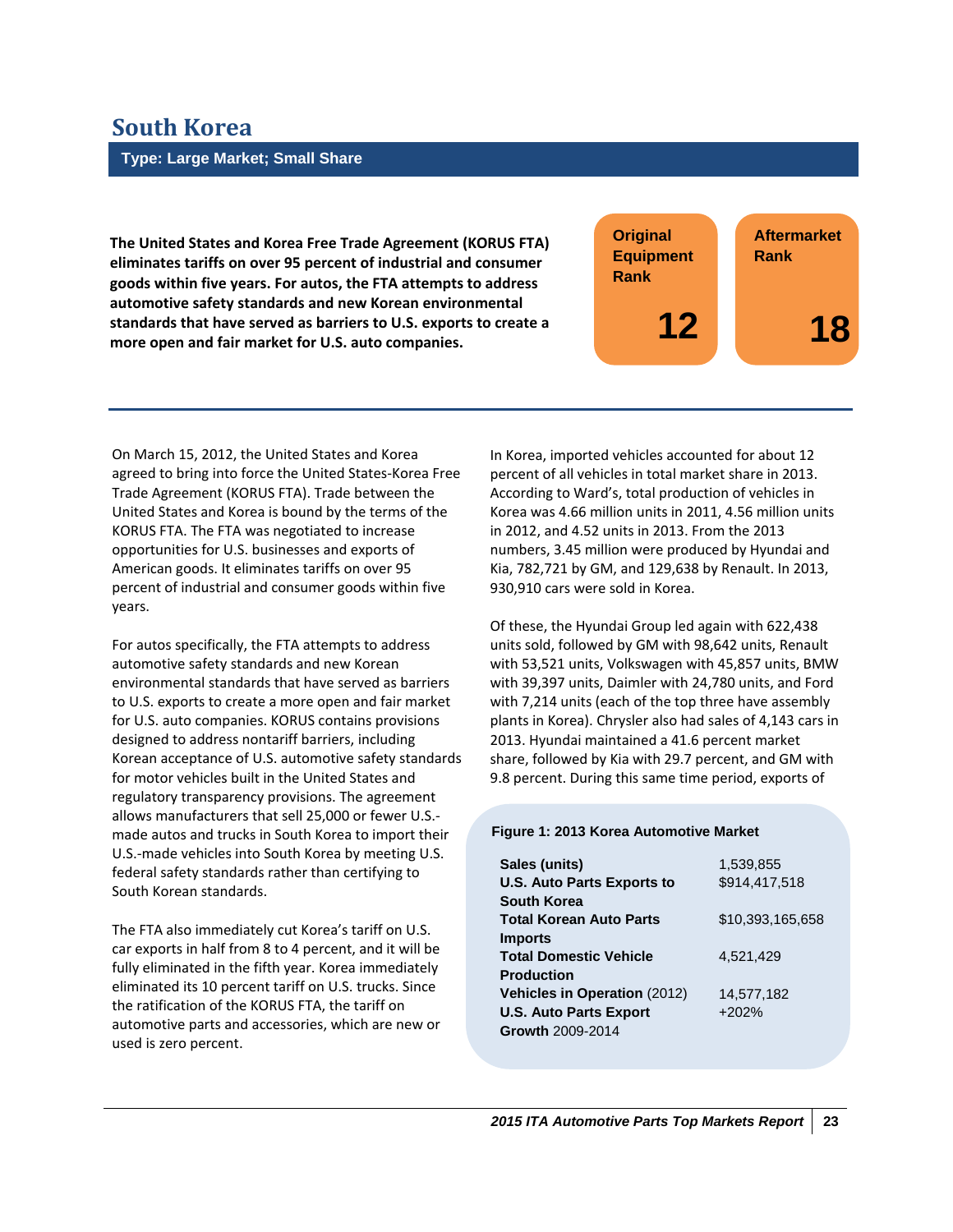U.S. passenger vehicles and light trucks to Korea totalled12,541 in 2011, 20,084 in 2012, and 25,192 units in 2013.

Today, Korea is ranked the fifth largest vehicle producer in the world. However, Korea's top two automakers have been shifting production to their plants outside of Korea. "In 2008, Hyundai made 60 percent of its vehicles in Korea, but now the country accounts for only about 40 percent of Hyundai production. Kia used to make almost 80 percent of its vehicles in Korean factories, but now 60 percent are made there."<sup>"</sup> Factors leading to production in other markets outside Korea include costlier wages making Korea less competitive for auto production, along with strikes and walkouts being disruptive to production.

#### **Overview of the Automotive Parts Market in Korea**

Korea ranks as the ninth largest export market for U.S. auto parts overall. According to this analysis, Korea ranks as the ninth best prospect market for OE parts and the 18<sup>th</sup> best market for aftermarket parts. Factors that contributed to its rank for OE include Korea's high level of domestic vehicle production and Korea currently being a top ten market for overall U.S. parts exports.

Since 2009, U.S. auto parts exports have more than doubled from \$303 million to over \$796 million in 2013. In 2014, U.S. auto parts exports to Korea reached \$914 million, a 15 percent increase from 2013. According to the Korea Auto Industries Co-op Association (KAICA), the total sales volume in the Korea auto parts industry for OE parts was \$46.3 billion in 2013, \$46.1 in 2012, \$46.6 in 2011, \$37.4 in 2010, and \$26.8 in 2009. For aftermarket parts, sales totaled \$2.8 billion in 2013, \$2.8 in 2012, \$2.8 in 2011, \$2.2 in 2010, and \$1.6 in 2009.

#### **Challenges and Barriers to Automotive Parts Exports**

Historically, Korea has maintained a number of policies that inhibited U.S. auto exports, including rigid automotive safety and environmental standards unique to the Korean market. These policies have given domestic producers advantages and made it difficult for foreign manufacturers to compete. In 2014, the American Chamber of Commerce in Korea issued a report focused on the key issues and recommendations for the auto industry in Korea. In

this report, AmCham states in 2012 and 2013, "Korea imposed burdensome parts certification, registration and marking requirements…Over the next few years, the list of parts that Korea will require to be certified, registered and marked will dramatically increase…Korea's parts rules are unreasonable and unduly burdensome." These issues, among others, make Korea a challenging market to compete in.

The European Union-South Korea Free Trade Agreement (FTA) entered into force in July 2011. The European automobile industry has faced market issues in South Korea that remain after the FTA, citing that Korean authorities remain reluctant to dismantle existing non-tariff barriers (NTBs), and how new barriers have also emerged.<sup>[iii](#page-46-1)</sup> However, as a result of the provisions of EU-Korea FTA, U.S. exporters face increased competition from European suppliers.

Given that Korea is one of the largest vehicle manufacturers in the world, the market is already extremely competitive. In 2013, there were 898 first tier suppliers serving the automakers. The number of these suppliers for Hyundai was 347, followed by 332 for Kia, and 322 for GM Korea. China is already the leading exporter of parts to Korea, with most exports coming primarily from Asia or the EU. While the United States exported over \$914 million in auto parts to Korea in 2014, it imported over \$8.3 billion in parts from Korea.

#### **Opportunities for U.S. Companies**

#### *OE and Aftermarket*

The OE segment accounted for approximately 94 percent of the market, with the aftermarket accounting for the remaining 6 percent. Cooperating with Hyundai and Kia Motors in the United States or with U.S. parts suppliers with a manufacturing base in Korea is highly recommended. Hyundai Motors and Kia Motors have plants in Alabama and Georgia. A good working relationship with Hyundai and/or Kia in the United States will help suppliers enter the Korean market. In addition, examples of the suppliers already operating in Korea include Bosch, Denso, Continental, Magna, Johnson Controls, Delphi, TRW, and Visteon, among many others.

Best subsector prospects for OE include vehicle diagnostic systems, electronic control systems, and low-emission related technologies. For the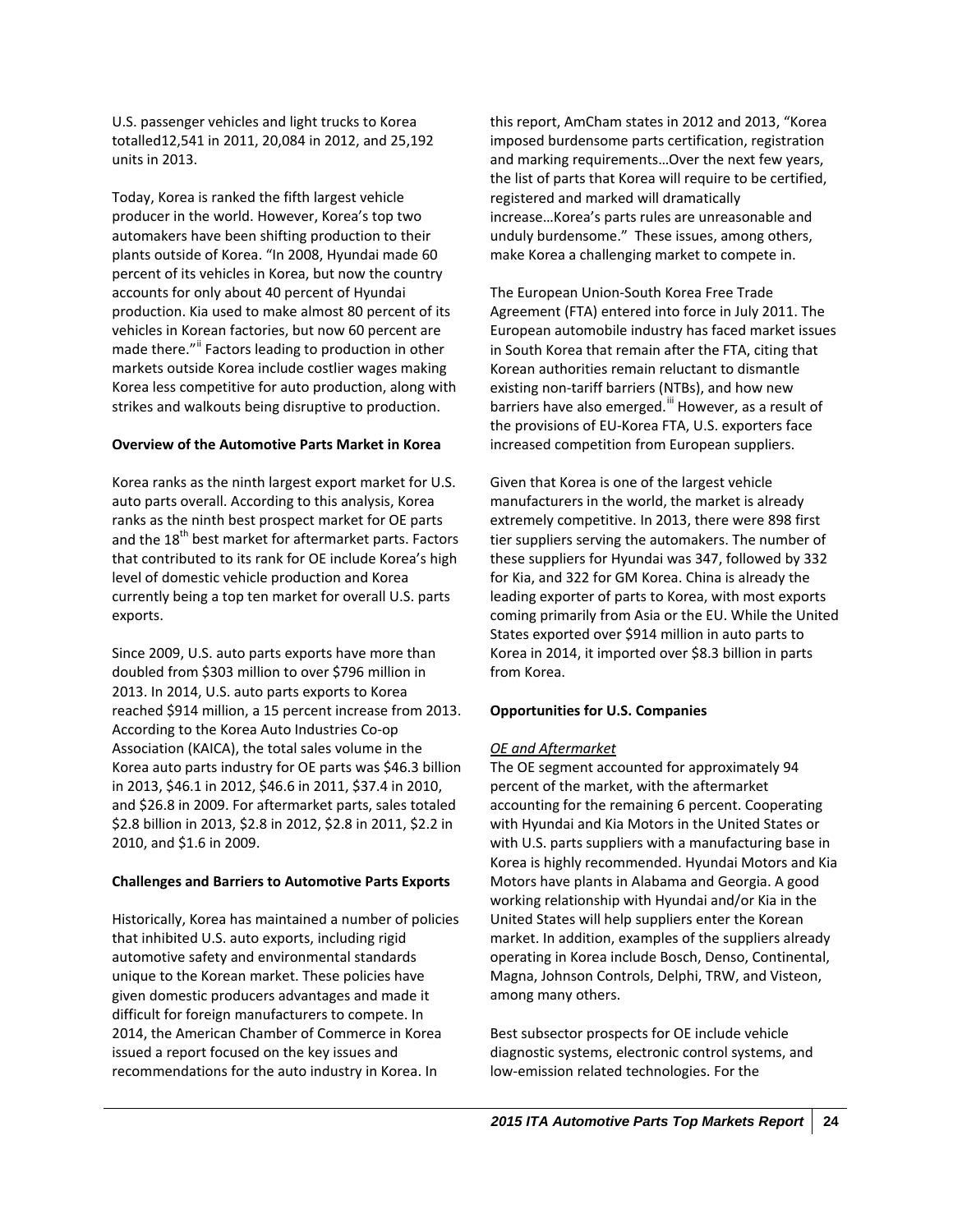aftermarket, demand in Korea is for vehicle diagnostic systems, replacement parts for imported vehicles, high-end car audio systems/components, and highperformance automotive chemicals, such as wax and rust-proofing solutions. It should be noted that Korean consumers typically rely primarily on OEM's aftersales

service networks to service their cars, rather than using independent shops. Therefore, it can be a competitive environment, with suppliers need to offer technological advantages, and may want to try partnering with a Korean distributor.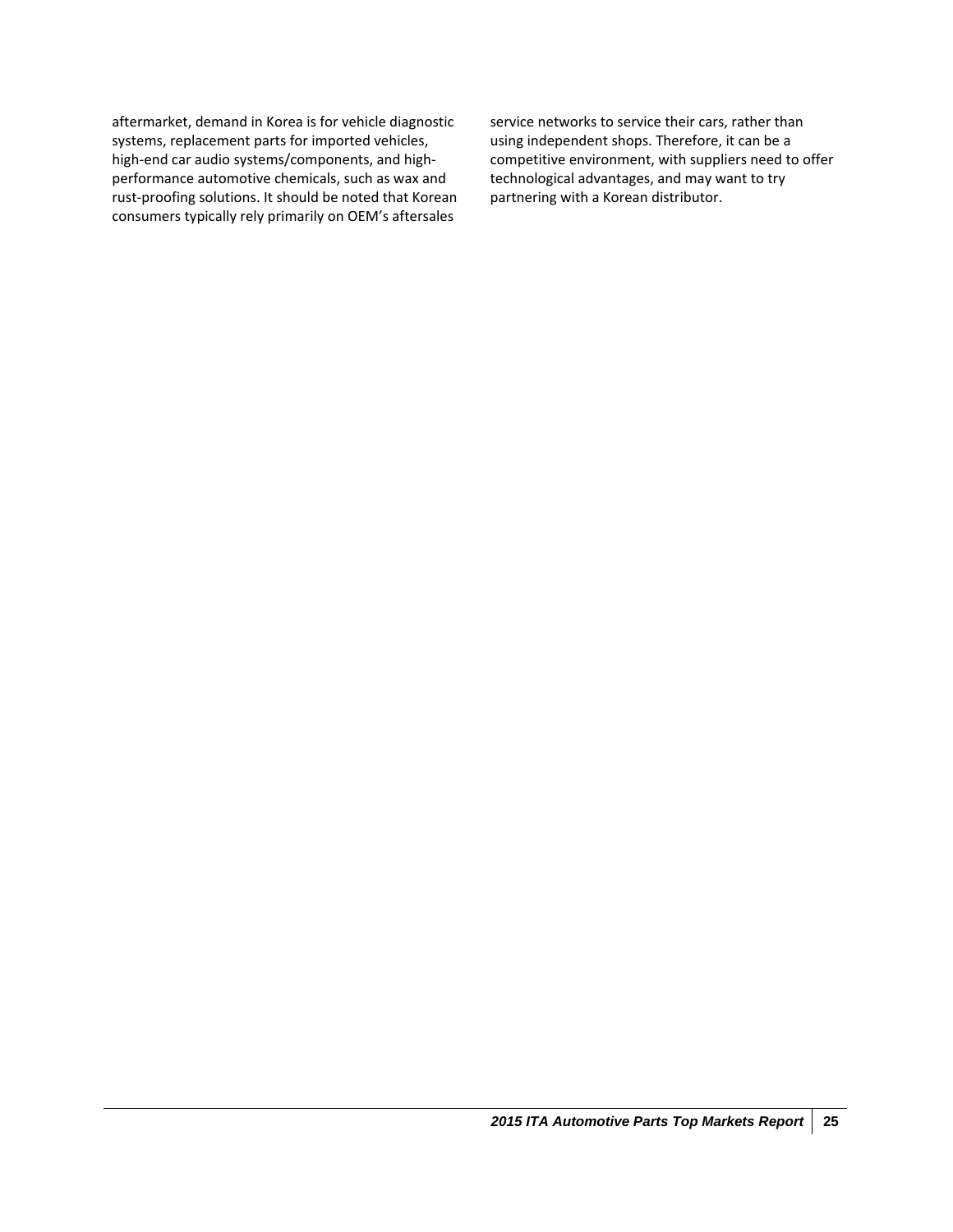**This Page Intentionally Left Blank**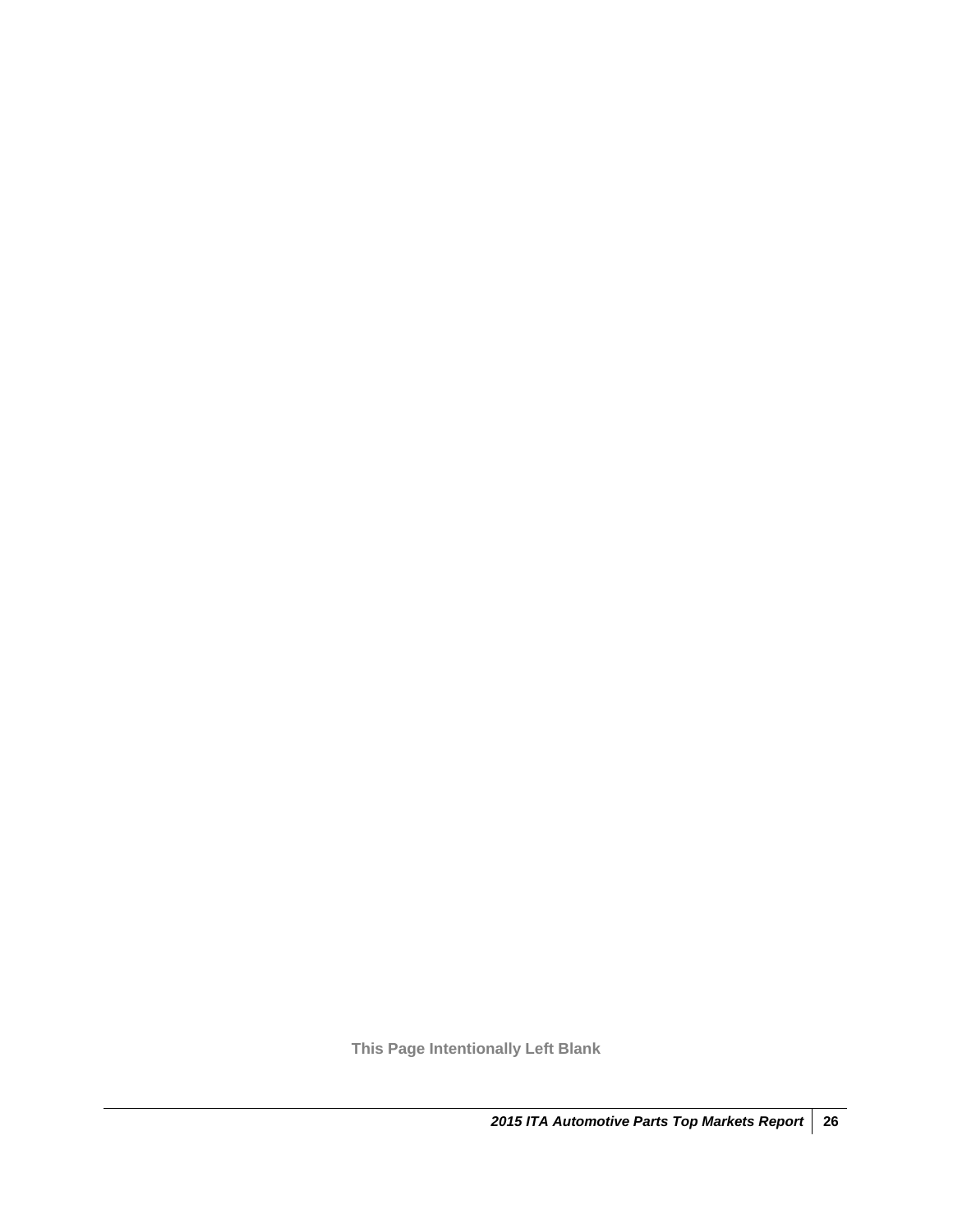# <span id="page-28-0"></span>**Thailand**

#### **Type: Large Market; Small Share**

**As Thailand increases production of advanced technology and fuelefficient passenger vehicles and trucks, there are excellent opportunities for U.S. auto parts companies that produce electronic components and fuel-efficient parts.** 



Thailand ranks in the top 20 for U.S. exports of automotive parts, and is also a global production hub for the major automotive companies throughout Southeast Asia.

#### **Overview of the Automotive Parts Market in Thailand**

Thailand has gone through a downturn in the automotive sector, with sales and production decreasing significantly over the past year. Despite being the primary hub for exports throughout the Association of Southeast Asian Nations (ASEAN), both the passenger car and commercial vehicles segment took a big hit in 2013 and 2014. However, U.S. automotive parts exports have continued to grow, chiefly because of the need to service existing vehicles and trucks, as well as supplying parts for export from Thailand to other ASEAN markets.

The majority of Thailand's automotive parts exports are original equipment manufacturer (OEM) parts (\$4,757 million), comprising 75 percent of all exports. This is followed by engines (\$889 million) at 15 percent and spare parts (\$551 million) at nine percent. Japanese companies hold over 80 percent of the domestic and regional market share. Mitsubishi has recently started exporting the country's first U.S. bound vehicles. Ford will shift production of the Fiesta from Mexico to Thailand in 2016. According to many companies, the extensive presence of suppliers and efficient infrastructure continue to attract more valueadded investments.

#### **Challenges and Barriers to U.S. Automotive Parts Exports**

Domestic sales of vehicles decreased sharply in 2014 because of political strife, and some automakers and suppliers are adopting a "wait and see" attitude towards additional investment until the situation subsides. For example, Mitsubishi Motors and Nissan Motor announced in October delays to the launch of their eco-car production in the country, further adding to the country's woes.

U.S. automotive manufacturers currently control a very small share of the market. With the downturn in vehicle sales, Ford and GM's vehicle production declined 23 percent in 2013 and 33 percent in 2014. Most households and businesses have put their spending on hold while they seek clarity on the political situation. Commercial vehicles have also taken a hit because of

#### **Figure 1: 2013 Thailand Automotive Market**

| \$277,804,481    |
|------------------|
|                  |
| \$14,846,180,247 |
| 2,457,057        |
|                  |
| 13,922,000       |
| $+216%$          |
|                  |
|                  |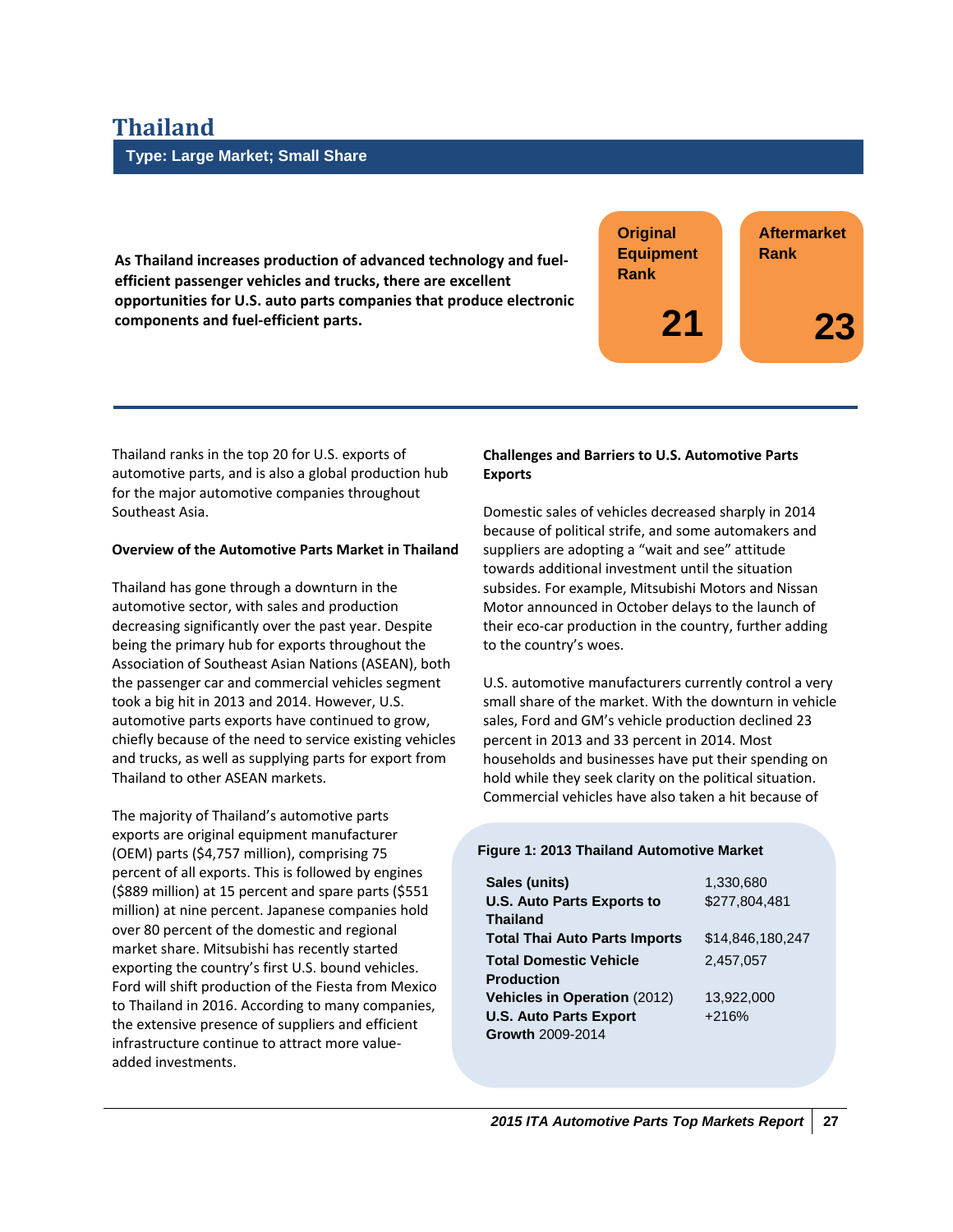the drop in tourism numbers. The dour outlook for the domestic market has resulted in automakers scaling back their domestic production.

High tariffs in the automotive sector remain an impediment to access the Thai auto market. Ad valorem tariffs can be as high as 80 percent, for imports that compete with domestically produced automobiles and parts. In addition, excise taxes on automobiles in Thailand are based on various vehicle characteristics such as engine size, weight and wheelbase. The tax calculation remains complex and heavily favors domestically manufactured vehicles. Excise taxes on passenger vehicles range from 30 to 50 percent, while pickup trucks, mostly produced in Thailand, are taxed at a rate of three percent. Small passenger cars using E-20 gasoline and "eco" cars face reduced excise taxes of 25 percent and 17 percent, respectively.

#### **Opportunities for U.S. Companies**

Despite the recent decrease in vehicle sales and production, Thailand is still an export hub in Southeast Asia, with the most advanced production facilities in all of Southeast Asia. Thai exports of automotive components will do well for two major reasons: 1) a weakening of the Thai baht has increased competitiveness of auto component exports, and 2) auto component manufacturers still rely on Thailand as an optimal base for manufacturing because of the high skill level of the workforce, and available technology. However, Japanese automakers are well entrenched in Southeast Asia, which will impact U.S. automotive parts suppliers hoping to increase market share in Thailand.

Thailand's auto component market will remain a bright spot for the auto sector, as exports of components to regional markets will continue to grow. For the first nine months of 2014, the value of auto component exports from Thailand grew 5.2 percent year-on-year to \$1.2 billion, while passenger car exports declined by 5.6 percent y-o-y to \$533 million over the same period.

As the ASEAN Economic Community (AEC) moves towards implementation in 2015, we see a greater potential for free trade in the region. While Japan already has an Economic Partnership Agreement with ASEAN, which removes most duties in the auto sector trade between them, the AEC will allow its member countries to negotiate effectively as a trading block with other trading partners to lower tariffs and boost trade in key sectors such as automotive.

Furthermore, the onset of AEC will see inter-country tariffs between ASEAN countries removed, which would then see automakers taking advantage of several markets from one hub. This trend would further attract auto sector investment in Thailand, as new investment will benefit from the strengths of the country as well as from the clustering effects of nearby markets.

In 2007, Thailand announced an investment promotion scheme for Eco-Car manufacturing, whereby maximum incentives were offered for integrated car assembly and key parts manufacturing projects. Under the incentive program, projects, which must have a minimum investment value of approximately \$144 million, were offered a corporate income tax exemption of eight years, regardless of the projects' location in the country, along with duty-free importation of machinery. Ten automakers have applied for the second phase of the eco-car scheme.

Thailand's aim is to increase car production to three million units and further strengthen its presence in ASEAN. It hopes to rival North America and Europe in the production of eco-cars. The manufacturers that have applied to the second phase of the scheme are Toyota, Suzuki, Honda, Nissan, Mitsubishi, Ford, Mazda, General Motor Company, Volkswagen and MG.

Companies are also looking to Thailand as a hub for their vehicle maintenance network in Southeast Asia. For example, Toyota has been working with affiliate companies, Denso and Aisin Seiki, to open auto repair shops in Thailand and Indonesia in 2014. Both countries have large domestic vehicle fleets (20 million for Indonesia and 15 million for Thailand), which make the after-sales market very attractive. These vehicles will require regular servicing and maintenance. There are other vehicle-servicing opportunities in the frontier markets such as Burma and Cambodia.

The presence of more than 690 Tier 1 and 1,700 Tier 2 and 3 suppliers lends support to vehicle production and further encourages investment from other component manufacturers, which enjoy lower costs from being close to their suppliers and customers. Furthermore, a greater number of recent auto industry investments have been gravitating towards higher value-added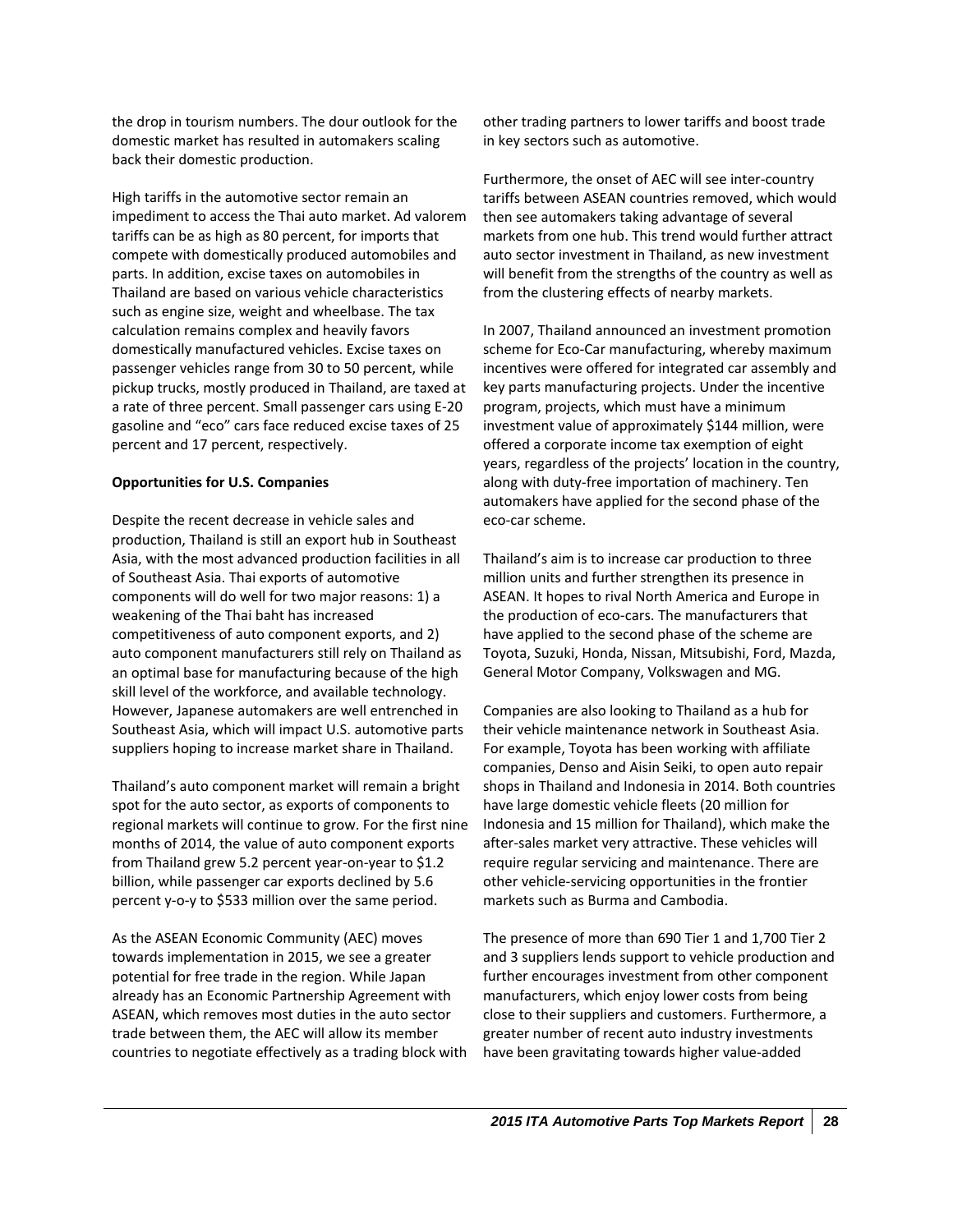projects. As Thailand slowly moves up the value-chain of production, more high tech investments are expected.

#### *Automotive Electronics*

Innovation in electronic systems is driving the automotive parts industry in Asia. Most of the automotive electronics used in cars produced in Thailand are imported from Malaysia and Japan. Because of the current limited number of automotive electronics producers in Thailand, there are a number of good opportunities for U.S. suppliers. These include electronic fuel injection systems, substrates for catalytic converters, CVTs, electronic stability controls, and regenerative braking systems, among numerous other products. Makers of high technology auto parts can locate anywhere and still receive maximum incentives and tax breaks.

#### *NGV Vehicles*

The Ministry of Energy supports fuel-efficient transportation through a natural gas vehicle (NGV) initiative. This initiative includes the introduction of over 10,000 natural gas-powered taxicabs, natural gas subsidization through PTT Public Company Ltd., a reduced import duty on NGV tanks from 17 percent to 10 percent, and a reduced import duty on NGV control system parts and components from 35 to 10 percent.

#### *Eco-Car Parts*

Eco-car parts continue to receive incentives to promote the growth of the eco-car market locally and abroad. The incentives will be applied exclusively to materials that cannot be produced locally. Opportunities exist especially in electric vehicle batteries.

#### *E85*

The Ministry of Finance is offering three-year exemption on import duties of foreign auto parts used to make vehicles E85-ready. The Ministry has also reduced the excise tax on cars using E85 to 22, 27, and 32 percent, depending on engine size.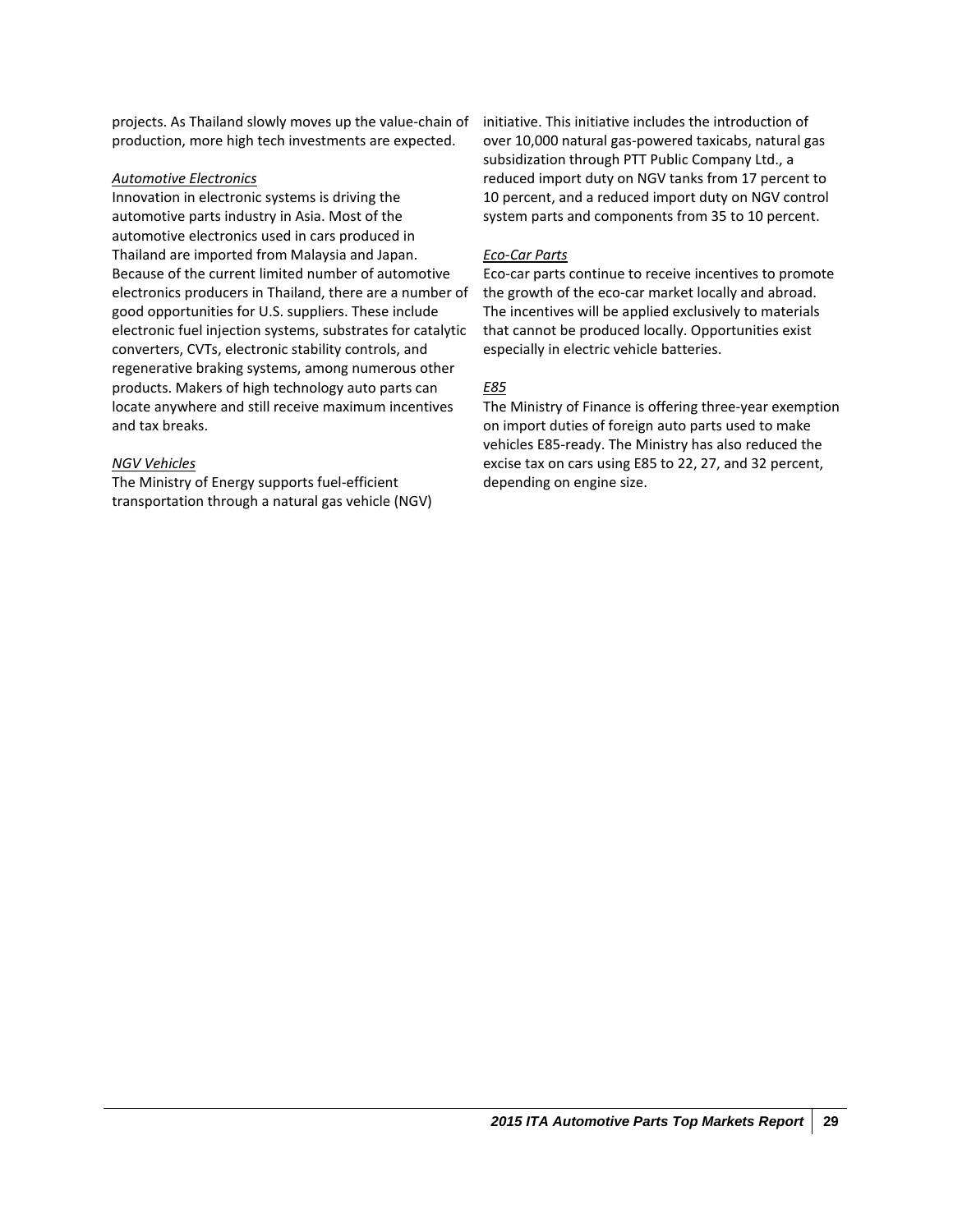**This Page Intentionally Left Blank**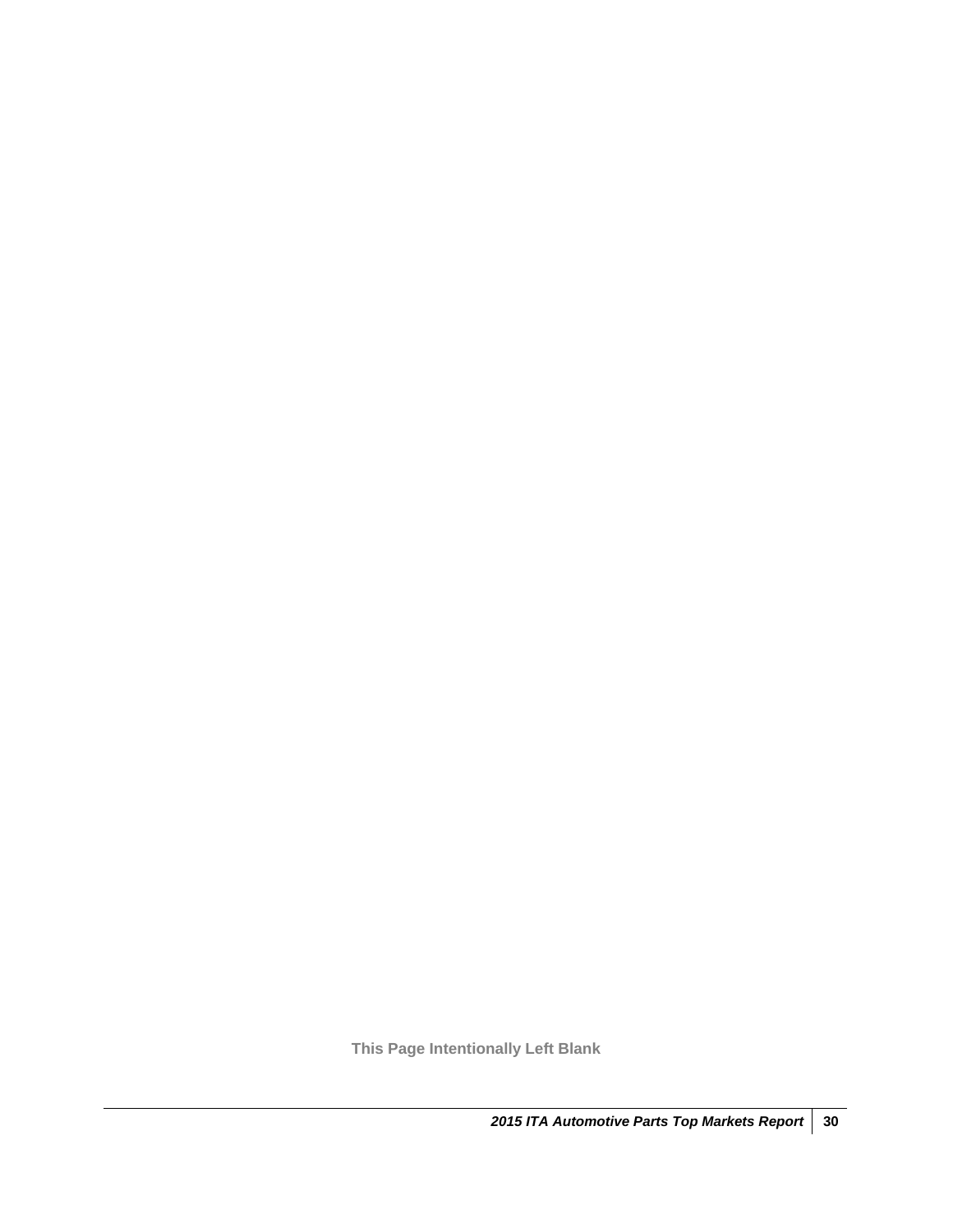# <span id="page-32-0"></span>**Saudi Arabia**

**Type: Large, Growing Market; Medium Share**

**The Saudi's auto market has been one of the fastest growing in the world. Despite falling oil prices, the current outlook is positive for continued growth in Saudi Arabia's economy and its automotive sales.** 



Saudi Arabia's economy is the largest in the Middle East and North Africa region. The Saudi auto market has been developing at a robust pace, thanks to the strength of the Saudi Arabian economy, favorable auto financing, low gas prices, high private consumption levels and a growing population all contribute to Saudi's growth in vehicle sales, which bodes well for a growing aftermarket.

Saudi Arabia is the 22<sup>nd</sup> largest destination for U.S. auto parts exports, and the market has relatively few barriers for U.S. companies. U.S. parts exports are assumed to be overwhelmingly for aftermarket use, since Saudi Arabia currently has very limited local vehicle and parts production.

#### **Overview of the Automotive Parts Market in Saudi Arabia**

Saudi Arabia is the largest auto and auto parts market in the Middle East, accounting for an estimated 40 percent of all vehicles sold in the region. It is also the region's largest importer of automotive products, with some of these imports being re-exported. Currently, there is a small amount of local auto parts and truck production, but not light vehicle production. The majority of all types of vehicles and parts sold in the country are imported. Approximately 1 million vehicles (passenger cars, commercial vehicles and trucks), with a value of almost \$21 billion were imported into Saudi Arabia in 2013.

U.S. auto parts exports to Saudi Arabia have grown from \$274 million in 2009 to almost \$336 million in 2014. In 2013 (latest figures available), the United States was Saudi Arabia's fifth largest source of auto parts, with 9.2 percent of the import market. Japan was the largest source, comprising 22.6 percent of the imports, followed by Germany, China and Korea.

According to Ward's, the country was estimated to have 4 million passenger vehicles on the road and 2.1 million commercial vehicles on the road in 2013. Another source estimates that more than half of the vehicles on the road in Saudi Arabia are more than 5 years old, and approximately 22 percent are more than ten years old.

There is a lack of official government statistics for vehicle sales in Saudi Arabia, but sales estimates range

#### **Figure 1: 2013 Saudi Automotive Market**

| Sales (units)                         | 773,000         |
|---------------------------------------|-----------------|
| <b>U.S. Auto Parts Exports to</b>     | \$335,829,598   |
| Saudi Arabia                          |                 |
| <b>Total Saudi Auto Parts Imports</b> | \$5,337,491,280 |
| <b>Total Domestic Vehicle</b>         | Unknown         |
| <b>Production</b>                     |                 |
| <b>Vehicles in Operation (2012)</b>   | 3,803,000       |
| <b>U.S. Auto Parts Export Growth</b>  | $+23%$          |
| 2009-2014                             |                 |
|                                       |                 |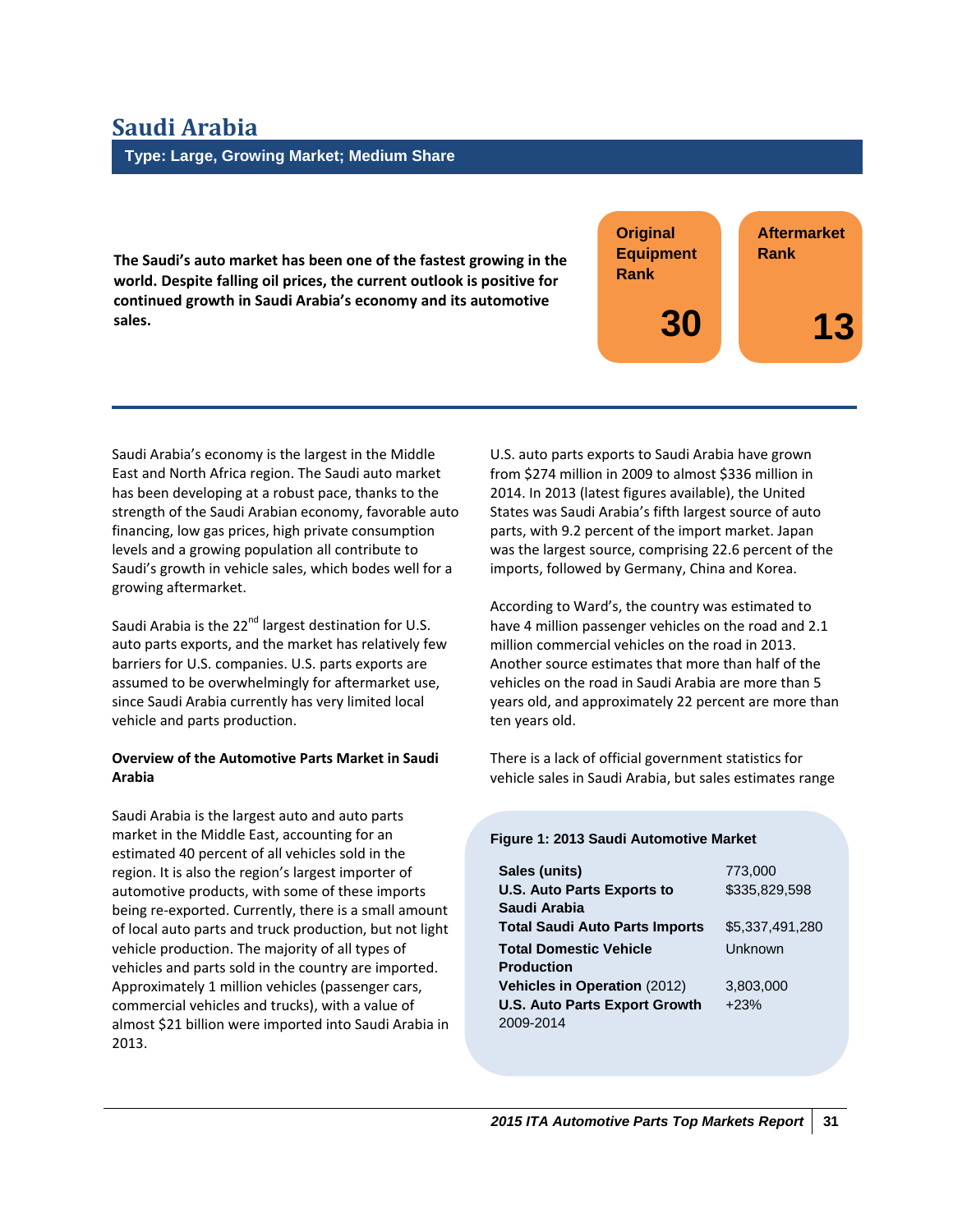from 600,000 to 820,000 total vehicles per year. Business Monitor International (BMI) estimates that aggregate vehicle sales for 2014 in Saudi Arabia are expected to increase 19 percent from 2013, reaching 815,000 units. Frost & Sullivan estimates passenger vehicle sales totaled 714,183 in 2013. Some of the popular passenger vehicles in Saudi Arabia include: Toyota's Hilux, Corolla, Camry and Land Cruiser; Hyundai's Elantra and Accent; General Motors' Yukon, Tahoe, Suburban, and Impala; and, Ford's Expedition, Ranger, Taurus, and Explorer.

Japanese automakers lead in market share, followed by Korean, American, and European automakers. Toyota dominates the market with an estimated 40 percent market share for 2013 vehicle sales, and over half of Saudi's vehicles on the road are estimated to be produced by Toyota. Saudi Arabia's re-registration is once every five years for privately-owned vehicles.

BMI forecasts growth from 2014-2019 to be approximately 19 percent for new passenger cars and commercial vehicle sales. The Saudi auto market is expected to reach annual sales of one million units by the end of the decade. Saudi's population is 29 million. The country's growing youth population, rising disposable income levels, its favorable financing environment, and greater public and private sector investments, have all contributed to Saudi's increased vehicle demand. Continued sales growth is expected for all segments, from the ultra-luxurious to off-road vehicles to affordable smaller cars. In addition, sales of commercial vehicles are also expected to increase due to a number of infrastructure expansion projects.

The growth of vehicles, dealerships and aftermarket distributors in Saudi Arabia inevitably generates more demand for aftermarket parts. In addition, the region's climate necessitates an increased need to regularly replace auto parts, such as tires and batteries.

In 2014, Saudi Arabia established corporate average fuel economy standards (CAFE) similar to standards in the United States to reduce domestic oil consumption. The standards aim to improve fuel economy in Saudi Arabia for total road transportation by 2025. These changes are not expected to significantly impact exports of larger U.S.-made SUV's and light trucks and their aftermarket parts.

In an effort to diversify the domestic economy away from dependence on petroleum and generate jobs for its young and growing population, the Saudi government is advocating for the development of a domestic automotive industry and has encouraged global vehicle manufacturers to establish local manufacturing. Currently, there is some limited local production and assembly of filters, radiators, batteries, hydraulic oils, lubricants, exhaust systems and converters.

Also, Isuzu, Daimler, Volvo and MAN are assembling trucks on a small scale in Saudi Arabia. There have been some recent reports of automakers who are considering producing light vehicles in Saudi Arabia, and construction of an assembly plant(s) could possibly begin within the next couple of years. As automotive sales in the Middle East and North Africa grow, the global automotive industry's interest in establishing local production in Saudi Arabia could increase and the country could become a regional manufacturing hub.

#### **Challenges and Barriers to Automotive Parts Exports**

Saudi Arabia's industrial standards and conformity assessments are the most significant trade barriers affecting U.S. manufacturers. The Saudi Arabia Standards Organization (SASO) has issued numerous industry standards and regulations affecting the automotive industry. As with other imports, SASO mandates that a Certificate of Conformity is needed for the import of auto aftermarket parts. Shipments arriving without a Certificate of Conformity will be rejected at the Saudi port of entry. In addition, labeling and marking requirements are also compulsory for any products exported to Saudi Arabia. For example, the country of origin must be marked on all imported products.

U.S. auto parts suppliers have expressed difficulties understanding Saudi's import requirements and complying with the burdensome documentation and certification necessary for importing parts. In addition, U.S. exporters have also experienced customs clearance delays and enforcement inconsistencies.

The Saudi Arabian automotive market is highly competitive. The large number of global automakers selling in the market, as well as the market's growth, has aftermarket suppliers from around the globe competing for sales. In addition, currency exchange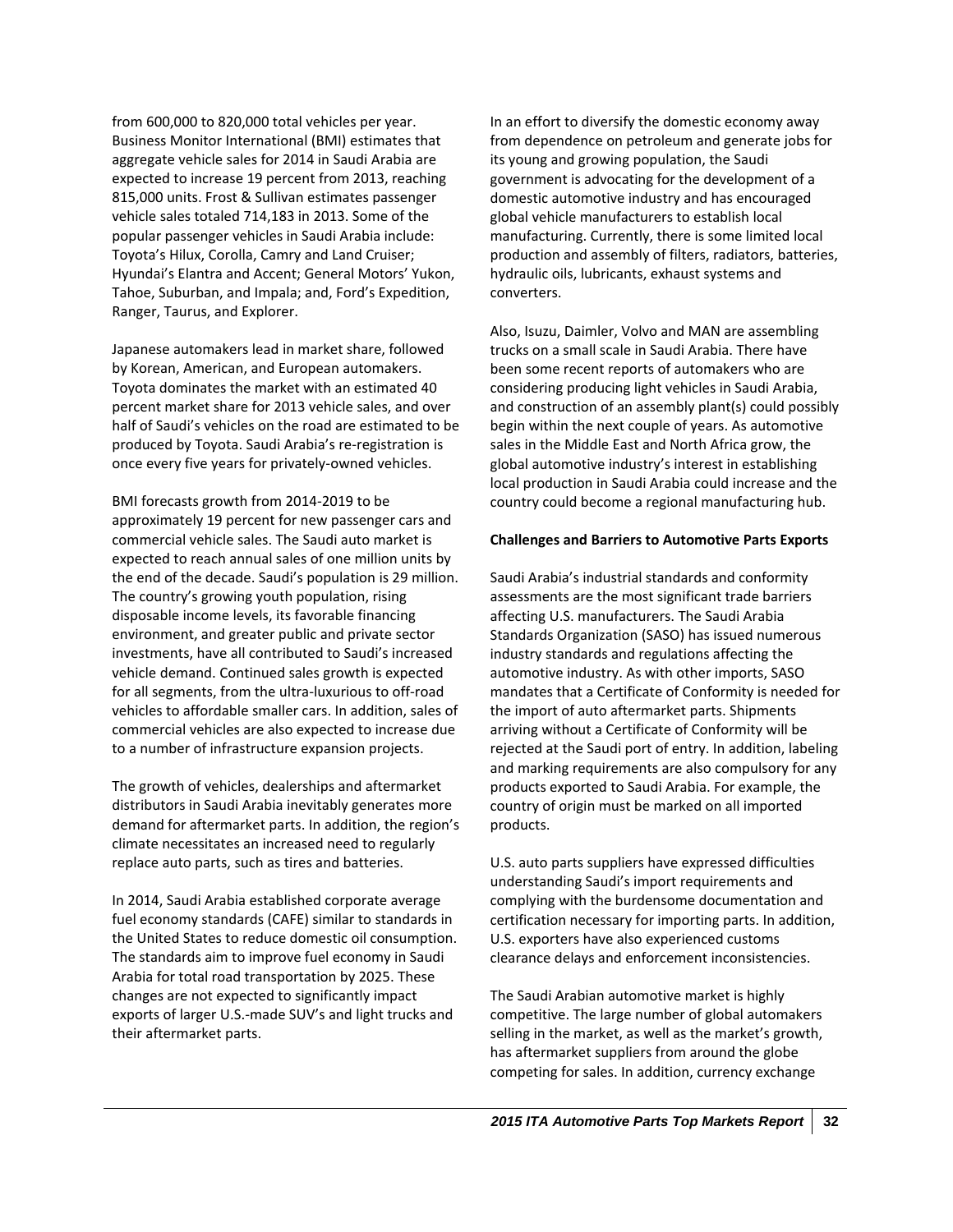rates can obviously affect U.S. automakers' and suppliers' price competitiveness. Suppliers to Japanese and Korean vehicles have the greatest potential for volume sales, as these vehicles are estimated to account for almost 70 percent of the existing car sales. Additional competitive pressure in Saudi's automotive market is the rise in sales of vehicles from China, which are lower in price and are perceived to be less expensive to maintain.

Most used parts are banned from being imported into Saudi Arabia, including tires, but reconditioned engine and transmission parts are exempt if they comply with certified standards. There is also a ban on the import of auto parts over five years old as well as autos and light trucks (under five tons) over five years old.

Intellectual property protection has steadily increased in the Kingdom and anti-counterfeiting laws exist. In addition, the Saudi government has made efforts to stop counterfeit products from entering into the county. However, the continued availability of counterfeit aftermarket parts remains a concern for U.S. automotive companies.

#### **Opportunities for U.S. Companies**

There are relatively few barriers to exporting automotive products to Saudi Arabia beyond the conformity requirements mentioned above. Since there is currently negligible automotive-related production in Saudi Arabia, auto-specific protective barriers do not exist. In addition, ongoing auto sales growth, favorable demographics and disposable income levels, and low import tariffs and fuel prices, contribute to good export potential for aftermarket parts to Saudi Arabia. The tariff for radiators and filters is 12 percent, and for all other spare parts is five percent. There are no other VAT or other taxes added to the sales price. It is unknown whether barriers will arise as Saudi's planned automotive industry is developed, or if there will be future opportunities for U.S. original equipment parts exports.

Saudi Arabia currently is the fourth largest destination for U.S. exports of new passenger cars and the seventh largest destination for used vehicles, which presents an opportunity for increased exports of U.S. aftermarket parts for those vehicles. U.S. exports to Saudi Arabia of new passenger vehicles and light trucks totaled 104,083 units with a value of \$3.2 billion in 2014. In addition, 18,687 used vehicles were exported from the United States to Saudi Arabia in 2014.

U.S. vehicle exports to Saudi Arabia are supported by Saudi's acceptance of vehicles produced to U.S. standards. Relatively few homologations are needed prior to export. U.S. automotive companies exhibiting at the annual Automotive Aftermarket Products Expo (AAPEX), the Specialty Equipment Market Association's SEMA Show, and Automechanika Middle East have an opportunity to meet a number of Saudi buyers who attend these shows. In addition, the Specialty Equipment Market Association (SEMA) has a Market Development Cooperator Program award with ITA to help U.S. specialty parts companies increase their exports to Saudi Arabia and other Gulf Cooperation Council markets. Each spring, SEMA organizes an event in the UAE where U.S. specialty parts companies meet potential buyers from the region.

Aftermarket parts for off-road vehicles and SUV's have excellent potential in Saudi Arabia. SUV's and 4x4 cars are especially popular in Saudi Arabia and there is a high level of interest in off road and desert driving. Germany research firm, GfK, estimates that 19 percent of Saudi's vehicles are 4x4 vehicles and 11 percent of its vehicles are light trucks. Larger vehicles are also popular in order to accommodate large families, and the Detroit Three excel in this segment, particularly the larger SUV market.

Given Saudi's high disposable income levels and an interest in modified/luxury vehicles, there is great demand for specialty performance and appearance products. U.S. companies command a leading position in the supply of transmissions, tuning and high performance parts and kits, steering, suspension, and brake components and parts.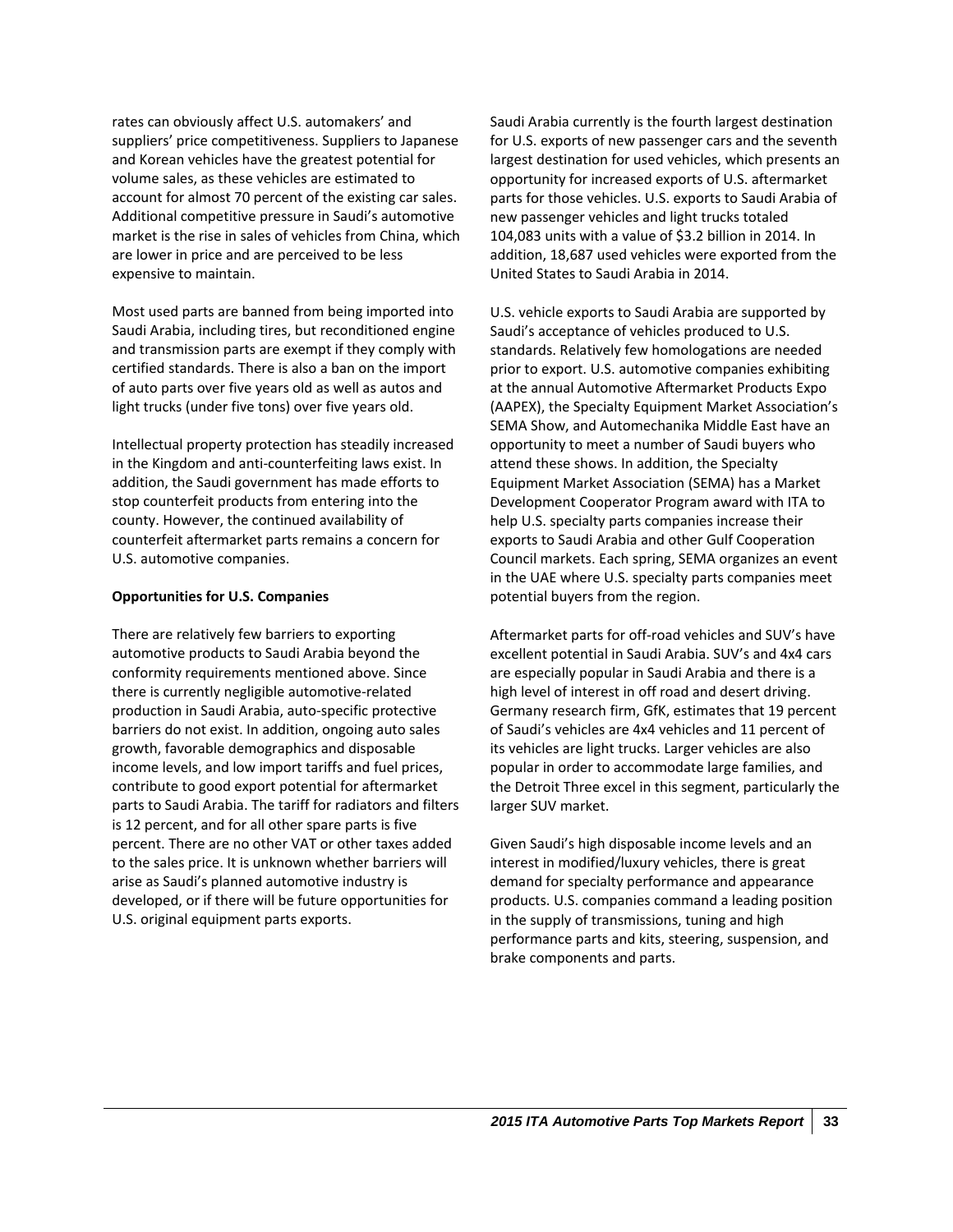<span id="page-35-0"></span>**This Page Intentionally Left Blank**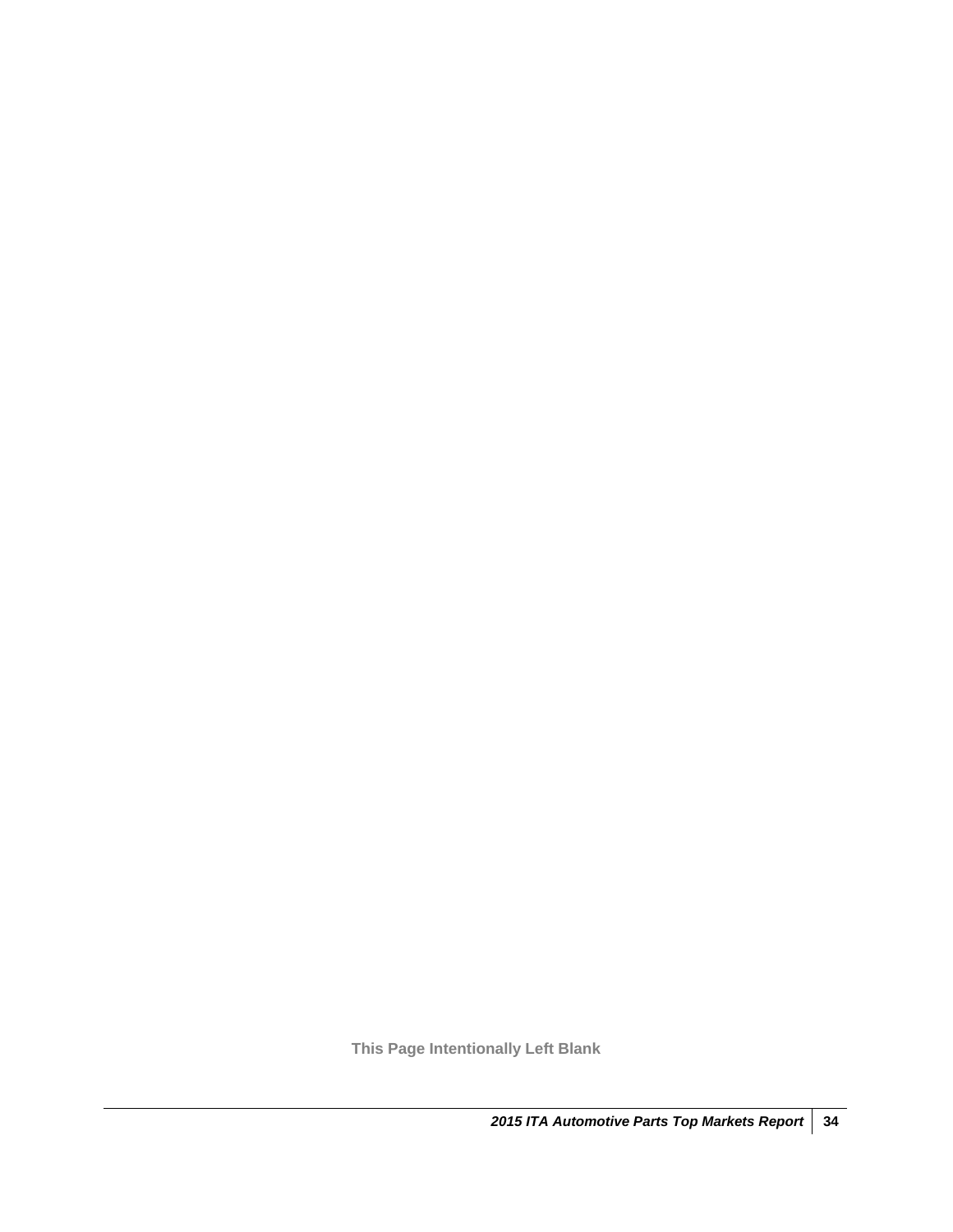# **Colombia**

**Type: Medium, Growing Market; Large Share**

**While Colombia has a fairly large automotive market it is subject to extremely high competitive pressures. Most U.S. parts firms have open access to the Colombian market and face zero or declining tariffs however most other major automotive producing countries have equivalent access. U.S. products do enjoy reputations for high quality and suppliers can develop the necessary relationships to secure sales.** 



ITA projects Colombia to be the thirteenth best market for original equipment parts and the sixteenth best market for aftermarket products through 2020. Over \$337 million in U.S. auto parts were exported to Colombia in 2014, with millions more worth of exports expected by the end of the decade.

#### **Overview of the Automotive Parts Market in Colombia**

Colombia is the second most populous country in South America, with a per capita GDP of \$11,100. It is one of the larger automotive markets in South America with 293 thousand vehicles sold in 2013. Sales are projected to grow to 408 thousand units in 2019. The country ranks behind only Brazil and Argentina in South American vehicle production.

Most Colombian production is complete knockdown (CKD) kit assembly and therefore reliant on component imports. GM, Renault, and Daimler are among the handful of firms with local assembly operations. Like much of the region, vehicle ownership levels are relatively low with roughly 53 passenger cars per 1,000 people. Thus, there is significant potential for growth.

The United States has a trade agreement with Colombia providing tariff free market access for most automotive parts. However, some parts are subject to staged reductions over five years to 10 years (starting in May 2012). Likewise, Colombia has negotiated agreements with a number of countries and with its

location may be able to serve as a production center for the region. Many of Colombia's FTAs are with other countries with strong automotive sectors so competition will be high. That competition is expected to increase with Colombia's recent FTA with the EU.

The Colombian government is working to address the increased competition for assembly operations wrought by its trade agreements by lowering tariffs on automotive parts. This action will further reduce the competitive benefits offered by the agreement with the United States for U.S. automotive parts exporters. Analysts expect respectable growth in near term Colombian automotive sales but it is very likely many of the vehicles sold will be built outside of the Colombian market.

Colombia has been a major player in the regional

#### **Figure 1: 2013 Colombia Automotive Market**

| Sales (units)                        | 293,846         |
|--------------------------------------|-----------------|
| <b>U.S. Auto Parts Exports to</b>    | \$337,998,820   |
| Colombia                             |                 |
| <b>Total Colombian Auto Parts</b>    | \$1,783,645,252 |
| <b>Imports</b>                       |                 |
| <b>Total Domestic Vehicle</b>        | 74,900          |
| <b>Production</b>                    |                 |
| <b>Vehicles in Operation (2012)</b>  | 2,526,000       |
| <b>U.S. Auto Parts Export Growth</b> | $+28%$          |
| 2009-2014                            |                 |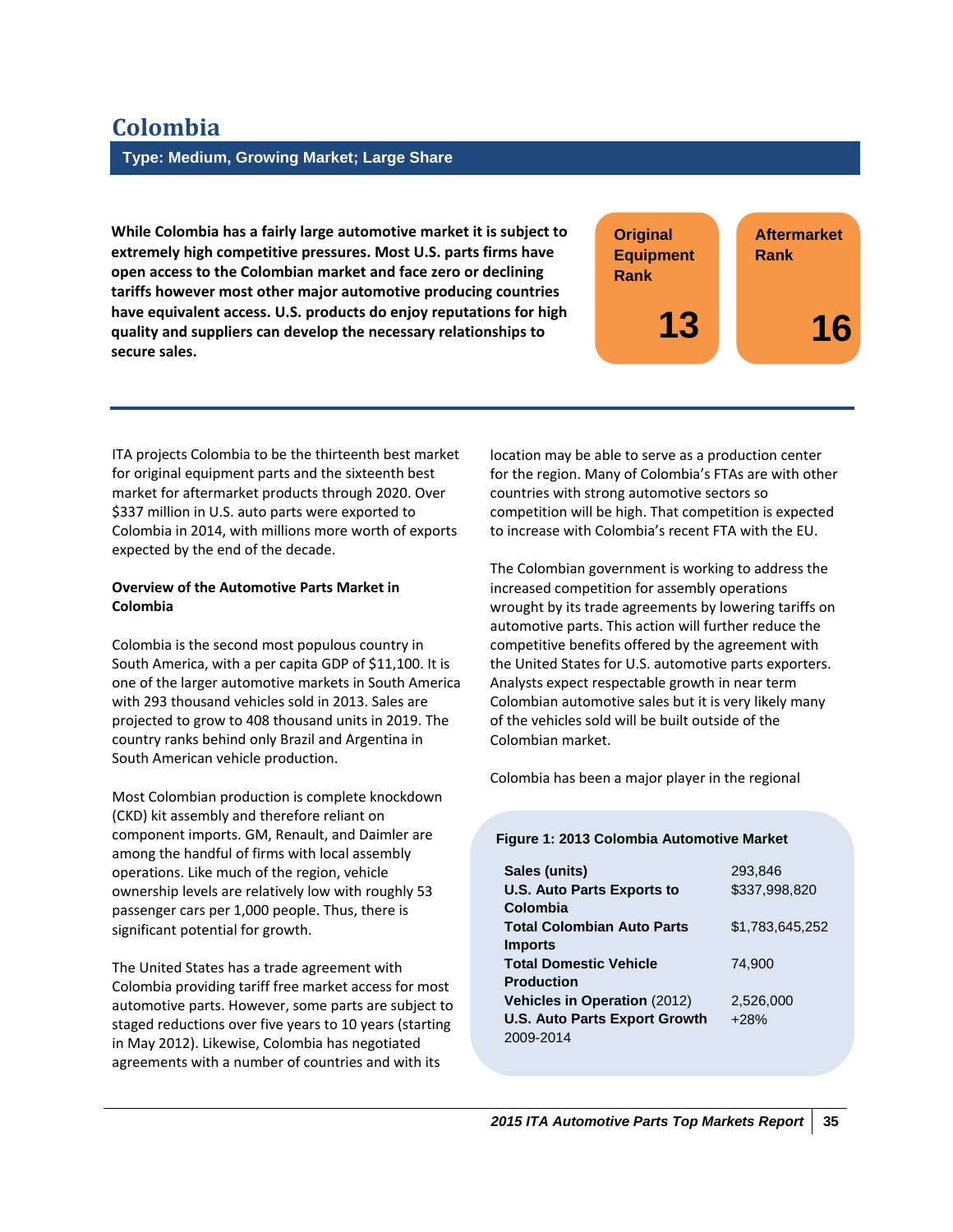automotive market. There are over 50 brands and 270 models present in the Colombian market. Chevrolet is the largest seller followed by Renault and Hyundai. KIA and Nissan have been gaining market share as have Chinese manufacturers. GM has been investing in its Colombian facilities.

Colombia's top imports in 2013 were concentrated in tires (12 percent), chassis (2 percent), and filters (2 percent). Colombia does not allow import of used vehicles or parts. The country is formulating policies to allow the import of remanufactured products to meet commitments under its FTA with the United States. Those commitments can be found under Chapter Four, Rules of Origin and Origin Procedures, Annex 4.18 of the agreement.

#### **Challenges and Barriers to Automotive Parts Exports**

International competition is the main challenge due to the country's many recent FTAs with countries home to large automotive manufacturing sectors including the U.S., Mexico, South Korea and recently the EU. Combined with efforts to relax automotive parts tariffs to aid local assembly operations, the market is very competitive for automotive parts importers. The situation is particularly acute for the OEM side of the market.

With further FTAs under negotiation including one with China, the Colombian assemblers will have a hard time maintaining market share. Local assemblers are hampered by minimal economies of scale with the additional headwinds caused by poor local transportation infrastructure. Mazda recently decided to close its production facility in the country due to the high cost of production and low volumes opting instead to meet its Colombian demand from its Mexican operations.

#### **Opportunities for U.S. Companies**

Research firm BBVA forecast that Colombia's vehicle stock will double 2010 levels in 2020, equating to 7.9 percent annual growth. Roughly 40 percent of the vehicles on Colombian roads were assembled locally while the remaining 60 percent of vehicles were imported from the United States, South Korea, Mexico, India, Japan, Ecuador and China.

Among 106 countries competing for sales in the Colombia automotive parts market, the U.S., Brazil, Japan and China have the highest market shares. The high import percentage represents good opportunities for imported parts and accessories, but especially for U.S. products, which enjoy name recognition and quality reputations. In addition, many of the models offered in Colombia are also sold in the United States including many GM vehicles so most parts are available for export from U.S.-based manufacturers.

Through its multiple FTAs, Colombia has access to much of the global automotive market. The Colombian government is trying to encourage the adoption of Colombia as a platform for the assembly of vehicles and parts for the Colombian and regional markets. With the high competition and low economies of scale in its home market, however, it will be difficult for Colombia to achieve this end. The effort is further hindered in the short term by the ongoing economic problems in Venezuela and Ecuador, which are traditional export markets for Colombia.

With the highly competitive market, it is possible that additional vehicle assemblers could choose to service the market from other operations, reducing the demand of OE components. However, as long as Colombian production continues, servicing local kit production is the best prospect for U.S. automotive parts producers seeking to enter the Colombian market.

Many of the vehicles on Colombian roads are older and the poor Colombian road infrastructure leads to premature vehicle wear. Combined with lower wages that make vehicle repair economical over a longer vehicle service life, there is a high demand for aftermarket repair parts. Suspension and steering related components are particularly impacted by road conditions.

Colombia has made some moves toward electrification of its vehicle fleet including electric taxis in Bogota. However, global sales of electric vehicles are mainly in regions such as Norway and California where purchase incentives reduce currently higher purchase prices for these vehicles. Without significant Colombian incentives EVs are unlikely to sell in significant numbers near term. Specialty products catering to offroad vehicles are another prospect area.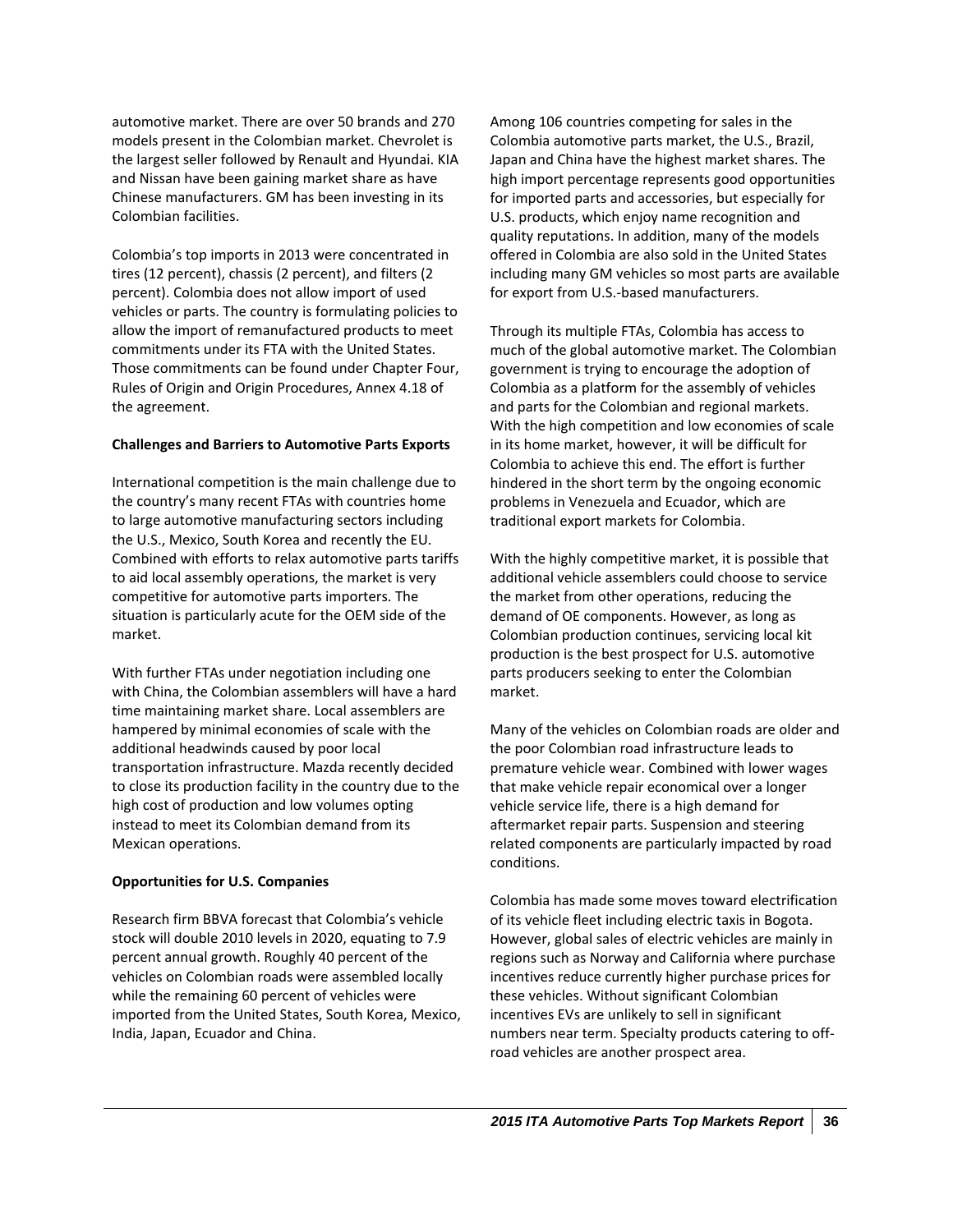The Colombian government is making significant efforts to expand the number of flex-fuel vehicles in its fleet with plans that 100 percent of vehicles will be flex fuel capable by 2016. The vehicles receive tax benefits

and incentives, and there is a VAT exemption on fuel. These incentives and the low cost of flex-fuel vehicle technologies (roughly \$100 per vehicle) should enable significant opportunities for related products.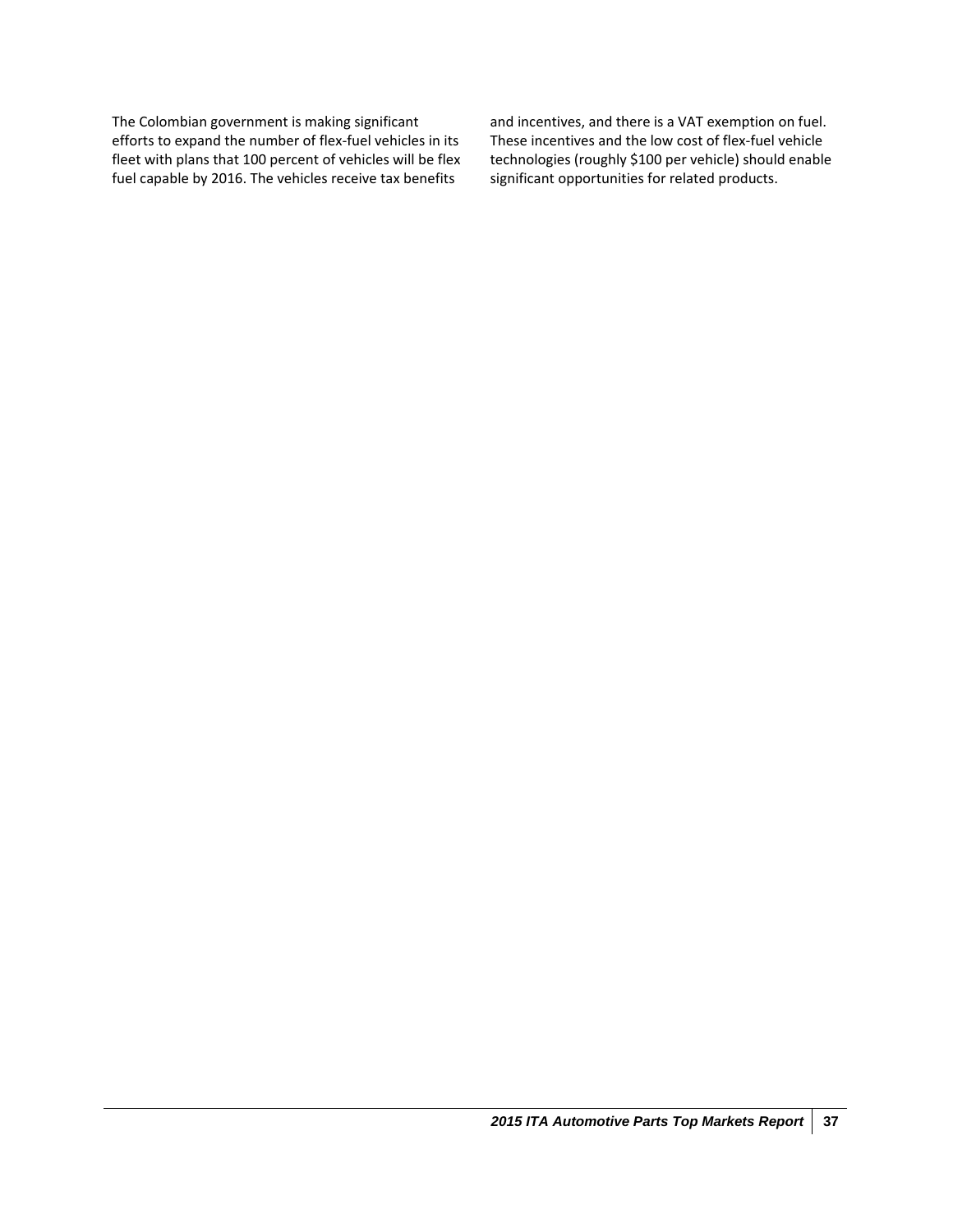**This Page Intentionally Left Blank**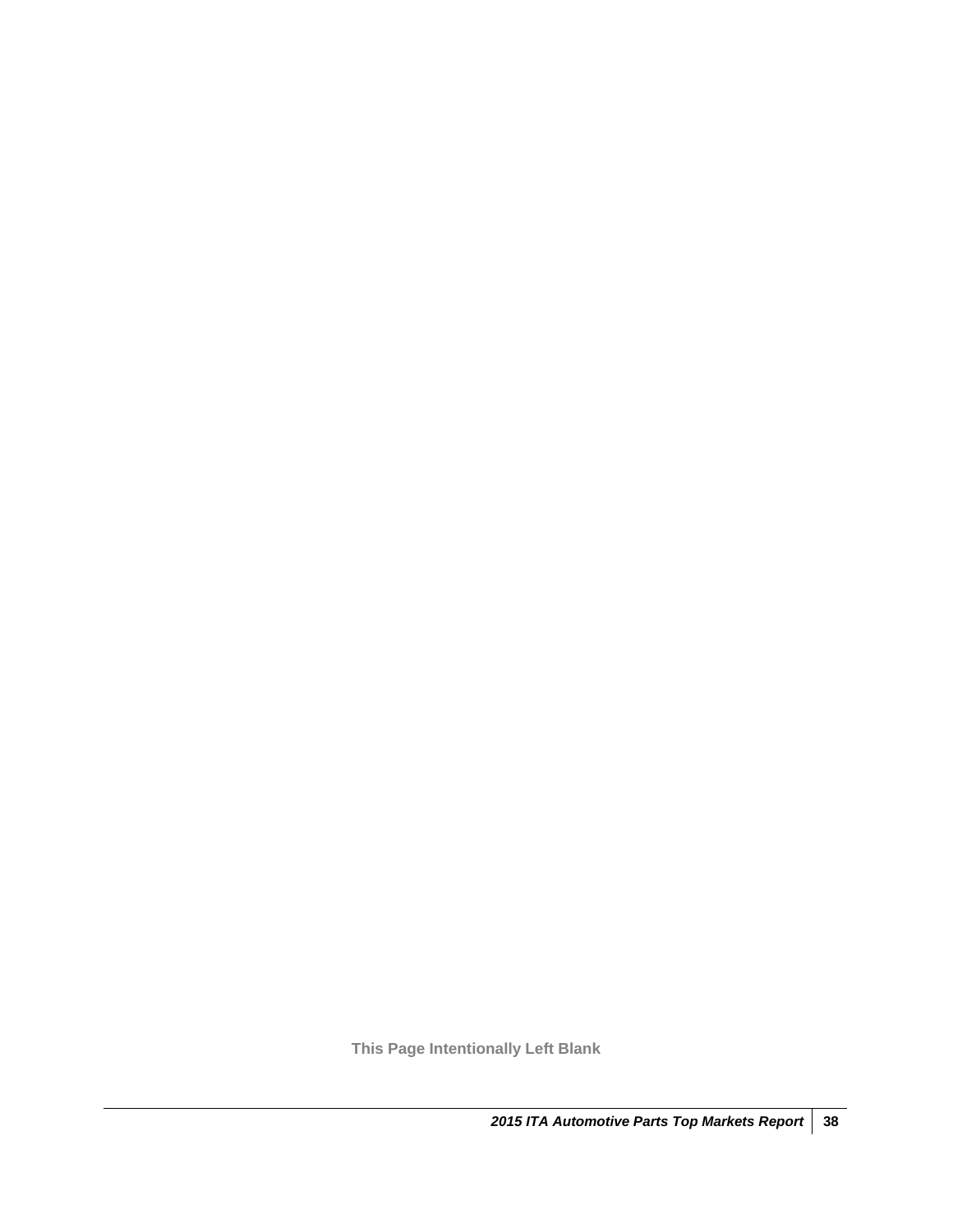### <span id="page-40-0"></span>**Appendix 1: Automotive Parts Codes Included in This Study**

3819000000, 3820000000, 4009120020, 4009220020, 4009320020, 4009420020, 4009500020, 4011100010, 4011100050, 4011101000, 4011105000, 4011200005, 4011200010, 4011200015, 4011200020, 4011200025, 4011200030, 4011200035, 4011200050, 4011201005, 4011201015, 4011201025, 4011201035, 4011205010, 4011205020, 4011205030, 4011205050, 4012105020, 4012106000, 4012110000, 4012120000, 4012190000, 4012200000, 4013100010, 4013100020, 4013900000, 4016995010, 6813100000, 6813200000, 6813810000, 6813890000, 6813900000, 7007110000, 7007211000, 7007215000, 7009100000, 7320100000, 7320201000, 8301200000, 8302103000, 8302300000, 8407342000, 8407342030, 8407342090, 8408202000, 8409914000, 8409994000, 8413301000, 8413309000, 8413911000, 8413919010, 8414308030, 8414593000, 8414596040, 8414598040, 8415200000, 8415830040, 8421230000, 8421310000, 8421394000, 8425490000, 8426910000, 8431100090, 8482101000, 8482105044, 8482105048, 8482200020, 8482200030, 8482200040, 8482200060, 8482200070, 8482200080, 8482400000, 8482500000, 8483101020, 8483103010, 8507100050, 8507100060, 8507904000, 8507904050, 8511100000, 8511200000, 8511300040, 8511300080, 8511400000, 8511500000, 8511802000, 8511806000, 8511906020, 8511908000, 8512202000, 8512204000, 8512300000, 8512300030, 8512300050, 8512402000, 8512404000, 8512902000, 8512905000, 8512908000, 8517120020, 8519812000, 8525201000, 8525206000, 8525209020, 8525209050, 8525601010, 8527190000, 8527210000, 8527290000, 8531800038, 8531809038, 8536410005, 8539100020, 8539100040, 8544300000, 8707100020, 8707100040, 8707905020, 8707905040, 8707905060, 8707905080, 8708100010, 8708100050, 8708210000, 8708290010, 8708290025, 8708290050, 8708290060, 8708295025, 8708295070, 8708295170, 8708300010, 8708300050, 8708310000, 8708390000, 8708401000, 8708401110, 8708401150, 8708402000, 8708403500, 8708406000, 8708408000, 8708500050, 8708504110, 8708504150, 8708507200, 8708600050, 8708700050, 8708800050, 8708805000, 8708807000, 8708915000, 8708918000, 8708925000, 8708928000, 8708935000, 8708945000, 8708948000, 8708950000, 8708990045, 8708990050, 8708990070, 8708990090, 8708990095, 8708995800, 8708996100, 8708998015, 8708998030, 8708998075, 8708998115, 8708998130, 8708998175, 8716900000, 8716905000, 9029100000, 9029205000, 9029900000, 9104000000, 9401200000, 9401901000, 9401901010, 9401901080, 9403901000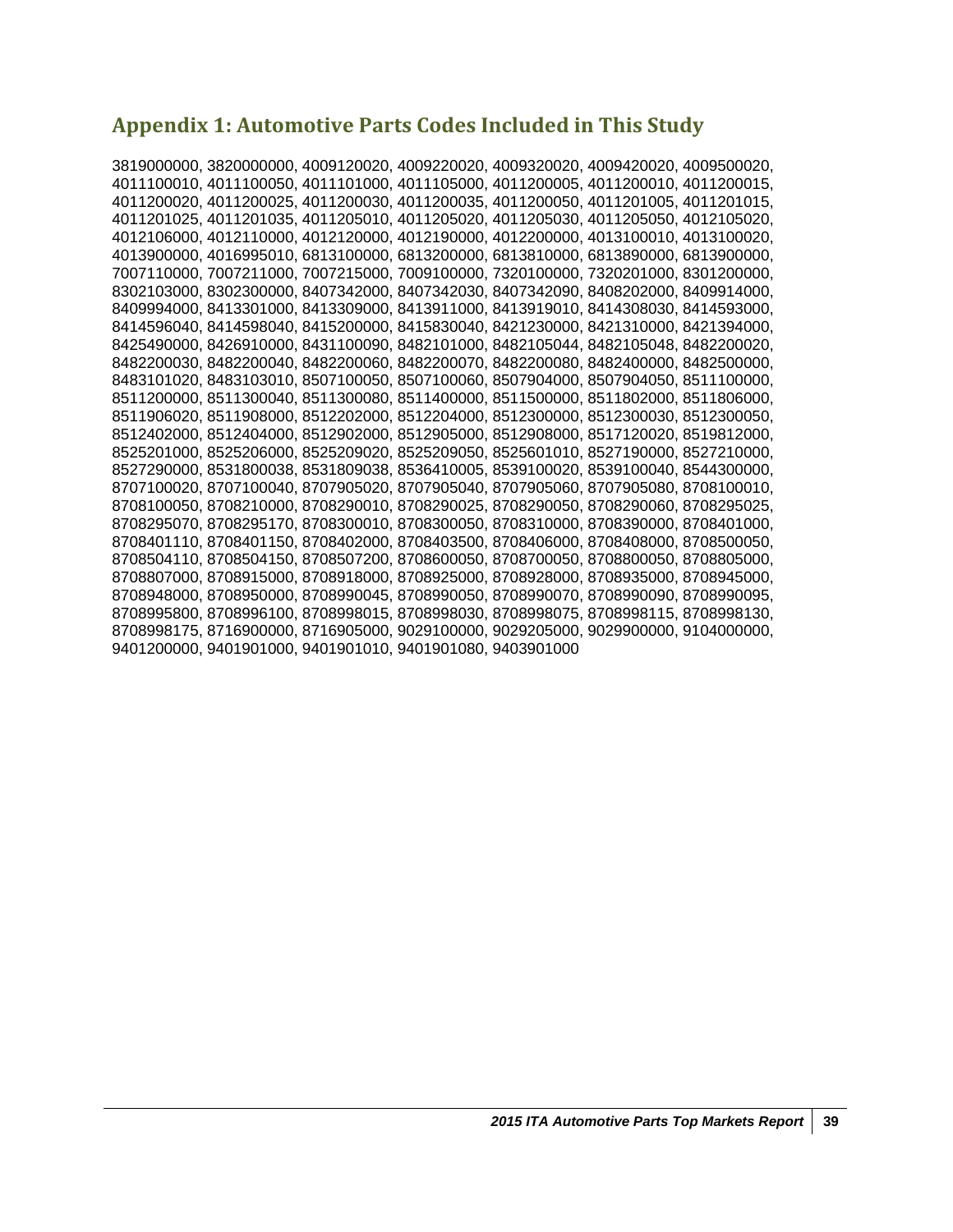**This Page Intentionally Left Blank**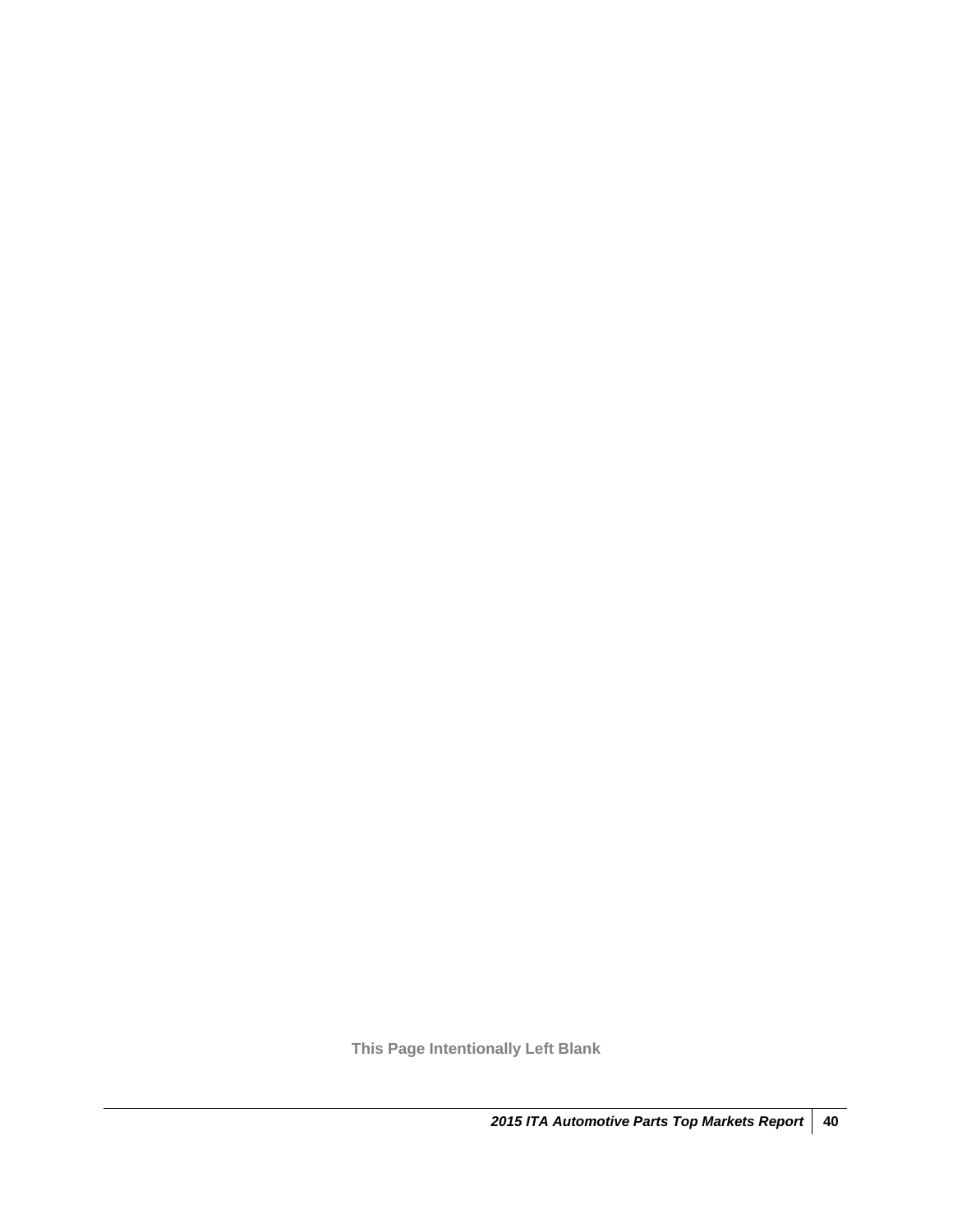<span id="page-42-0"></span>

| <b>Appendix 2: U.S. Automotive Parts Exports 2009-2014</b> |  |
|------------------------------------------------------------|--|
|------------------------------------------------------------|--|

| <b>PARTNER</b>    | 2009           | 2010           | 2011           | 2012           | 2013           | 2014              |
|-------------------|----------------|----------------|----------------|----------------|----------------|-------------------|
| <b>WORLD</b>      | 42,860,733,372 | 58,344,568,587 | 67,833,279,640 | 74,996,225,409 | 77,530,093,222 | 80, 961, 247, 769 |
| Canada            | 19,551,850,743 | 25,896,696,202 | 28,417,297,791 | 31,837,622,201 | 31,773,286,141 | 30,420,072,987    |
| Mexico            | 12,088,545,327 | 17,456,141,461 | 21,474,852,782 | 24,342,554,463 | 26,584,975,208 | 29,136,941,959    |
| China             | 939,480,475    | 1,285,958,420  | 1,540,714,169  | 1,593,037,895  | 2,282,844,170  | 2,587,345,630     |
| Germany           | 1,245,366,157  | 1,550,711,183  | 1,710,967,042  | 1,636,098,278  | 1,721,047,077  | 1,856,340,889     |
| Australia         | 687,394,127    | 1,084,697,698  | 1,392,438,529  | 1,934,975,974  | 1,488,052,738  | 1,437,114,690     |
| Japan             | 835,203,215    | 1,310,011,456  | 1,439,386,822  | 1,486,660,726  | 1,341,593,339  | 1,428,965,461     |
| <b>Brazil</b>     | 554,025,790    | 941,292,708    | 1,079,801,779  | 1,009,395,849  | 1,085,387,679  | 1,068,812,369     |
| United<br>Kingdom | 596,931,484    | 922,043,926    | 1,115,835,758  | 1,062,629,261  | 953,970,349    | 1,387,071,769     |
| Korea             | 303,287,155    | 490,965,292    | 807,824,708    | 705,804,565    | 795,719,100    | 914,417,518       |
| Chile             | 288,877,316    | 408,520,723    | 508,257,551    | 565,094,060    | 561,339,084    | 541,886,360       |
| Venezuela         | 672,826,204    | 653,913,000    | 788,790,437    | 969,867,420    | 551,874,025    | 363,807,437       |
| <b>UAE</b>        | 246,587,749    | 305,819,297    | 393,905,264    | 500,054,054    | 542,779,872    | 681,606,117       |
| Russia            | 52,950,997     | 94,957,576     | 260,898,811    | 287,979,652    | 493,337,108    | 546,273,161       |
| France            | 461,482,016    | 585,743,954    | 513,712,793    | 467,972,531    | 470,466,573    | 474,793,113       |
| <b>Belgium</b>    | 317,751,492    | 448,492,945    | 551,869,704    | 519,143,654    | 424,517,041    | 487,420,819       |
| Hong Kong         | 122,219,060    | 147,318,557    | 249,755,099    | 277,247,299    | 396,745,333    | 820,966,393       |
| Singapore         | 253,905,009    | 347,131,185    | 422,825,008    | 435,468,362    | 377,588,875    | 348,936,462       |
| Thailand          | 87,891,013     | 127,382,156    | 167,823,224    | 326,703,167    | 376,012,410    | 277,804,481       |
| Italy             | 139,788,393    | 193,166,064    | 247,057,723    | 264,455,596    | 334,118,821    | 509,594,284       |
| Netherlands       | 202,449,277    | 232,159,982    | 280,785,851    | 229,275,807    | 317, 357, 072  | 566,861,132       |
| South Africa      | 182,781,884    | 256,111,152    | 347,751,007    | 355,018,921    | 316,311,504    | 356,683,725       |
| Saudi Arabia      | 273,682,845    | 273,081,331    | 291,129,833    | 288,156,791    | 308,714,212    | 335,829,598       |
| Colombia          | 160,968,118    | 225,442,983    | 269,904,892    | 287,690,398    | 298,848,614    | 337,998,820       |
| Spain             | 113,445,309    | 151,230,786    | 156,688,730    | 176,541,089    | 253,296,752    | 299,293,696       |
| Peru              | 96,745,774     | 114,967,033    | 157,660,862    | 209,639,592    | 224,833,832    | 237,404,763       |
| India             | 132,708,404    | 214,185,306    | 280,382,038    | 308,335,184    | 201, 351, 425  | 237, 178, 916     |
| Argentina         | 173,732,425    | 171,756,913    | 182,746,978    | 125,296,180    | 184,424,223    | 240,490,414       |
| Sweden            | 111,134,702    | 181,936,252    | 183,740,716    | 149,034,199    | 148,874,349    | 139,957,840       |
| Poland            | 56,148,375     | 70,622,083     | 133,683,471    | 126,140,352    | 137,869,778    | 163,614,911       |
| Turkey            | 62,738,497     | 49,274,549     | 97,987,060     | 97,500,076     | 106,922,326    | 155,326,769       |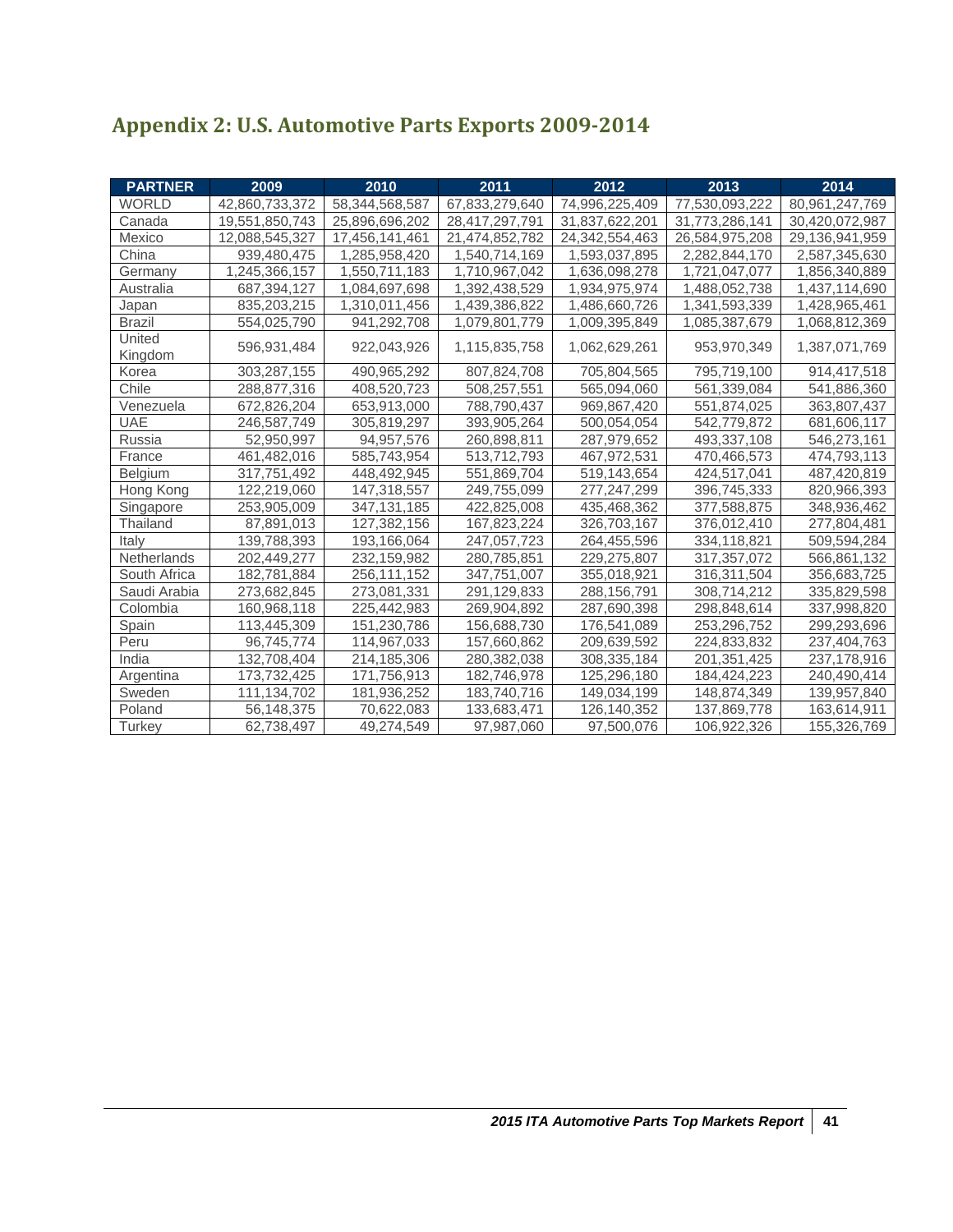**This Page Intentionally Left Blank**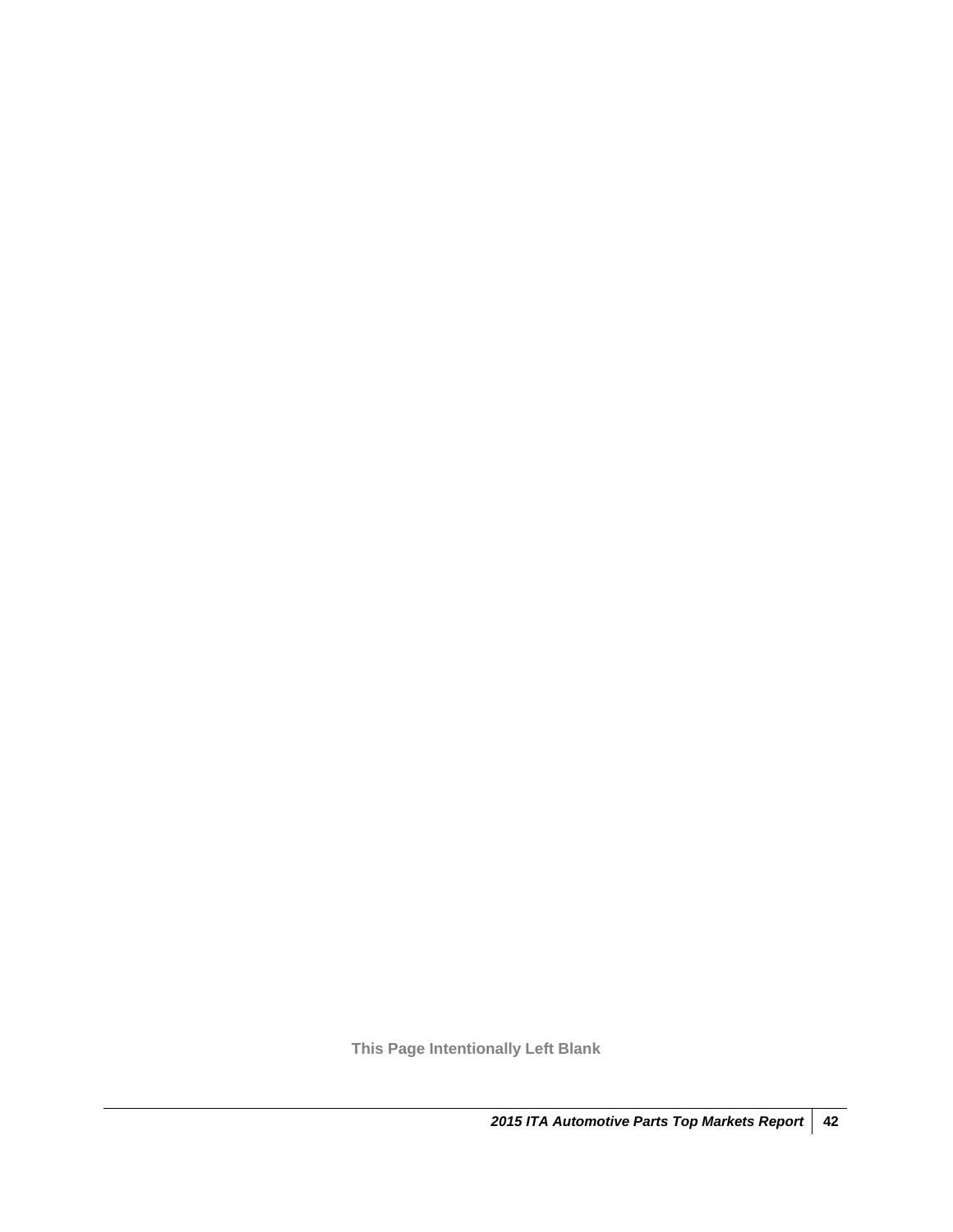# <span id="page-44-0"></span>**Appendix 3: Methodology**

When trying to discern where the future growth markets will be for both OE and aftermarket parts, there are a number of potential variables to consider. One is the size of the domestic automotive market. This can be seen by the trends in vehicle sales in recent years, the number of vehicles on the road in the market, the relative wealth in the market, and the average age of the vehicles in the market, among others.

One complication in this analysis is that HTS codes do not offer a distinction between which parts are OE and which are aftermarket. In addition, the supplier itself may not know the intended use of its part as, for example, the part manufactured by a supplier of breaks may not necessarily know whether the part will ultimately be used as a OE part by the manufacturer in its service network or whether it will be used as a replacement part for a damaged break after years of use.

One way to distinguish this to some degree is to determine whether the domestic market has a locally based vehicle production industry. Regions like the UAE that do not manufacture vehicles would be expected to be importing a large proportion of aftermarket parts to either replace damaged parts, or parts to enhance performance. In addition, markets with an older fleet on the roads and with limited new sales would also be likely to be purchasing a larger share of aftermarket parts in order to keep these older fleets running and on the road, rather than purchasing new vehicles. Given these constraints, the models we developed for OE and aftermarket are below:

**OE Model**: (Sales\*.05) + (U.S. Parts Exports\*.2)+(U.S. Import Share\*.15)+(2019 Projected Production\*.15)+(Distance\*.05)+(Domestic Production\*.2)+(Openness to Trade\*.2) – Australia assumed no domestic production and zero projected production

**Aftermarket Model**: (2019 Projected Sales\*.1)+(U.S. Parts Exports\*.35)+(U.S. Import Share\*.2)+ (Age Proxy\*.1)+(Distance\*.05)+(Openness to trade\* .2)

The variables and weights used in each of the models are shown above. For the OE model, the Sales variable was calculated using Ward's Automotive data and was the average sales within each market from 2011-2013. A three-year average was used to account for any anomalies and spikes/decreases in sales in a given year. The U.S. Parts Exports variable also was a three year average between 2011-2013 that shows the amount of automotive parts exports to each market using the Schedule B codes in Attachment 1.

We gave this variable a fairly large weight under the assumption that recent past exports would be a good indicator of future exports as well. The Import Share variable was calculated using U.N. Merchandise Trade data and HS codes at the six-digit level. The import share calculates what percentage of automotive parts imported into a market were imported from the United States in relation to other countries. The 2019 Projected Production variable is a forecast of vehicle production levels calculated by Business Monitor International. The Distance variable is a measure to account for the distance between two markets by measuring the distance in kilometers between the largest cities in a market from the United States. The Domestic Production variable accounts for the level of vehicle production in given markets based on Ward's Automotive. The variable was calculated again using a three-year average from 2011 to 2013. The Openness to Trade variable comes from the International Chamber of Commerce's 2<sup>nd</sup> edition of the Open Markets Index. Each of these variables was then standardized to give each country a ranking between 0-1. The results of these rankings for each variable in each of the markets analyzed can be found in the table below.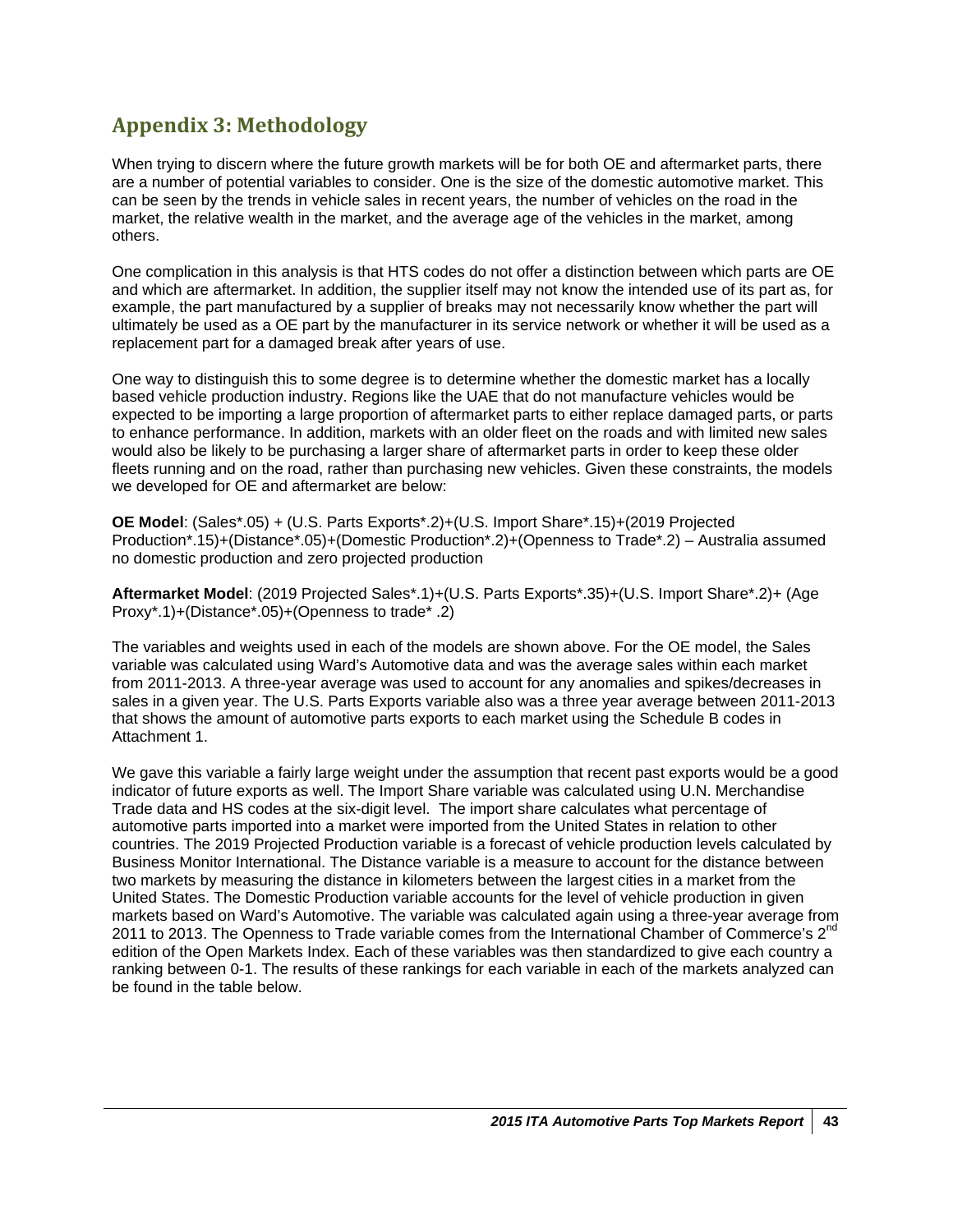| <b>Figure 1: OE Model Standardized Scores</b> |                                                    |                                                           |                                                               |                                        |                 |                                                                         |                             |  |
|-----------------------------------------------|----------------------------------------------------|-----------------------------------------------------------|---------------------------------------------------------------|----------------------------------------|-----------------|-------------------------------------------------------------------------|-----------------------------|--|
|                                               | <b>Market</b><br><b>Size</b><br>$(2011 -$<br>2013) | <b>U.S. Parts</b><br><b>Exports</b><br>$(2011 -$<br>2013) | U.S.<br><b>Import</b><br><b>Share</b><br>Average<br>$11 - 13$ | <b>Production</b><br>Projected<br>2019 | <b>Distance</b> | <b>Total</b><br><b>Domestic</b><br><b>Production</b><br>$(2011 - 2013)$ | <b>Openness</b><br>to Trade |  |
| Canada                                        | 0.0818                                             | 1.0000                                                    | 1.0000                                                        | 0.0774                                 | 1.0000          | 0.1167                                                                  | 0.6286                      |  |
| Mexico                                        | 0.0476                                             | 0.7861                                                    | 0.9353                                                        | 0.1380                                 | 0.8176          | 0.1461                                                                  | 0.2857                      |  |
| China                                         | 1.0000                                             | 0.0560                                                    | 0.0764                                                        | 1.0000                                 | 0.3244          | 1.0000                                                                  | 0.2286                      |  |
| Germany                                       | 0.1684                                             | 0.0522                                                    | 0.0360                                                        | 0.2060                                 | 0.6451          | 0.3005                                                                  | 0.6286                      |  |
| Belgium                                       | 0.0273                                             | 0.0133                                                    | 0.0379                                                        | 0.0067                                 | 0.6544          | 0.0276                                                                  | 0.8000                      |  |
| Japan                                         | 0.2487                                             | 0.0435                                                    | 0.1139                                                        | 0.3299                                 | 0.3333          | 0.4677                                                                  | 0.4857                      |  |
| Netherlands                                   | 0.0263                                             | 0.0060                                                    | 0.0332                                                        | 0.0009                                 | 0.6560          | 0.0041                                                                  | 0.7714                      |  |
| Chile                                         | 0.0168                                             | 0.0148                                                    | 0.2863                                                        | 0.0001                                 | 0.5005          | 0.0002                                                                  | 0.5429                      |  |
| United Kingdom                                | 0.1185                                             | 0.0311                                                    | 0.0585                                                        | 0.0616                                 | 0.6752          | 0.0775                                                                  | 0.5714                      |  |
| Sweden                                        | 0.0149                                             | 0.0022                                                    | 0.0281                                                        | 0.0084                                 | 0.6265          | 0.0105                                                                  | 0.6857                      |  |
| France                                        | 0.1192                                             | 0.0128                                                    | 0.0367                                                        | 0.0606                                 | 0.6579          | 0.1018                                                                  | 0.5143                      |  |
| Korea                                         | 0.0762                                             | 0.0221                                                    | 0.1266                                                        | 0.1454                                 | 0.3197          | 0.2297                                                                  | 0.4571                      |  |
| Colombia                                      | 0.0138                                             | 0.0063                                                    | 0.2954                                                        | 0.0046                                 | 0.7754          | 0.0068                                                                  | 0.2857                      |  |
| Spain                                         | 0.0408                                             | 0.0033                                                    | 0.0135                                                        | 0.0788                                 | 0.6622          | 0.1086                                                                  | 0.4571                      |  |
| Poland                                        | 0.0153                                             | 0.0013                                                    | 0.0149                                                        | 0.0235                                 | 0.5921          | 0.0346                                                                  | 0.5143                      |  |
| Italv                                         | 0.0801                                             | 0.0062                                                    | 0.0310                                                        | 0.0000                                 | 0.5895          | 0.0355                                                                  | 0.4857                      |  |
| Venezuela                                     | 0.0040                                             | 0.0221                                                    | 0.5338                                                        | 0.0004                                 | 0.8137          | 0.0047                                                                  | 0.0000                      |  |
| Turkey                                        | 0.0421                                             | 0.0003                                                    | 0.0270                                                        | 0.0496                                 | 0.5134          | 0.0566                                                                  | 0.4000                      |  |
| South Africa                                  | 0.0291                                             | 0.0081                                                    | 0.1446                                                        | 0.0168                                 | 0.2217          | 0.0271                                                                  | 0.3429                      |  |
| Russia                                        | 0.1452                                             | 0.0083                                                    | 0.0651                                                        | 0.0637                                 | 0.5492          | 0.1070                                                                  | 0.2286                      |  |
| Thailand                                      | 0.0578                                             | 0.0064                                                    | 0.0332                                                        | 0.0689                                 | 0.1336          | 0.1063                                                                  | 0.3429                      |  |
| India                                         | 0.1684                                             | 0.0056                                                    | 0.0808                                                        | 0.1797                                 | 0.2747          | 0.2004                                                                  | 0.1429                      |  |
| <b>Brazil</b>                                 | 0.1858                                             | 0.0316                                                    | 0.1247                                                        | 0.1063                                 | 0.5378          | 0.1777                                                                  | 0.0571                      |  |
| Argentina                                     | 0.0430                                             | 0.0023                                                    | 0.0440                                                        | 0.0206                                 | 0.4829          | 0.0399                                                                  | 0.1429                      |  |
| Hong Kong                                     | 0.0002                                             | 0.0070                                                    | 0.1365                                                        | 0.0000                                 | 0.1966          | 0.0000                                                                  | 1.0000                      |  |
| Singapore                                     | 0.0000                                             | 0.0104                                                    | 0.1511                                                        | 0.0000                                 | 0.0426          | 0.0000                                                                  | 1.0000                      |  |
| Australia                                     | 0.0527                                             | 0.0494                                                    | 0.2772                                                        | 0.0000                                 | 0.0000          | 0.0109                                                                  | 0.6000                      |  |
| Peru                                          | 0.0072                                             | 0.0034                                                    | 0.2905                                                        | 0.0000                                 | 0.6545          | 0.0000                                                                  | 0.4571                      |  |
| <b>UAE</b>                                    | 0.0135                                             | 0.0126                                                    | 0.0000                                                        | 0.0000                                 | 0.3221          | 0.0000                                                                  | 0.7429                      |  |
| Saudi Arabia                                  | 0.0331                                             | 0.0066                                                    | 0.1489                                                        | 0.0000                                 | 0.3545          | 0.0000                                                                  | 0.4857                      |  |

<span id="page-45-0"></span>The aftermarket model included a number of the same variables that were included in the OE model (U.S. parts exports, U.S. import share, distance, and openness to trade). The 2019 Projected Sales variable in this model is also a forecast of vehicle sales developed by Business Monitor International. The Vehicle Age variable is a proxy variable derived by creating a measure using sales as a share of vehicles in operation. It is assumed that a country that has a lower share of new vehicles sales in relation to the number of vehicles in that market will have an older vehicle fleet. These results can be seen in the table below.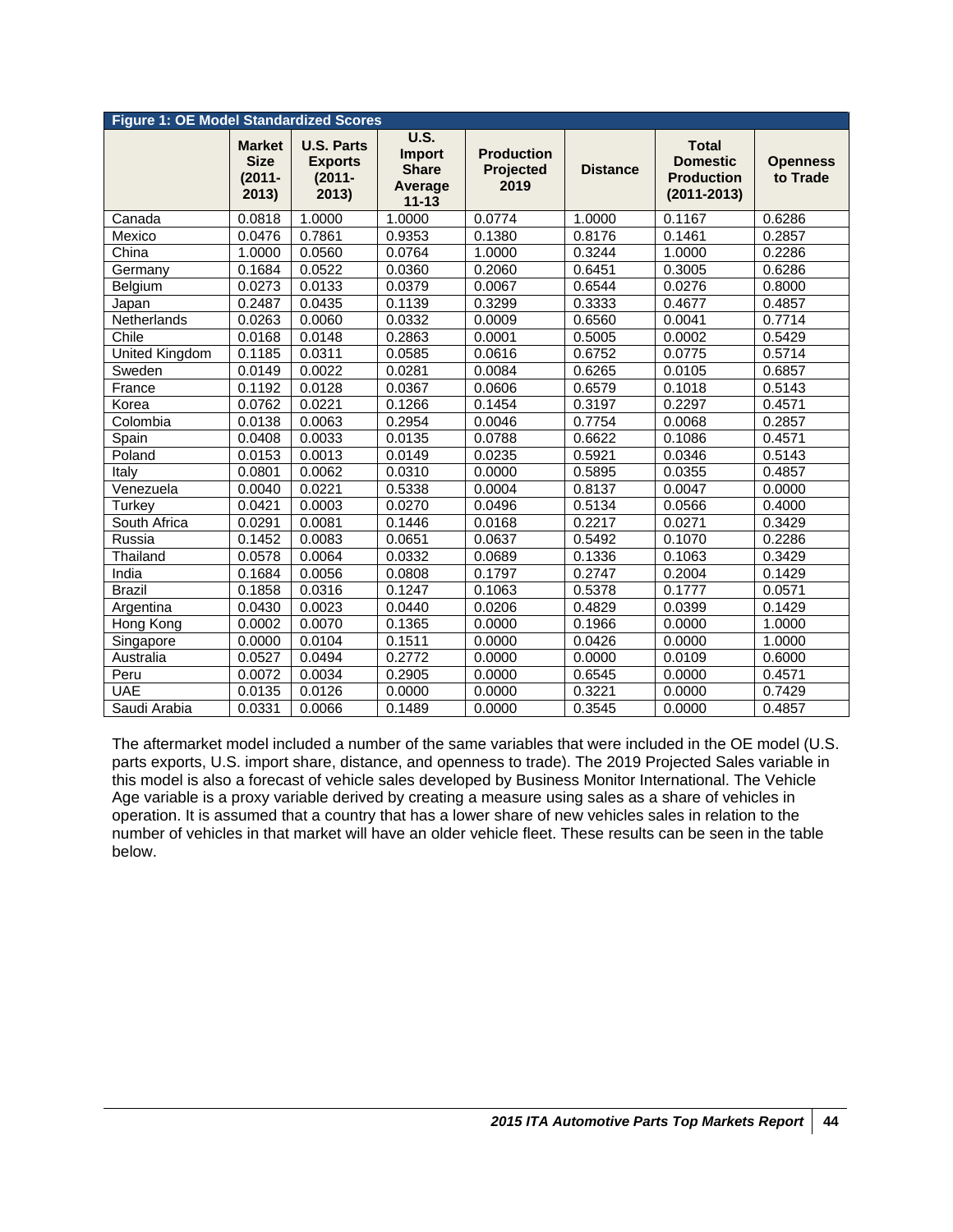| Figure 2: Aftermarket Model Standardized Scores |                                   |                                                        |                                                                  |                                    |                 |                             |  |
|-------------------------------------------------|-----------------------------------|--------------------------------------------------------|------------------------------------------------------------------|------------------------------------|-----------------|-----------------------------|--|
|                                                 | 2019<br>Projected<br><b>Sales</b> | <b>U.S. Parts</b><br><b>Exports</b><br>$(2011 - 2013)$ | <b>U.S.</b><br><b>Import</b><br><b>Share</b><br>$2011 -$<br>2013 | <b>Vehicle</b><br><b>Age Proxy</b> | <b>Distance</b> | <b>Openness</b><br>to Trade |  |
| Canada                                          | 0.0650                            | 1.0000                                                 | 1.0000                                                           | 0.1565                             | 1.0000          | 0.6286                      |  |
| Mexico                                          | 0.0448                            | 0.7861                                                 | 0.9353                                                           | 0.0629                             | 0.8176          | 0.2857                      |  |
| China                                           | 1.0000                            | 0.0560                                                 | 0.0764                                                           | 1.0000                             | 0.3244          | 0.2286                      |  |
| Singapore                                       | 0.0039                            | 0.0104                                                 | 0.1511                                                           | 0.1092                             | 0.0426          | 1.0000                      |  |
| Chile                                           | 0.0124                            | 0.0148                                                 | 0.2863                                                           | 0.3629                             | 0.5005          | 0.5429                      |  |
| Peru                                            | 0.0086                            | 0.0034                                                 | 0.2905                                                           | 0.4598                             | 0.6545          | 0.4571                      |  |
| Belgium                                         | 0.0206                            | 0.0133                                                 | 0.0379                                                           | 0.2230                             | 0.6544          | 0.8000                      |  |
| Australia                                       | 0.0382                            | 0.0494                                                 | 0.2772                                                           | 0.1695                             | 0.0000          | 0.6000                      |  |
| Netherlands                                     | 0.0213                            | 0.0060                                                 | 0.0332                                                           | 0.1261                             | 0.6560          | 0.7714                      |  |
| Germany                                         | 0.1206                            | 0.0522                                                 | 0.0360                                                           | 0.1501                             | 0.6451          | 0.6286                      |  |
| <b>UAE</b>                                      | 0.0181                            | 0.0126                                                 | 0.0000                                                           | 0.3614                             | 0.3221          | 0.7429                      |  |
| United Kingdom                                  | 0.1178                            | 0.0311                                                 | 0.0585                                                           | 0.1445                             | 0.6752          | 0.5714                      |  |
| Saudi Arabia                                    | 0.0321                            | 0.0066                                                 | 0.1489                                                           | 0.4234                             | 0.3545          | 0.4857                      |  |
| Sweden                                          | 0.0135                            | 0.0022                                                 | 0.0281                                                           | 0.1416                             | 0.6265          | 0.6857                      |  |
| Japan                                           | 0.1856                            | 0.0435                                                 | 0.1139                                                           | 0.1651                             | 0.3333          | 0.4857                      |  |
| Colombia                                        | 0.0129                            | 0.0063                                                 | 0.2954                                                           | 0.2567                             | 0.7754          | 0.2857                      |  |
| France                                          | 0.0745                            | 0.0128                                                 | 0.0367                                                           | 0.1451                             | 0.6579          | 0.5143                      |  |
| Korea                                           | 0.0504                            | 0.0221                                                 | 0.1266                                                           | 0.2247                             | 0.3197          | 0.4571                      |  |
| Venezuela                                       | 0.0000                            | 0.0221                                                 | 0.5338                                                           | 0.0826                             | 0.8137          | 0.0000                      |  |
| Italy                                           | 0.0555                            | 0.0062                                                 | 0.0310                                                           | 0.0639                             | 0.5895          | 0.4857                      |  |
| Poland                                          | 0.0171                            | 0.0013                                                 | 0.0149                                                           | 0.0000                             | 0.5921          | 0.5143                      |  |
| Spain                                           | 0.0405                            | 0.0033                                                 | 0.0135                                                           | 0.0492                             | 0.6622          | 0.4571                      |  |
| Thailand                                        | 0.0334                            | 0.0064                                                 | 0.0332                                                           | 0.4907                             | 0.1336          | 0.3429                      |  |
| South Africa                                    | 0.0228                            | 0.0081                                                 | 0.1446                                                           | 0.2251                             | 0.2217          | 0.3429                      |  |
| Turkey                                          | 0.0227                            | 0.0003                                                 | 0.0270                                                           | 0.2150                             | 0.5134          | 0.4000                      |  |
| India                                           | 0.1417                            | 0.0056                                                 | 0.0808                                                           | 0.4683                             | 0.2747          | 0.1429                      |  |
| <b>Brazil</b>                                   | 0.1236                            | 0.0316                                                 | 0.1247                                                           | 0.2814                             | 0.5378          | 0.0571                      |  |
| Russia                                          | 0.0897                            | 0.0083                                                 | 0.0651                                                           | 0.1494                             | 0.5492          | 0.2286                      |  |
| Nigeria                                         | 0.0022                            | 0.0000                                                 | 0.1708                                                           | 0.1100                             | 0.4861          | 0.0857                      |  |
| Argentina                                       | 0.0226                            | 0.0023                                                 | 0.0440                                                           | 0.2089                             | 0.4829          | 0.1429                      |  |

 i <sup>i</sup>http://www.searchautoparts.com/aftermarket-business/international-news/mexico-still-thriving-market-automotive-aftermarket<br>iiint<u><http://www.businessweek.com/articles/2014-08-28/koreas-carmakers-flee-to-mexico>lnexticolne</u>

- <span id="page-46-0"></span>
- <span id="page-46-1"></span>